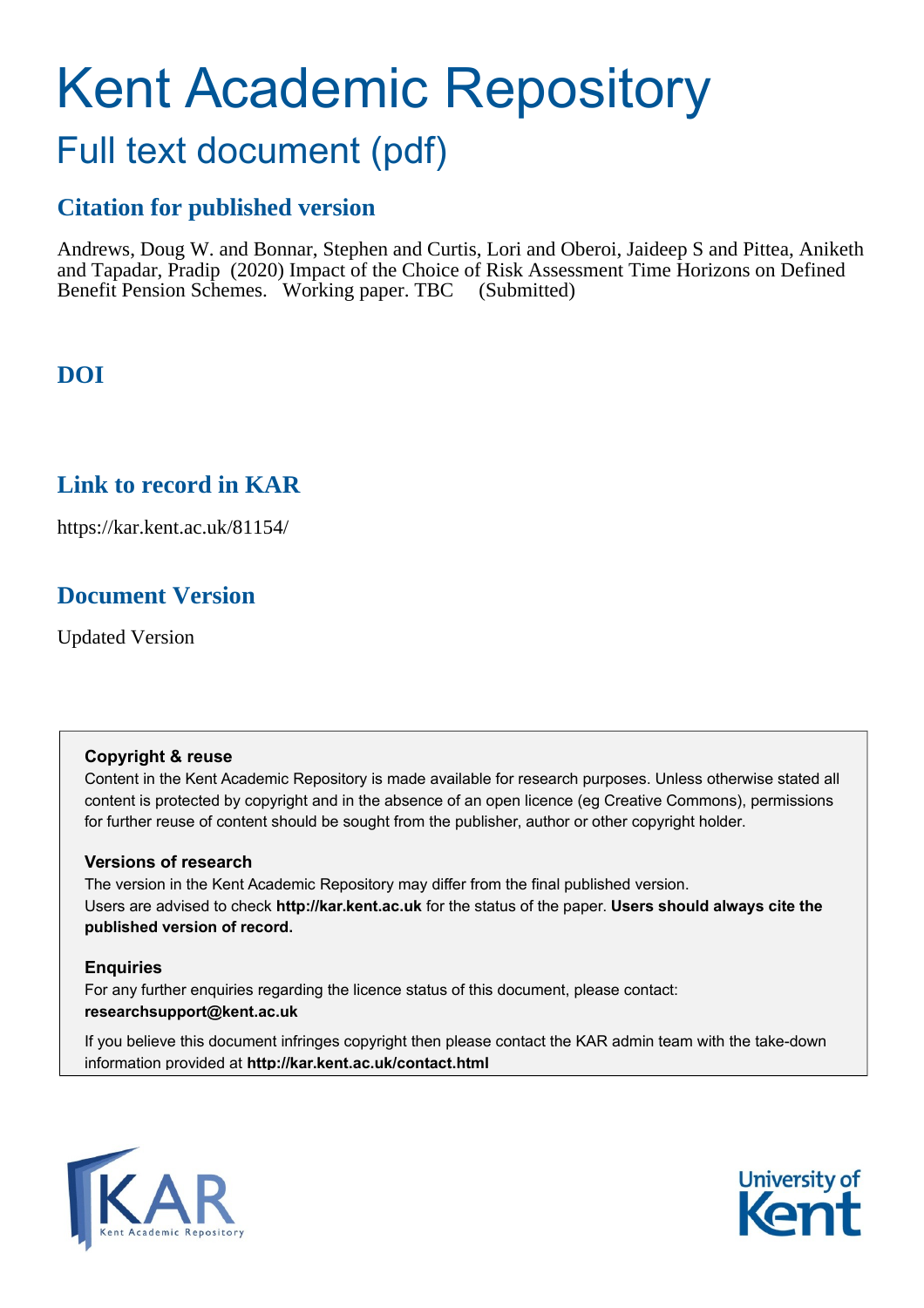#### IMPACT OF THE CHOICE OF RISK ASSESSMENT TIME HORIZONS ON DEFINED BENEFIT PENSION SCHEMES

BY DOUGLAS ANDREWS<sup>†</sup>, STEPHEN BONNAR<sup>†</sup>, LORI J. CURTIS<sup>†</sup>, JAIDEEP S. OBEROI<sup>‡</sup>, ANIKETH PITTEA<sup>‡</sup> AND PRADIP TAPADAR<sup>‡</sup>

#### **ABSTRACT**

We examine the impact of asset allocation and contribution rates on the risk of defined benefit (DB) pension schemes, using both a run-off and a shorter 3-year time horizon. Using the 3 year horizon, which is typically preferred by regulators, a high bond allocation reduces the spread of the distribution of surplus. However, this result is reversed when examined on a run-off basis. Furthermore, under both the 3-year horizon and the run-off, the higher bond allocation reduces the median level of surplus. Pressure on the affordability of DB schemes has led to widespread implementation of so-called de-risking strategies, such as moving away from predominantly equity investments to greater bond investments. If the incentives produced by shorter term risk assessments are contributing to this shift, they might be harming the long term financial health of the schemes. Contribution rates have relatively lower impact on the risk.

#### **KEYWORDS**

Defined benefit pension schemes; Risk assessment; Economic capital; Time horizon; Asset allocation strategies; Contribution rates.

#### contact address

†University of Waterloo, Waterloo, ON, Canada N2L 3G1. ‡University of Kent, Canterbury, UK, CT2 7FS. Corresponding author: Pradip Tapadar, P.Tapadar@kent.ac.uk.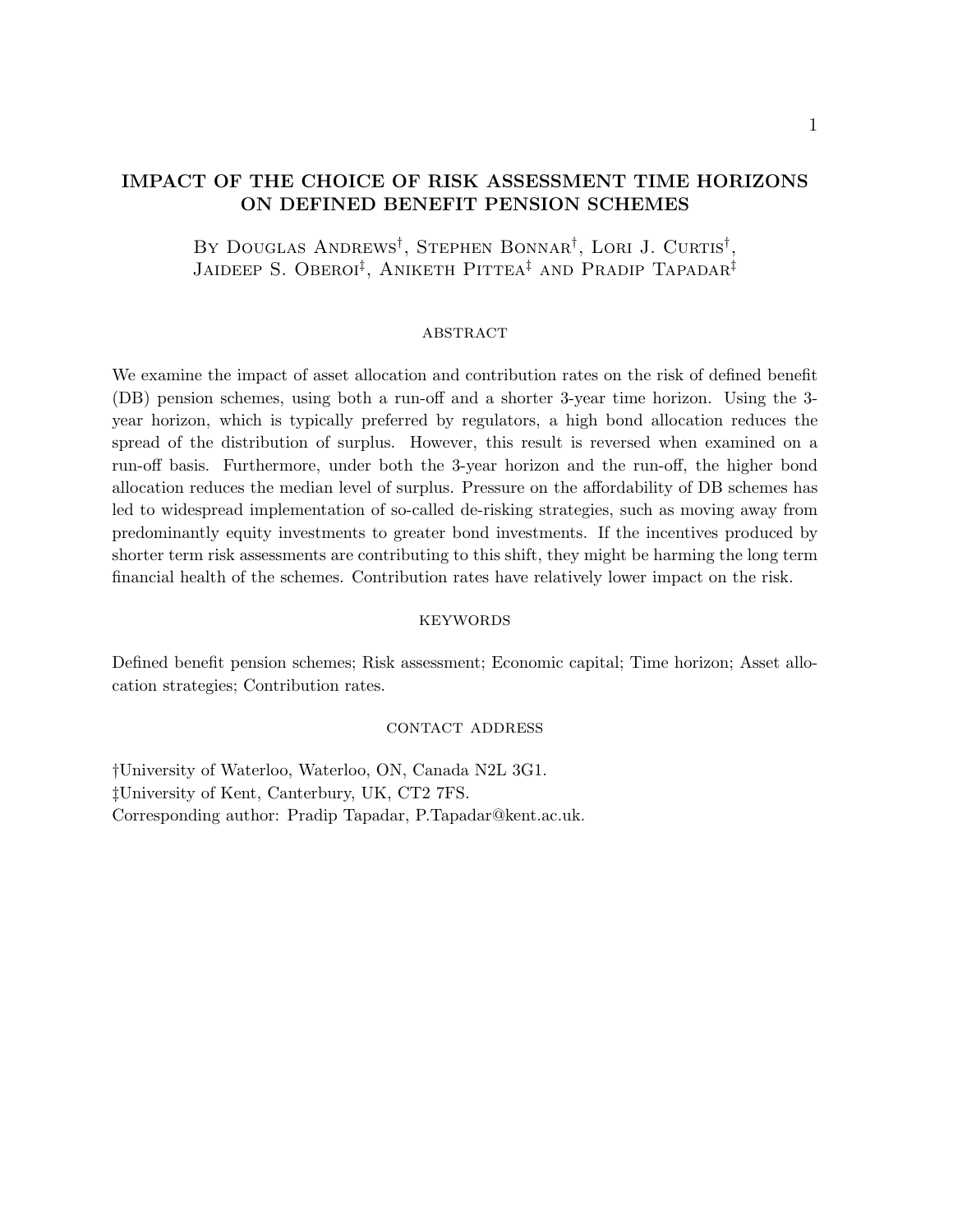#### 1. INTRODUCTION

#### 1.1 MOTIVATION

The main objective of a defined benefit (DB) pension scheme is to ensure that all of the promised benefits are paid. Whether the scheme has a surplus or deficit of assets is only known with certainty in the long run after the final benefit payment has been made. However, interim estimates of the scheme's finances are necessary in order to avoid runaway surpluses or deficits, and are also required for regulatory purposes. Is it possible that the incentives generated by interim estimates have an impact on pension funds' overall viability and cost? In this paper, we explore one channel through which this might occur.

Specifically, we examine the implications of using different time horizons for quantifying pension scheme risks on the long term financial health of a DB scheme. We use both a long term run-off approach and a short 3-year time horizon to analyse risk based on the distribution of surplus and compare the resulting estimates. In our analysis we consider different asset allocation strategies and contribution rates, the two main levers available to pension scheme managers and trustees to alter the risk profile of a DB scheme.

A long term run-off analysis involves projecting the scheme's cash flows, assets and liabilities over the entire term until the last of the current scheme members will leave the scheme through death or withdrawal. It is clearly a complex exercise. However, it arguably provides a truer reflection of the overall risk profile of a DB scheme, especially because the horizons faced by such schemes are typically much longer than the average investment fund. There is a large literature highlighting the differences between investing for the long term versus the short term (see, e.g. Campbell and Viceira, 2002; Ang and Kjaer, 2012), and it stands to reason that assessment of risks to portfolios with long horizons would be more accurate when assessed over a similar horizon.

On the other hand, interested parties like regulators, policymakers, pension scheme sponsors and scheme members, would justifiably require periodic updates on the financial health of the scheme. Typically, this can be simply obtained through a snapshot of current assets and liabilities, and the resulting funding surplus or deficit. However, obtaining point estimates of long term liabilities comes with its own challenges. In addition, if the estimate of liability is too prudent, there is a risk of overstating the underlying risk and any unnecessary follow-on remedial action can be detrimental for the scheme sponsor and can actually jeopardise the viability of an otherwise financially healthy scheme.

A slightly more sophisticated approach is to use a shorter time horizon for risk quantification e.g., the UK regulator requires triennial valuations of DB schemes. Typical practice in the US is for large DB schemes to conduct annual valuations. Insurers, who also often face long term horizons, are required under the EU's Solvency II regulations to employ a 1-year horizon for risk reporting. Yet, any short horizon also suffers from the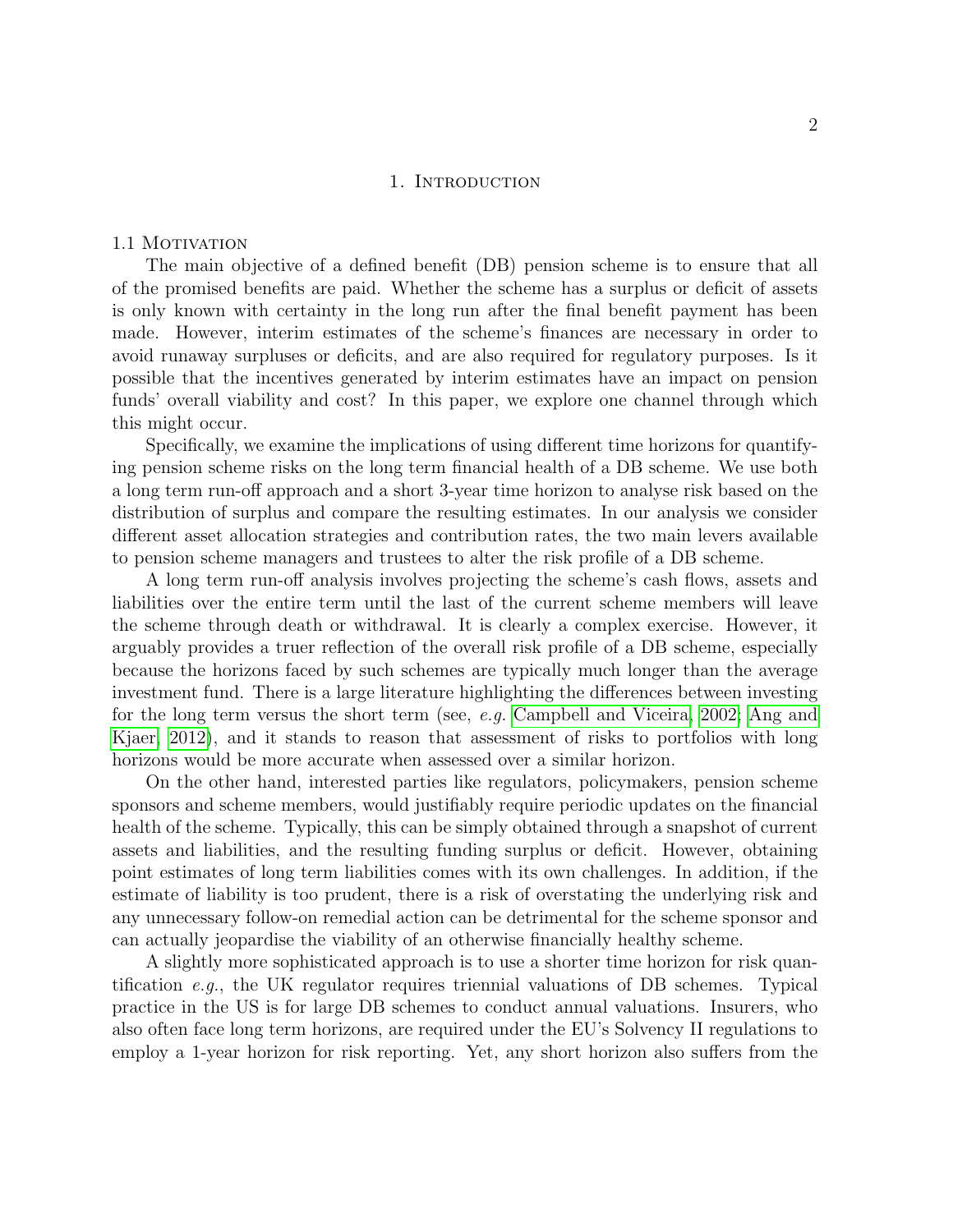same technical difficulty of arriving at a point estimate of the value of liabilities at the end of the period of measurement. To ensure consistent analysis, for the purposes of this paper, we have chosen 3 years as our shorter time horizon.

To address these challenges, we vary our analyses in two main ways. First, we allow for a number of possibilities with respect to the valuation actuary's choice in setting discount rates when risk is assessed on the intermediate horizon. We outline four possible approaches, solely for the purpose of allowing alternative views. We find that the valuation actuary's approach to setting the valuation discount rate at the end of 3 years has a material impact on the quantified risk for the 3-year risk assessment horizon.

Second, as we are considering the efficacy of changes to asset allocations and contribution rates, we consider two settings for the scheme environment. We model one scheme based on a large UK DB plan and the other on a stylised US one. These schemes differ in the benefit structures, such as the levels of guarantees, but also in terms of the economic scenarios required to assess their risk. As a result, we can explore how altering asset allocations or contribution rates affect scheme risk, while being as consistent as possible with regard to the interactions between promised benefits and economic conditions.

We find that regardless of the approach taken to setting the discount rate, the difference in time horizon generates contradictory conclusions regarding the best approach to manage risk through changes in asset allocation. Over the long term, increasing a scheme's allocation to long term bonds worsens the risk profile, both reducing the median level of surplus and increasing the spread of deficit. When examined over the shorter time horizon, increasing a scheme's allocation to long term bonds reduces the median surplus but also reduces the spread from the median. This particular finding suggests that there may be a significant distortion created by taking a short-term view of a scheme's financial status. It is important to clarify, however, that our goal is not to identify the optimal asset allocation, rather to highlight the impact of the risk assessment horizon on potential misjudgements in asset allocation and scheme management.

We also find that the impact on a scheme's financial status from changing contribution rates is much smaller than the impact of changes to the scheme's asset allocation.

#### 1.2 Literature Review

Our contribution to the growing literature on risk quantification in DB pension schemes offers timely insight on the challenges faced by these schemes, particularly given the background of increasing life expectancy and a steady fall in interest rates over the last few decades. A large proportion of the current research is geared towards analysing the interactions between financial and mortality risks, and how pension scheme risk quantification can be formulated using a framework similar to existing insurance regulations, like Solvency II or the Swiss Solvency Test. However, as far as we are aware, there is limited evidence on the impact that a risk assessment approach based on a short time horizon can have on the long term financial health and viability of a DB scheme. Moreover, it is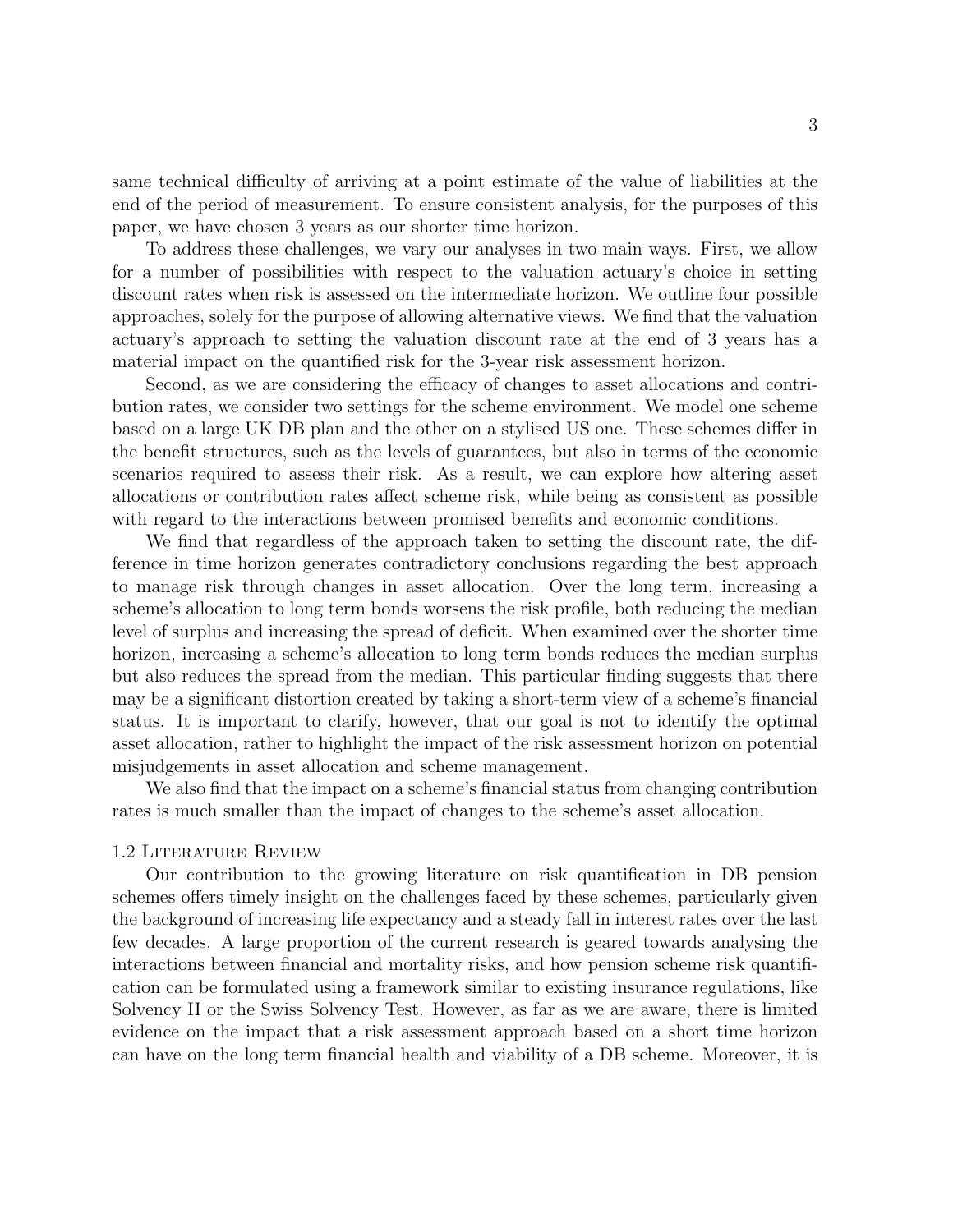important to explore to what extent the implications might be different for DB schemes in different countries with different benefit structures and economic conditions.

As a risk measurement framework, we adopt the economic capital approach, which is a useful tool to analyse the distribution of surplus. To be clear, we do not argue that pension schemes should hold economic capital in the same sense as some other financial services firms, rather we adopt it as a consistent framework with which to analyse the risk distribution of a DB scheme in isolation. Previous research on long term economic capital risk assessments of UK DB schemes can be found in Porteous et al. (2012) and Yang and Tapadar (2015). Porteous et al. (2012) assessed risk for UK's Universities Superannuation Scheme (USS) based on its 2008 valuation report and estimated its economic capital requirement to be 61% of liabilities. Yang and Tapadar (2015) estimated that the pooling benefits in the UK's Pension Protection Fund (PPF) could reduce its overall economic capital to just 10% of the aggregate economic capital of all individual UK DB schemes, although these schemes had economic capital estimates ranging between 66% and 134% of liabilities.

There are also a number of papers attempting to quantify the solvency capital requirement for DB schemes in a manner parallel to the Solvency II regulations applied to insurers. For example, Devolder and Piscopo (2014) modelled a simple final salary DB scheme with a single model point to find that a geometric Brownian motion model for asset returns gives a probability of default of 0%-40% and the solvency capital requirement between 0%-30% of liabilities. Ai et al. (2015) also used the Solvency II framework over a 1-year time horizon to arrive at a solvency capital charge of around 50% of estimated reserves. Butt (2012) used stochastic economic and mortality models to simulate assets and liabilities of a pension scheme over a 30 year time horizon to find that changes in discount rates, investment returns and demographic variables accounted for 46.4%, 33.3% and less than 1% of the funding risk respectively. Liu (2013) also found similar results for an annuity portfolio, where an equal 40% change in the interest rate model parameter and mortality model parameter separately, leads to approximately 18% and 5% changes to solvency capital respectively.

There is relatively little research on the impact of the time horizon on pension risk quantification. One recent attempt is Devolder and Lebegue (2016), who used ruin theory to estimate the solvency capital requirement for long term life insurance and pension products, arguing that the 1-year horizon of the Solvency II framework may not be appropriate for products with long terms. Using a simple model, the authors showed that under the Solvency II framework, solvency capital is understated at shorter durations and overstated at longer durations, citing inadequacy of the Solvency II framework to account for benefits of long term equity investments. Although not specifically aimed at pension schemes, Karabey et al. (2014) estimated that among the different risk factors involved, for a 25 year and a 45 year annuity, investment risk accounts for approximately, 89% and 63.5% of the total underlying risk, respectively.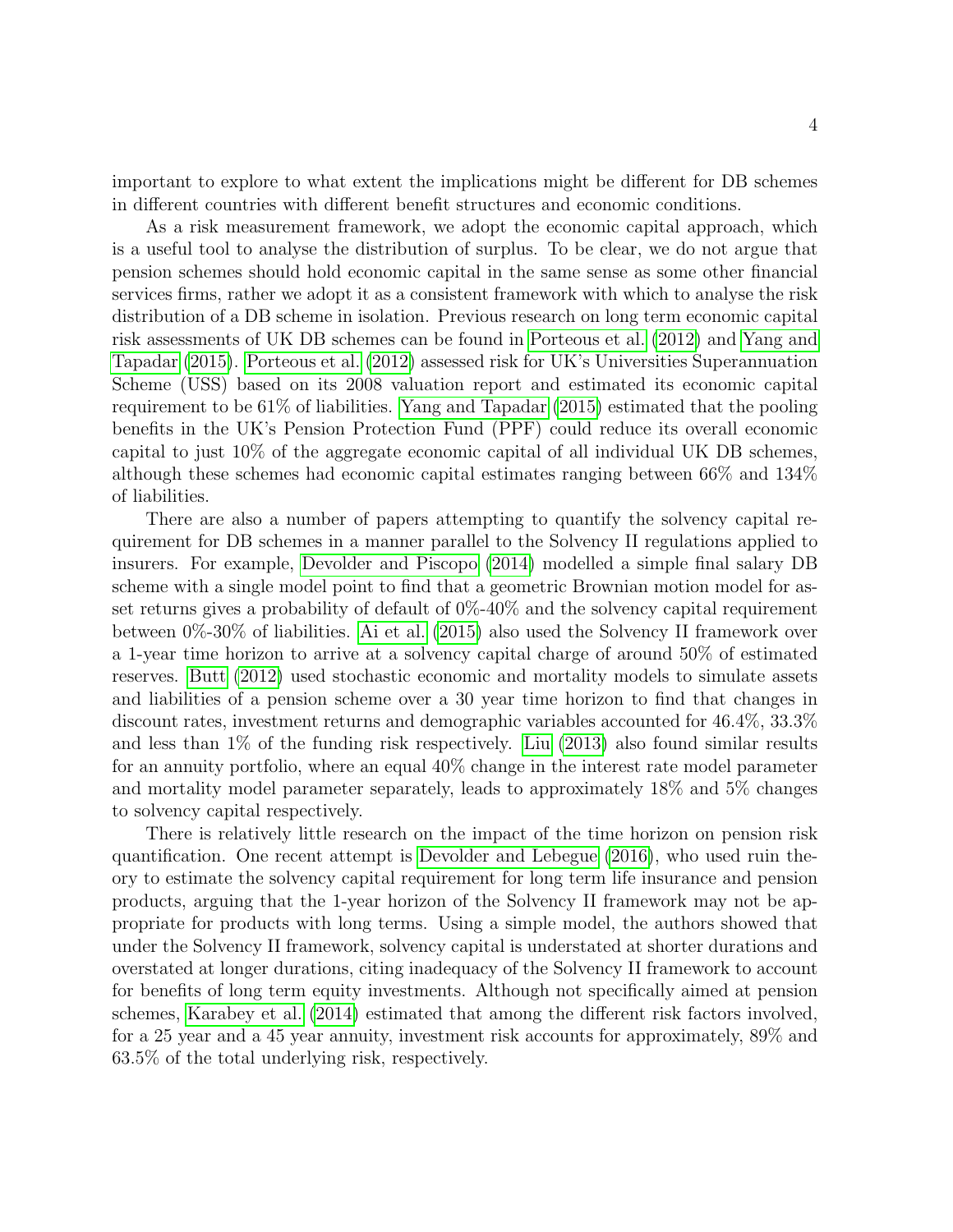This paper is related to recent work by some or all of the authors. In particular, we apply the stochastic economic model developed by Oberoi et al. (2020) for the UK economy. An extension of this model, for the US economy, is also presented in a technical report (Andrews et al., 2019) that is available online. The aim of the technical report was to develop an economic capital based risk management approach for DB pension schemes and to demonstrate this approach using the run-off horizon. In the current paper, our primary focus is to analyze the impact of the choice of time horizon.1

In summary, our research builds on existing literature by looking at the impact of typical remedies for pension fund sustainability management, when considered in light of the incentives generated by the risk assessment and reporting horizon.

#### 1.3 Outline of the Article

The rest of this article is set out as follows. In Section 2, we describe the risk measurement framework that we employ. In Section 3, we describe our base case stochastic economic and demographic models. In Section 4, we describe the pension scheme provisions and valuation assumptions used. The results for the UK scheme are presented in Section 5. Section 6 contains the results for the stylised US scheme. Section 7 concludes.

#### 2. Risk measurement framework

The concept of economic capital is used extensively for the purpose of risk quantification of financial services firms and conglomerates, see for example Porteous and Tapadar (2005, 2008a,b). Porteous et al. (2012) and Yang and Tapadar (2015) extended the definition of economic capital to cover risk assessment of pension schemes. We adopt a modified version of the definition for the purposes of this article as stated below:

**Definition:** The economic capital of a pension scheme is the proportion by which its existing assets would need to be augmented in order to meet net benefit obligations with a prescribed degree of confidence. A pension scheme's net benefit obligations are all obligations in respect of current scheme members, including future service, net of future contributions to the scheme.

This definition is generic in nature and flexible in terms of time horizons and liability valuation methods. Note that we utilise this definition for purposes of measurement and quantification of the risk of a pension scheme. As such, we use this metric to compare

<sup>&</sup>lt;sup>1</sup>As expected, the run-off results presented in this paper for the representative UK pension scheme are similar to those given in Andrews et al. (2019); the differences are due to different simulation runs. Further, exact comparisons may not always be applicable because, in the current paper, we present analyses based on the choice of different time horizons. In addition, our model for the US pension scheme is different from the one presented in Andrews et al. (2019) to enable appropriate comparison of the UK and US results.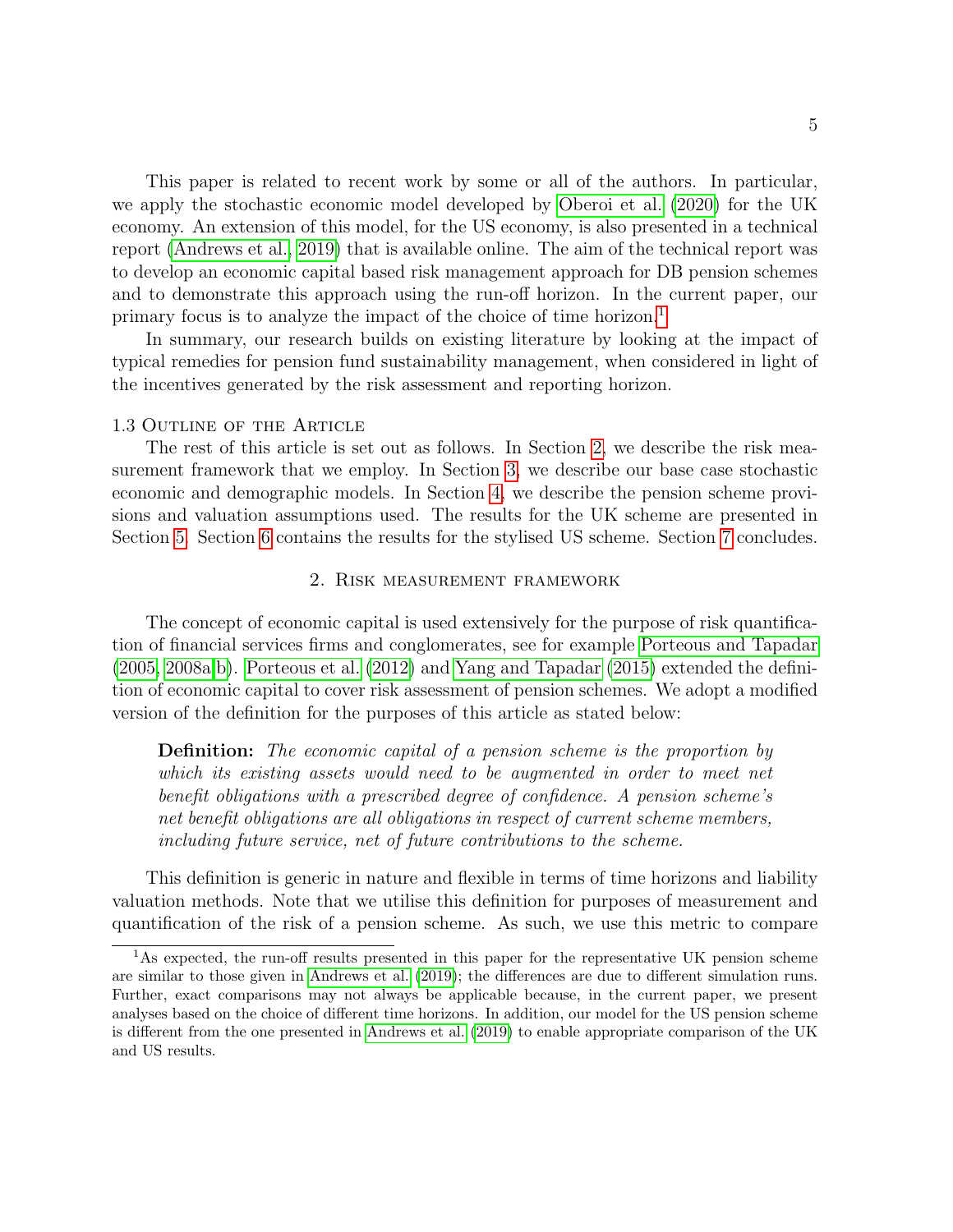the risk profiles of different pension schemes, and to compare the risk profile of the same pension scheme under alternative circumstances (e.g., different time horizons and asset allocations). We are not necessarily suggesting that pension schemes must hold additional assets to cover economic capital. Instead, we recommend that pension scheme trustees use economic capital as a guide to formulate their risk management strategies in line with their risk appetite and risk limits. Additionally, our analysis is intended to apply to generic pension schemes so as to be broadly applicable.

Since we are employing this metric for comparing risk profiles of generic pension schemes, and not managing the risk of a particular pension scheme, we do not consider the size or effect of the employer covenant. For a full discussion of the valuation of the employer covenant, please see Turnbull (2014).

For a mathematical formulation of economic capital, we need the following notation:

- $A_t$ : Value of pension scheme assets at time t.
- $L_t$ : Value of pension scheme liabilities at time t, i.e. the point estimate as quantified by the valuation actuary at time t.
- $X_t$ : Net cash (in)flow of the pension scheme at time t (excluding investment returns).
- $I_{(s,t)}$ : Accumulation factor (accumulated value at time t, of a unit amount invested at time s, where  $s \leq t$ .
- $D_{(s,t)}$ : Discount factor, i.e.  $D_{(s,t)} = I_{(s,t)}^{-1}$  $\frac{(-1)}{(s,t)}.$

Given the history up to time 0, all the above entities  $(A_t, L_t, X_t, I_{(s,t)}, D_{(s,t)})$  at future times s and t are random variables. In the first instance, we consider one single realisation, or simulation, of the future, over a specified time horizon  $[0, T]$ . For simplicity, we assume a discrete time framework with annual time intervals, i.e. all cash flows and valuation of assets and liabilities happen at annual intervals.

Based on this assumption, we define the profit vector,  $P_t$  for  $t = 0, 1, 2, \ldots T$  as:

$$
P_t = L_{t-1} I_{(t-1,t)} - X_t - L_t, \text{ for } t > 0 \text{ and } P_0 = A_0 - X_0 - L_0.
$$
 (1)

We then define the present value of future profits over time horizon  $[0, T]$  as:

 $\sigma$ 

$$
V_0^{(T)} = \sum_{t=0}^{T} P_t D_{(0,t)}.
$$
 (2)

This can be equivalently expressed as:

$$
V_0^{(T)} = A_0 - \sum_{t=0}^{I} X_t D_{(0,t)} - L_T D_{(0,T)}.
$$
\n(3)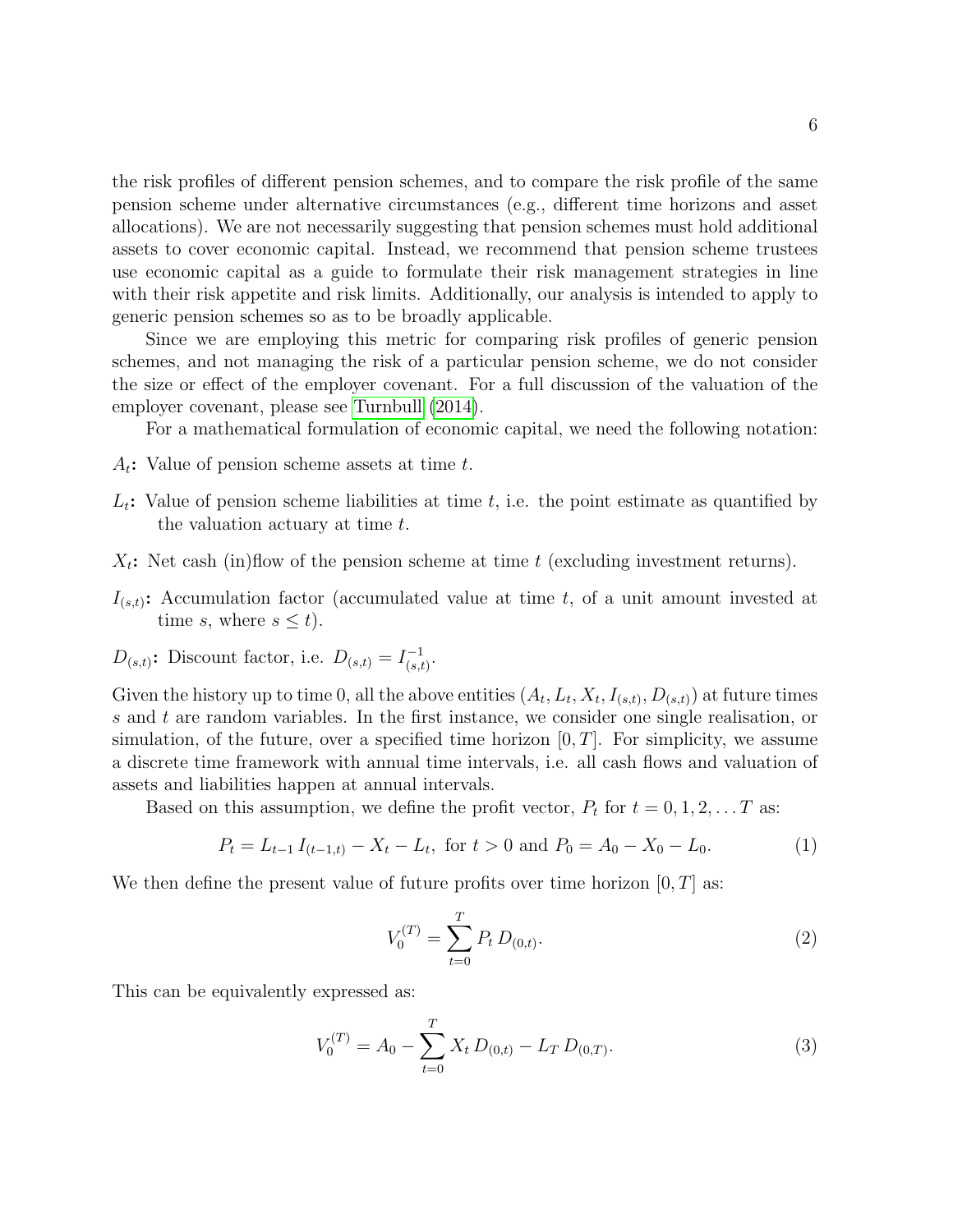Intuitively,  $V_0^{(T)}$  $r_0^{(1)}$  represents the amount of excess assets, in excess of  $A_0$ , that is required to meet net cash outflow over [0, T] and also to set up reserves,  $L_T$ , as quantified by the valuation actuary at time  $T$ , to meet future outstanding obligations beyond time  $T$ . Note that  $V_0^{(T)}$  $C^{(1)}$  can be defined directly using Equation (3), instead of defining it through the profit vector in Equation (2). However, the step from Equation (2) to Equation (3) is instructive because it shows that the intermediate liability values between times 0 and T do not play any role in  $V_0^{(T)}$  $\begin{matrix} 0 & 0 \\ 0 & 0 \end{matrix}$ .

Under a run-off approach, the horizon  $T$  is set until the time when the last of the current scheme members leaves the scheme either through death or withdrawal. We denote the run-off approach by  $T = \infty$ . Clearly,  $L_{\infty} = 0$ , and hence:

$$
V_0^{(\infty)} = A_0 - \sum_{t=0}^{\infty} X_t D_{(0,t)}.
$$
\n(4)

If, instead, a shorter time horizon is used for economic capital calculation, Equation (3) needs to be used. To illustrate the implications of the choice of the time horizon for economic capital calculations, we use both the run-off approach and a shorter 3-year time horizon approach. We choose a time horizon of 3 years, because in the UK there is a regulatory requirement to carry out triennial valuations, so risk assessment over a 3-year time horizon might be a natural choice. For this horizon, the expression for present value of future profits becomes:

$$
V_0^{(3)} = A_0 - \sum_{t=0}^{3} X_t D_{(0,t)} - L_3 D_{(0,3)}.
$$
 (5)

Clearly,  $V_0^{(3)}$  depends on the assumptions used by the valuation actuary at the end of year 3 to determine  $L_3$ . For a prescient actuary, with perfect foresight, her future liability calculation for  $L_3$  would be exact and so in that case  $V_0^{(3)} = V_0^{(\infty)}$  $U_0^{(\infty)}$ . However, in reality, a valuation actuary can only produce an estimate of  $L_3$ , based on historical evidence up until that time and also the future economic and mortality outlook.

One of the key drivers in this calculation is the valuation discount rate assumption. The choice of discount rate has a material impact on the estimated value of  $L_3$ , and consequently  $V_0^{(3)}$  $U_0^{(3)}$ . The code of practice, issued by The Pensions Regulator of the UK, provides practical guidance to trustees and employers of UK DB schemes on how to comply with the scheme funding requirements under the Pensions Act 2004. In terms of setting valuation discount rates, the code of practice stipulates in item  $125<sup>2</sup>$ :

Discount rates used in setting technical provisions must be chosen prudently, taking into account either:

<sup>2</sup>[https://www.thepensionsregulator.gov.uk/en/document-library/codes-of-practice/code-3-funding](https://www.thepensionsregulator.gov.uk/en/document-library/codes-of-practice/code-3-funding-defined-benefits-)[defined-benefits-](https://www.thepensionsregulator.gov.uk/en/document-library/codes-of-practice/code-3-funding-defined-benefits-)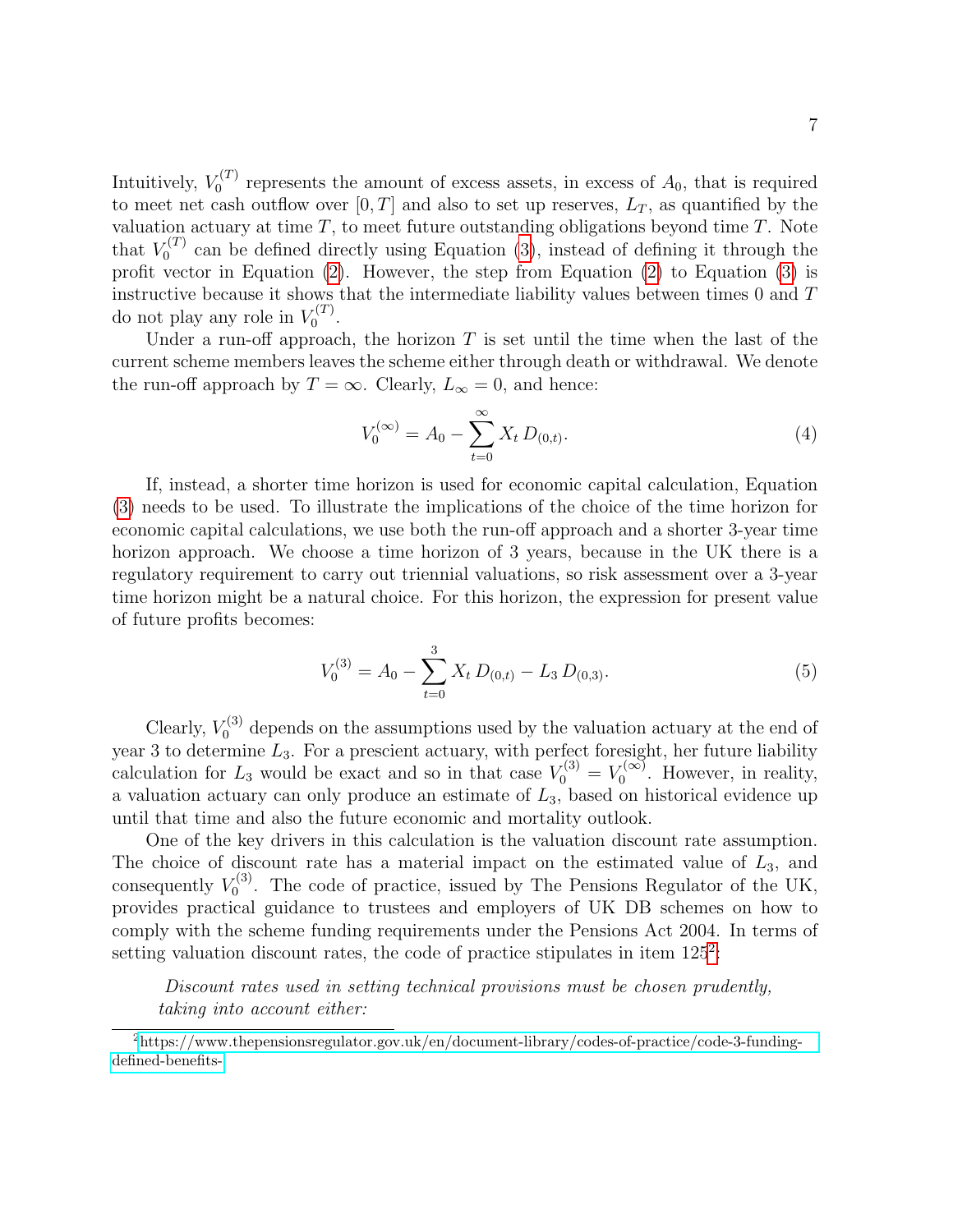- the yield on assets held by the scheme to fund future benefits and the anticipated future investment returns; and/or
- the market redemption yields on government or high quality bonds.

In Sections 5 and 6, we discuss four different approaches that might possibly be taken to set valuation discount rates based on the principles set out in the code of practice and the implications of adopting these.

We use  $V_0^{(T)}$  $t_0^{(1)}$  to measure the risk of a DB scheme. However, as we will be assessing risks of pension schemes in two different countries, with different currencies and different benefit structures, it will be useful to express  $V_0^{(T)}$  $\zeta_0^{(1)}$  as a percentage of initial assets  $A_0$ , so that there is a standardisation in terms of currency and scale. This is also consistent with our economic capital definition and can be interpreted as the proportional change in assets required such that all future benefit obligations will be met with a certain degree of confidence.

 $V_0^{(T)}$  $\sigma_0^{(1)}$  is defined above for a single specimen realisation of the future. As the future is unknown at time 0, all future components in  $V_0^{(T)}$  $V_0^{(T)}$  are random variables, and hence  $V_0^{(T)}$ 0 is itself a random variable. The actual economic capital risk measure can be defined in terms of the distribution of  $V_0^{(T)}$  $v_0^{(1)}$ . Two common measures used in the literature are:

- Value-at-risk,  $VaR$ , is defined as  $\mathbb{P}\left[V_0^{(T)} \leq VaR\right] = p$ , for a given probability p. VaR represents the amount of additional initial assets required at time 0 for the pension scheme to meet all its future obligations with probability, or confidence level,  $(1-p)$ .
- Expected shortfall,  $ES$ , is defined as the average of all losses that are greater than or equal to the value of  $VaR$  for a given probability level  $p$ , i.e.  $\mathbb{E}\left[V_0^{(T)}\right]$  $\begin{bmatrix} T \ 0 \end{bmatrix}$  $V_0^{(T)} \leq VaR$ . In other words, ES provides an estimate of the expected value of losses in the worst p proportion of cases.

These definitions of  $VaR$  and  $ES$  are based on McNeil et al. (2015). Note that, in some academic literature, the above definition of ES is sometimes alternatively referred to as the conditional tail expectation, but to avoid confusion, we use McNeil et al. (2015) as our reference. For all our results, we present the entire distribution of  $V_0^{(T)}$  $\binom{r(1)}{0}$  in conjunction with  $VaR$  and  $ES$  at selected probability levels.

#### 3. Stochastic Economic and Demographic Models

To determine the distribution of  $V_0^{(T)}$  $\sigma_0^{(1)}$ , we need to simulate future economic and demographic scenarios. In Section 3.1 we discuss the Economic Scenario Generators (ESGs) we have used for our analysis. Section 3.2 provides details of the stochastic mortality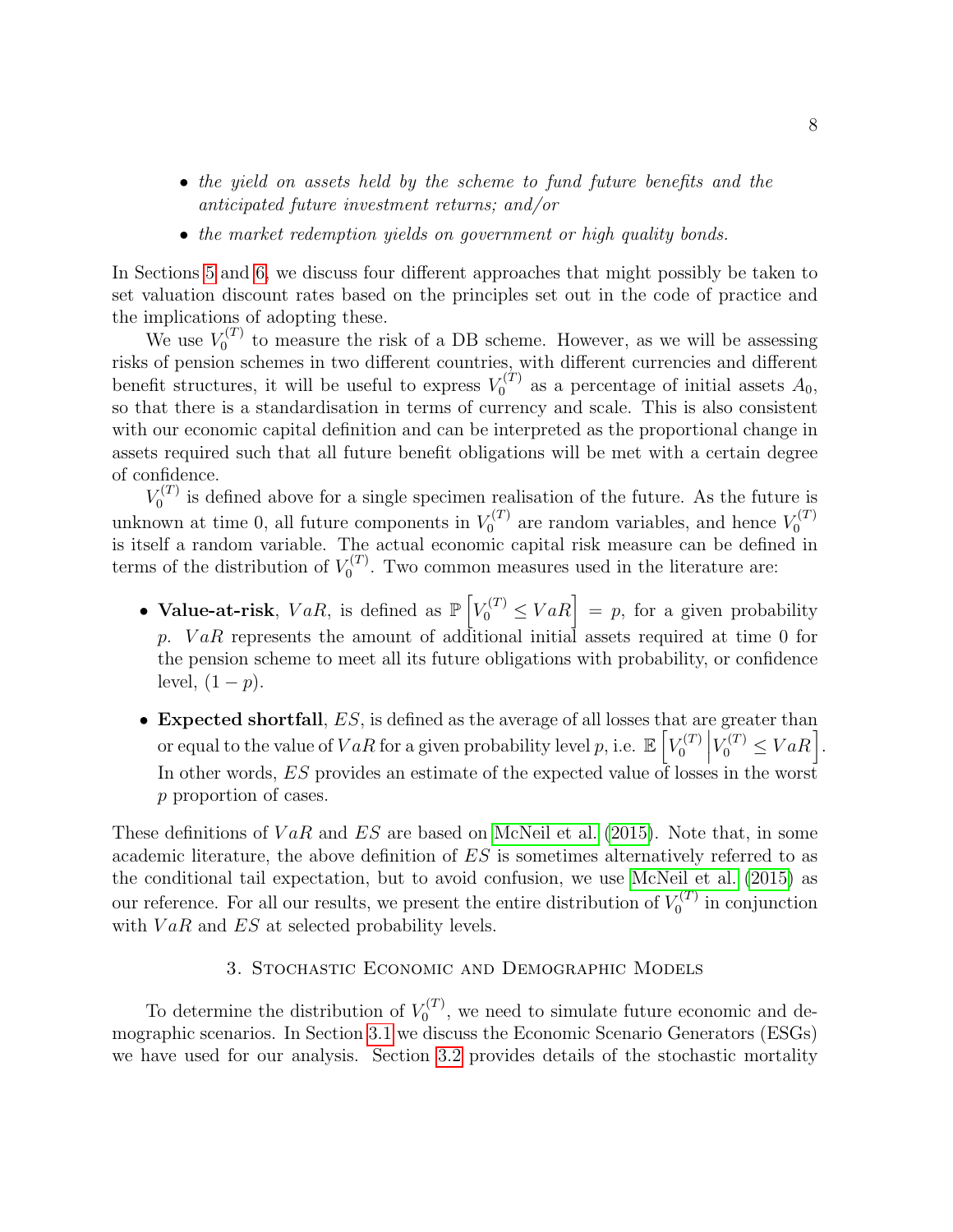models we have used to project mortality of UK and US pension scheme members. For generating the distributions of  $V_0^{(T)}$  $f_0^{(1)}$  for different scenarios, we have used 10,000 simulation runs in each case.

#### 3.1 Economic Scenario Generator

Oberoi et al. (2020) propose a graphical model approach to develop an ESG suitable for use by a life insurance company or a pension scheme in the UK that invests in equities and bonds. Andrews et al. (2019) extend this approach to develop an ESG for the US economy. In this section, we provide a brief outline of the graphical model methodology and the relevant parameterisation for the UK and the US ESGs, which we will use in this article.

A minimal ESG, which can be used to analyse DB scheme risks, requires data for price inflation  $(I)$ , salary inflation  $(J)$ , stock returns and bond returns. Following the approach of Wilkie  $(1986)$ , Oberoi et al.  $(2020)$  use dividend yield  $(Y)$ , dividend growth  $(K)$  and Consols yield  $(C)$  to construct stock and bond returns. The dataset used by Oberoi et al. (2020) consists of annual values of these economic variables from 1926 to 2017 as at the end of June each year.

Andrews et al. (2019) obtain US data from two sources. The first is Robert Shiller, who provides online data for price inflation, S&P 500 Index, S&P 500 High Dividend Index and bond yields. The second source is Emmanuel Saez, who provides online data for average wages in the US. The US data extend from 1913 to 2015.

In a graphical ESG, involving a number of economic variables, first a univariate time series model, typically an  $AR(1)$  process, is fitted to each individual economic variable. If  $X_t$  denotes one of the economic variables to be modelled, with data available for times  $t = 0, 1, 2, \ldots, H$ , the following model is fitted:

$$
\mu_x = \mathbb{E}[X_t], \quad \text{(i.e. averaging over time)}; \tag{6}
$$

$$
Z_t = X_t - \mu_x, \quad \text{for } t = 0, 1, 2, \dots, H; \tag{7}
$$

$$
Z_t = \beta_x \, Z_{t-1} + e_{x,t}, \quad \text{for } t = 1, 2, \dots, H; \text{ where } e_{x,t} \sim N(0, \sigma_x^2). \tag{8}
$$

The parameter estimates of  $\mu$ ,  $\beta$  and  $\sigma$  for the chosen economic variables in the UK and the US are given in Table 1.

Once the residuals,  $e_{x,t}$  are obtained for each variable  $X_t$ , a Gaussian graphical model is fitted to the multivariate residuals:

$$
\mathbf{e}_{t} = (e_{I_t}, e_{J_t}, e_{Y_t}, e_{K_t}, e_{C_t}) \sim \mathcal{N}(\mathbf{0}, \Sigma),
$$
\n
$$
(9)
$$

separately for the UK and the US data. Estimation is carried out based on maximum likelihood and the resulting partial correlations are shown in Table 2.

Clearly, some of the partial correlations in the matrices are small. Graphical models provide a means to identify the minimum number of non-zero correlations that describe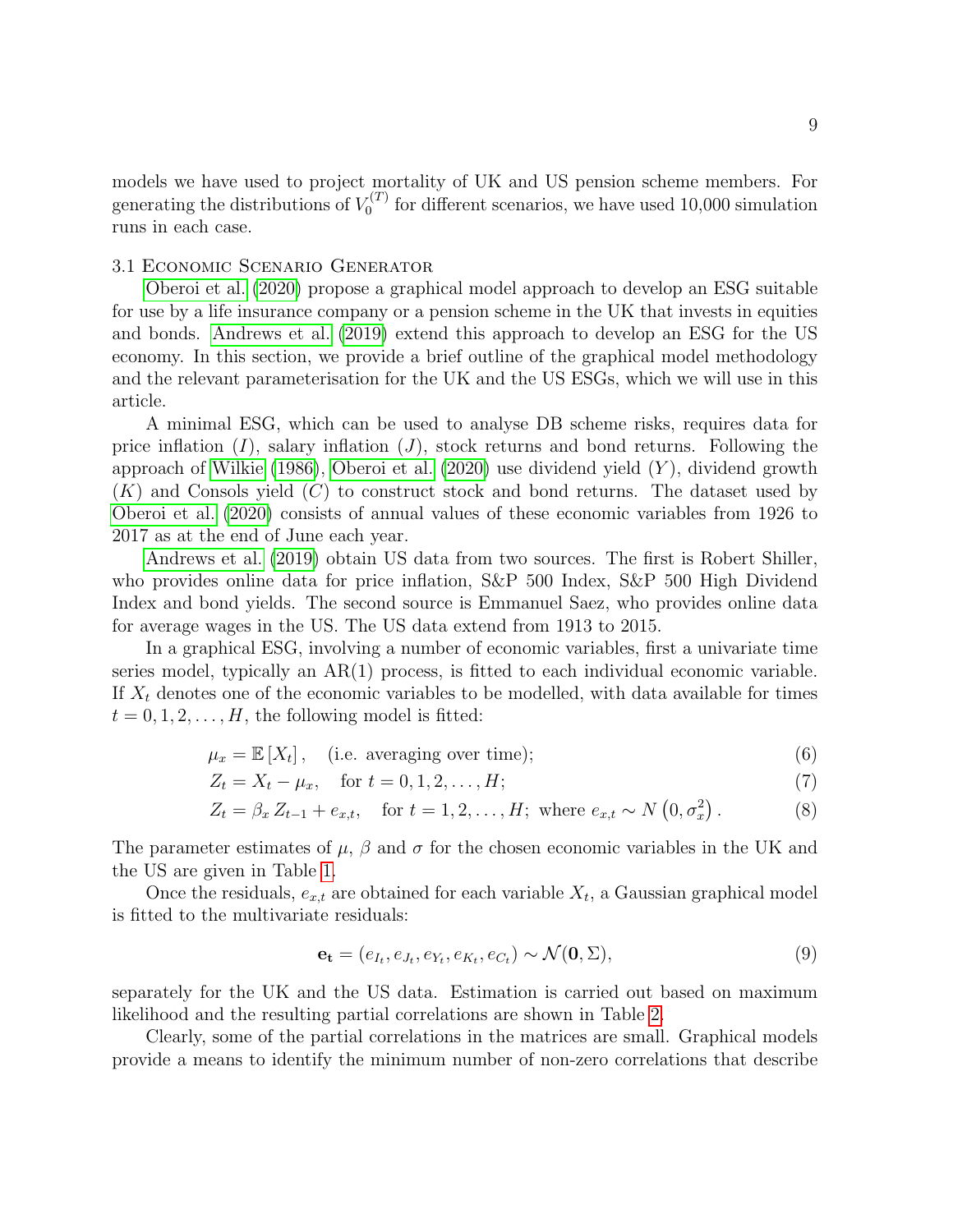|       |        | UK     |        | US     |        |          |  |  |  |
|-------|--------|--------|--------|--------|--------|----------|--|--|--|
|       | $\mu$  |        | σ      | $\mu$  | В      | $\sigma$ |  |  |  |
| $I_t$ | 0.0404 | 0.6102 | 0.0387 | 0.0328 | 0.6211 | 0.0392   |  |  |  |
| $J_t$ | 0.0528 | 0.7801 | 0.0282 | 0.0464 | 0.4908 | 0.0643   |  |  |  |
| $Y_t$ | 0.0468 | 0.6718 | 0.0085 | 0.0413 | 0.8293 | 0.0100   |  |  |  |
| $K_t$ | 0.0527 | 0.4263 | 0.0852 | 0.0507 | 0.2746 | 0.1084   |  |  |  |
| $C_t$ | 0.0617 | 0.9674 | 0.0083 | 0.0489 | 0.9346 | 0.0091   |  |  |  |

Table 1: ESG time series parameter estimates.

Table 2: Partial correlations of residuals.

|       | UK    |         |         |       | US    |       |         |       |         |       |
|-------|-------|---------|---------|-------|-------|-------|---------|-------|---------|-------|
|       | $I_t$ | $J_t$   | $Y_t$   | $K_t$ | $C_t$ | $I_t$ | $J_t$   | $Y_t$ | $K_t$   | $C_t$ |
| $I_t$ |       |         |         |       |       |       |         |       |         |       |
| $J_t$ | 0.48  |         |         |       |       | 0.42  |         |       |         |       |
| $Y_t$ | 0.16  | 0.11    |         |       |       | 0.20  | $-0.47$ |       |         |       |
| $K_t$ | 0.18  | 0.15    | $-0.06$ |       |       | 0.17  | 0.10    | 0.28  |         |       |
| $C_t$ | 0.20  | $-0.09$ | 0.37    | 0.06  |       | 0.19  | 0.04    | 0.12  | $-0.06$ |       |

the underlying data adequately. In other words, it is a dimension reduction tool whereby correlations of all pairs of residuals need not be stipulated directly. Instead, in this approach, only the correlations between variables that are not conditionally independent are used.

Oberoi et al. (2020) use a number of statistical criteria, namely AIC, BIC and simultaneous p-values, to determine the optimal graphical model for the UK data. Model E6, shown in the top panel of Figure 1, is identified by Oberoi et al. (2020) as a model that satisfies certain desirable features and also possesses an intuitively appealing structure. For the purposes of this article, we use Model E6 as our ESG for the UK economy.

Andrews et al. (2019) use the same approach to determine the graphical structure for the US economic data. Interestingly, for the US data, all three statistical criteria, i.e. AIC, BIC and simultaneous p-values, produce the same graphical structure, which is shown in the bottom panel of Figure 1. We use this graphical ESG to model the US economy.

We have also checked that qualitatively, all the results and conclusions of our analysis are broadly very similar, regardless of the ESG employed. Specifically we have carried out the same analysis using the well-known Wilkie model (Wilkie, 1986, 1995; Wilkie et al.,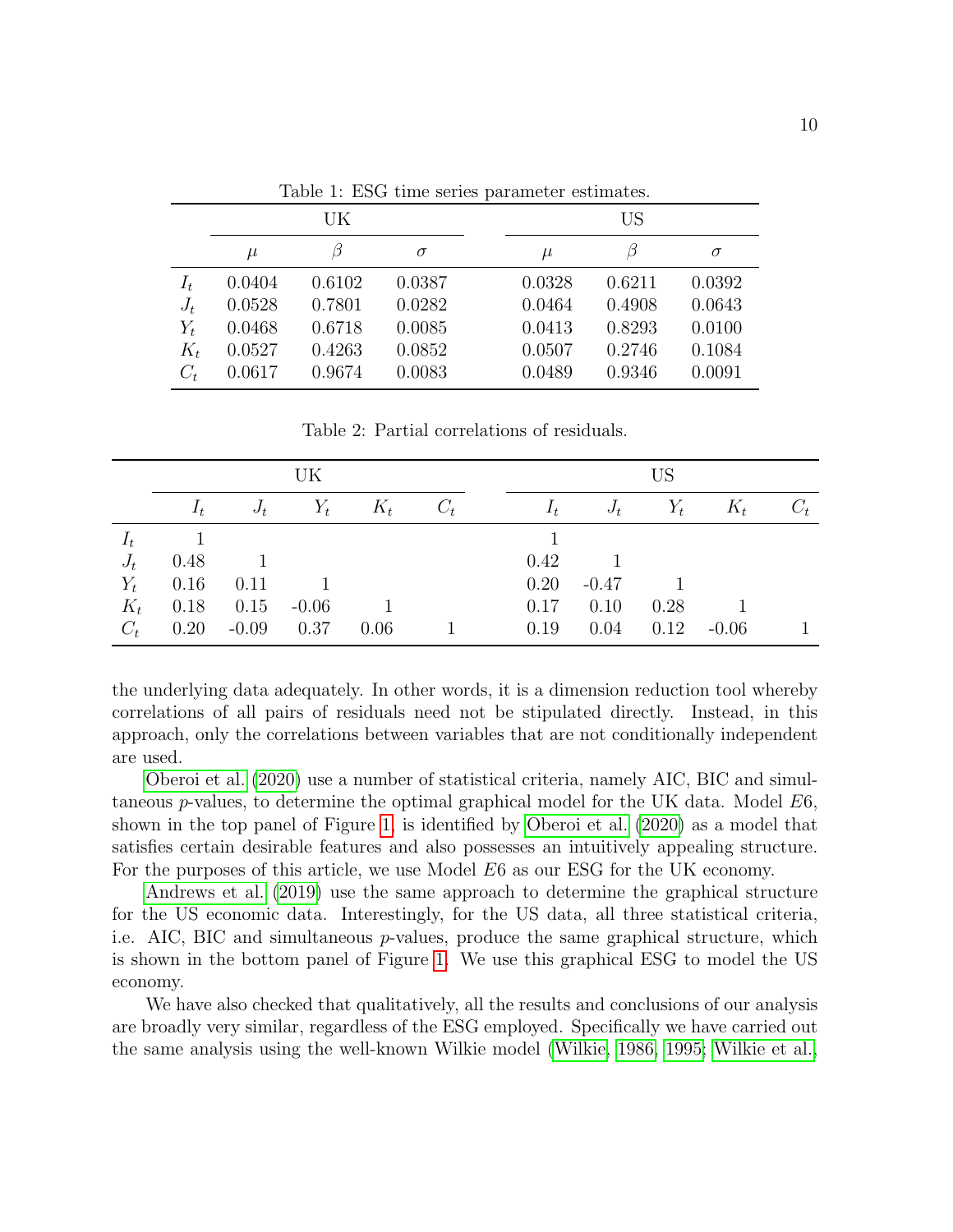$2011$ ; Wilkie and Sahin,  $2016$ ,  $2017a,b,c$ ,  $2018$ ). We find that although, as expected, there are some quantitative differences between the numbers obtained from the Wilkie model and the graphical ESG, qualitatively the results point to very similar conclusions. The results for the Wilkie model are available from the authors on request.

#### 3.2 Stochastic Mortality Models

Future projections of pension scheme cash flows also depend on the mortality assumptions. Cairns et al. (2009) provide a quantitative comparison of eight stochastic mortality models using data from England and Wales and the US, of which Model M7 provides a good fit for both UK and US data. For the purposes of this article, we use model M7 to project forward stochastic mortality rates of the UK and the US.

The structure of model M7, which models  $q(t, x)$ , the probability that an individual aged x at time t will die between times t and  $t + 1$ , is as follows:

$$
\text{logit } q(t, x) = \kappa_t^{(1)} + \kappa_t^{(2)}(x - \bar{x}) + \kappa_t^{(3)} \left[ (x - \bar{x})^2 - \sigma^2 \right] + \gamma_{(t - x)}^{(4)},\tag{10}
$$

where x is the age,  $\bar{x}$  is average age,  $\sigma^2$  is the average of  $(x-\bar{x})^2$ ,  $\kappa_t^{(i)}$  are the period effects and  $\gamma_{t-}^{(i)}$  $_{t-x}^{(i)}$  is the cohort effect.

We parameterise model M7 using UK and US data from the Human Mortality Database for both males and females from 1961 to 2014 for ages 30–100.

Projecting future mortality rates involves projecting the time series  $\kappa_t^{(i)}$  and  $\gamma_{t-}^{(i)}$  $t-x$ forward. Systematic risk arises from the uncertainty involved in projecting these time series. For example, if the mortality rates improve faster than expected then future  $q(t, x)$ will be lower, which in turn will result in lower deaths. Cairns et al.  $(2011)$  suggest possible approaches to project mortality parameters forward based on the historical estimates of these parameters. For our purpose, we project  $\kappa_t^{(i)}$  $t<sup>i</sup>$  linearly over time. Given that we are not interested in future cohorts (but only in existing ones), we do not project  $\gamma_{t-}^{(i)}$ t−x forward.

We do not model idiosyncratic (or non-systematic) mortality risk, because in this article, we model large pension schemes and this risk can be diversified away by pooling.

#### 4. Pension Scheme Modelling

As a representative UK pension scheme, we use the model of UK's USS. For the US, we use a stylised US scheme using the same membership profile as the UK scheme, to ensure a certain degree of comparability in our analysis. However, to capture USspecific pension scheme features, we have incorporated a number of changes to the benefit structure for the stylised US scheme, as discussed in Section 4.2.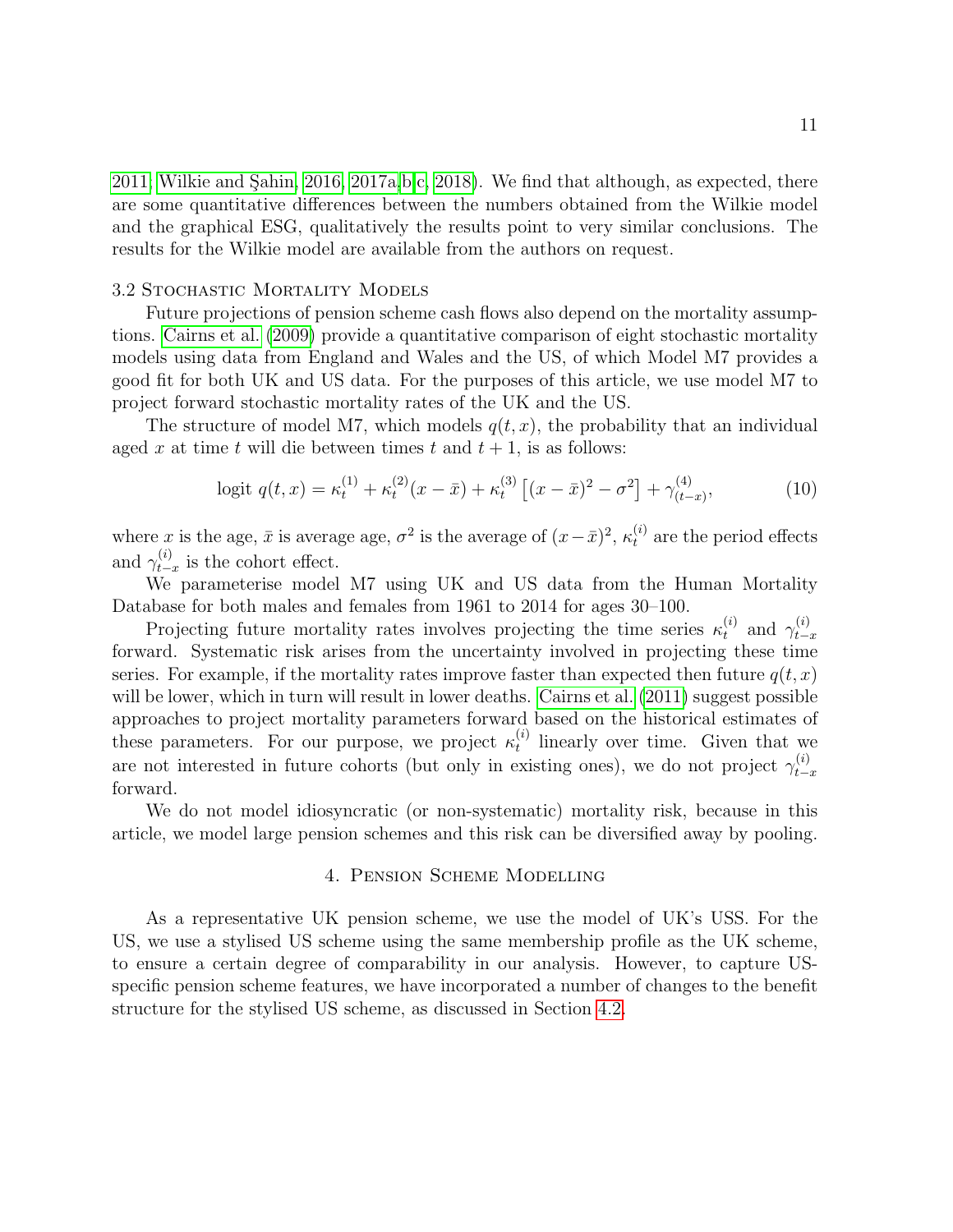#### 4.1 UK Pension Scheme

In this section, we provide a brief overview of our modelling approach of the UK scheme. The UK scheme model is based on the USS, which is one of the largest open DB schemes operating in the UK, with more than 350 participating employers and approximately 400, 000 scheme members. The approach presented is based on the actuarial valuation carried out for the scheme on March 31, 2014.

#### 4.1.1 Membership Profile

The broad membership profile for the UK scheme is shown in Table 3. To capture the overall risk characteristics and the inter-generational risk dynamics of the scheme, we need a range of model points specifically for active members. So we use an age distribution for active members, as shown in Table 4. Table 4 also provides past service and salary assumptions for each model point, which have been set so that the average past service and average salary of active members broadly match the figures from Table 3. For deferred members and pensioners, we use single model points, based on the values given in Table 3, to represent each of these membership categories. We do not use a range of model points for deferred members and pensioners, as this does not have a material impact on our results and conclusions. We also assume an equal gender split and no salary differential between genders for all membership categories.

| Active members   | Number<br>Average pensionable salary<br>Average age<br>Average past service | 167,545<br>£42,729<br>43.8<br>12.5 |
|------------------|-----------------------------------------------------------------------------|------------------------------------|
| Deferred members | Number<br>Average deferred pension<br>Average age                           | 110,430<br>£2,373<br>45.1          |
| Pensioners       | Number<br>Average pension<br>Average age                                    | 70,380<br>£17,079<br>71.1          |

Table 3: UK scheme membership profile.

#### 4.1.2 Benefit Structure

The pension benefits are comprised of an annual pension and a cash lump sum at retirement, calculated as follows:

Annual pension = Pensionable salary  $\times$  Pensionable service  $\times$  Accrual rate; Lump sum  $= 3 \times$  Annual pension.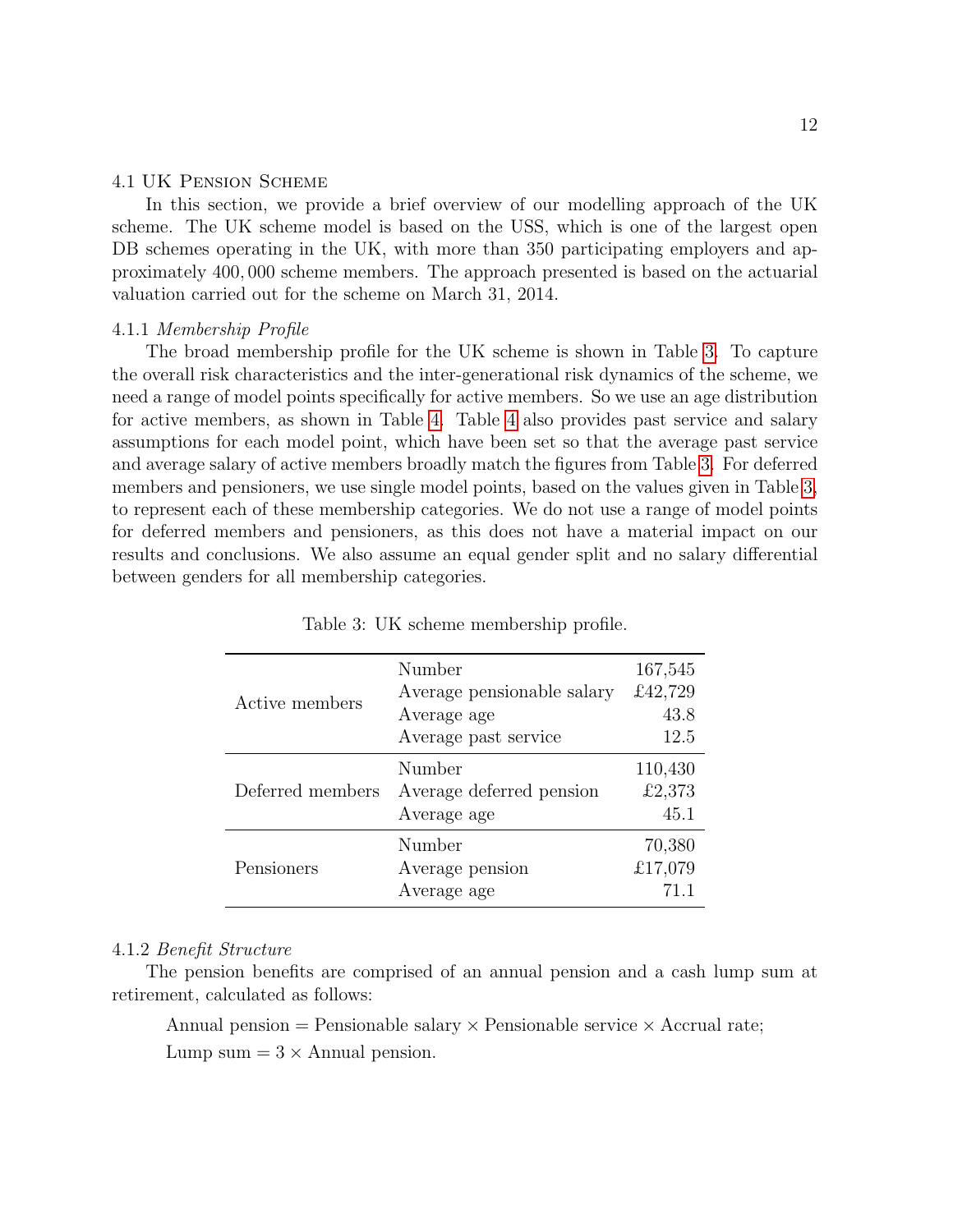|         | Age | Proportion |         | Number Past service | Salary  |
|---------|-----|------------|---------|---------------------|---------|
|         | 30  | $30\%$     | 50,264  |                     | £25,500 |
|         | 40  | 30\%       | 50,264  | 11                  | £42,500 |
|         | 50  | 20%        | 33,509  | 15                  | £52,500 |
|         | 60  | 20%        | 33,509  | 19                  | £58,500 |
| Total   |     | 100\%      | 167,545 |                     |         |
| Average | 43  |            |         | 12.2                | £42,600 |

Table 4: UK scheme model points, past service and salary of active members.

To capture some of the USS-specific features of the benefit structure, while keeping the model simple, we assume that all members accrue benefits on a *final salary* basis up to March 31, 2014; and from April 1, 2014 onward all members move to a career revalued basis. The accrual rate for the final salary and career revalued schemes are 1/80 and 1/75 respectively.

Annual pension is assumed to increase in line with price inflation, subject to a 5% limit. Members' salaries increase in line with salary inflation in the economy. In addition to salary inflation, there is an explicit age-based promotional salary scale, based on the LG59/60 table which is widely used for actuarial valuation of UK DB schemes. Sample values of the scale are shown in Table 5. For our analysis, future projections of price inflation and salary inflation are generated by the ESG described in Section 3.1.

| Age                  |                   | Promotional salary scale |                               | Withdrawal                     | Proportion married               |                                  |  |
|----------------------|-------------------|--------------------------|-------------------------------|--------------------------------|----------------------------------|----------------------------------|--|
|                      | Male $(\%)$       | Female $(\%)$            | Male $(\%)$                   | Female $(\%)$ Male $(\%)$      |                                  | Female $(\%)$                    |  |
| 25<br>35<br>45<br>55 | 3.8<br>3.8<br>2.0 | 3.1<br>3.1<br>1.8<br>1.4 | 14.42<br>9.19<br>3.79<br>3.79 | 19.28<br>11.40<br>3.83<br>3.83 | 10.90<br>53.41<br>69.76<br>69.76 | 10.90<br>53.41<br>69.79<br>69.79 |  |

Table 5: UK pension scheme assumptions.

For members who withdraw from the scheme, a deferred inflation-linked pension is provided based on accrued service. Inflation indexation of salary is provided between the date the member withdraws from the scheme and the date of retirement. A sample of the withdrawal rates for the USS taken from the 2014 actuarial valuation report, which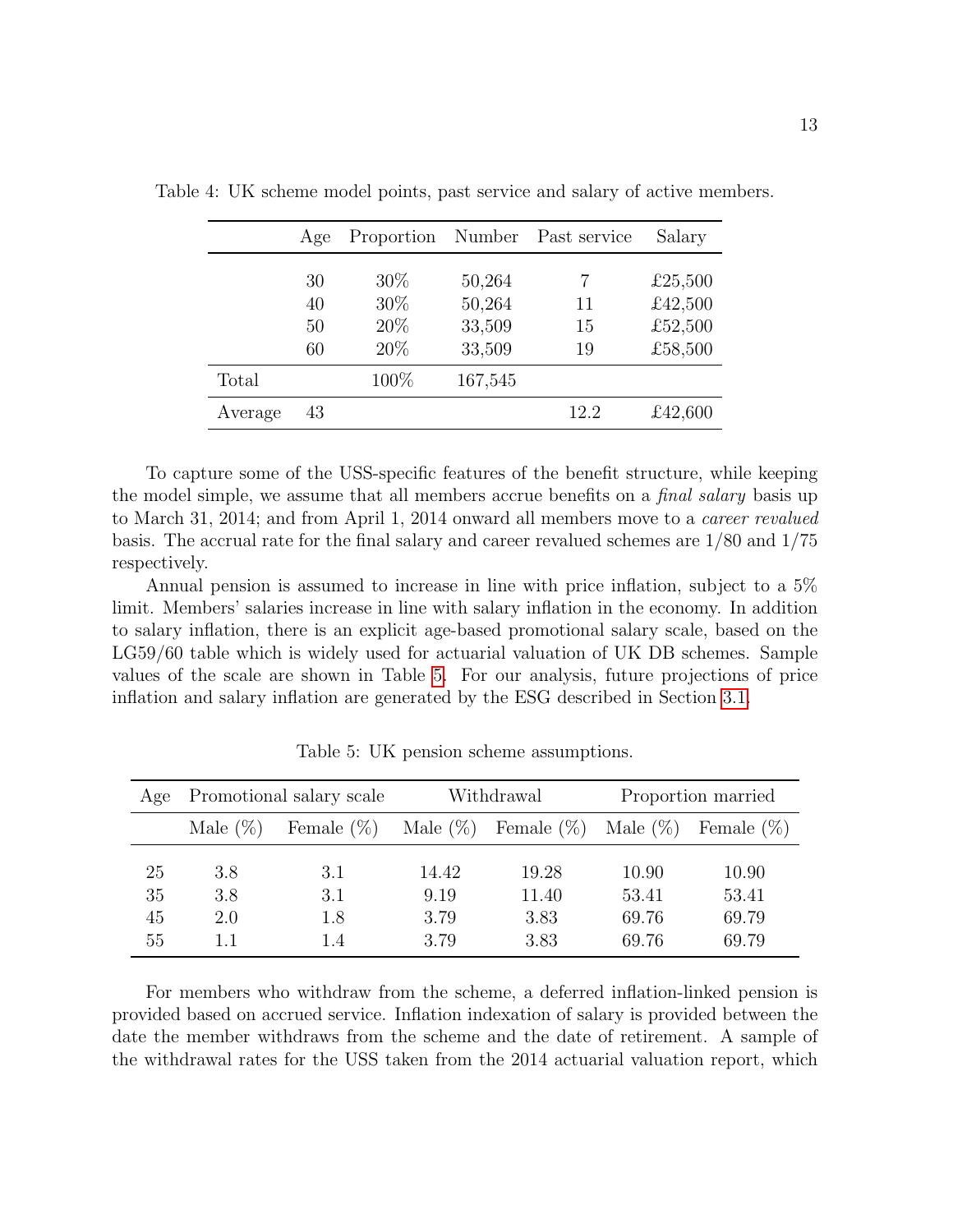are 270% of the LG59/60 table for males and 113% of the LG59/60 table for females, is shown in Table 5.

On the death of an active member, a lump sum payment of three times the annual salary is paid at the time of death, along with a spouse's pension of half the amount of pension the member would have received if he or she had survived until normal retirement. On the death of a deferred pensioner, a lump sum equal to the present value of the deferred lump sum payable at normal retirement is provided along with a spouse's pension of half the amount of the deferred pension payable at normal retirement. On the death of a pensioner, a spouse's pension of half the amount of the member's pension is payable. All spousal pensions commence on the date of the scheme member's death. A sample of the married proportion for the USS taken from the 2014 actuarial valuation report, which is 109% of the 2008 Office of National Statistics table for both males and female, is shown in Table 5.

#### 4.1.3 Assets, Liabilities and Contributions

On March 31, 2014, USS's total value of assets was £41.6 billion, of which approximately 70% was invested in UK and overseas equities, property and alternatives and 30% in fixed income assets. For the purposes of this article, we assume an asset allocation of 70% in equities and 30% in bonds.

The 2014 valuation report also provides an estimate of the scheme liabilities as calculated by the valuation actuary using the projected unit method, which is a prospective valuation method in which liabilities are estimated based on the past service accrued on the valuation date, taking into account future salary inflation. The estimated value of liabilities was £46.9 billion, giving an initial valuation deficit of £5.3 billion.<sup>3</sup>

We assume a contribution rate of 22.5% of salary.

#### 4.2 Stylised US pension scheme

For our analysis, we use a hypothetical stylised US DB scheme with the same membership profile as for the UK scheme. In this section, we outline only those features which are specific to the stylised US scheme. Other aspects of scheme membership, benefit provisions and assumptions are the same as that for the UK scheme, except monetary amounts, which are in US dollars. The other key differences in the analysis of this scheme are the economic scenario generator and mortality projections, which are specific to the US.

<sup>3</sup>We note that this valuation of the liabilities is not necessarily consistent with the economic expectations arising from our model. However, the valuation of the liabilities at the beginning of the projection period has no bearing on our analysis, which is only concerned with the valuation of the liabilities at the end of year 3, and trivially at the end of the run-off period.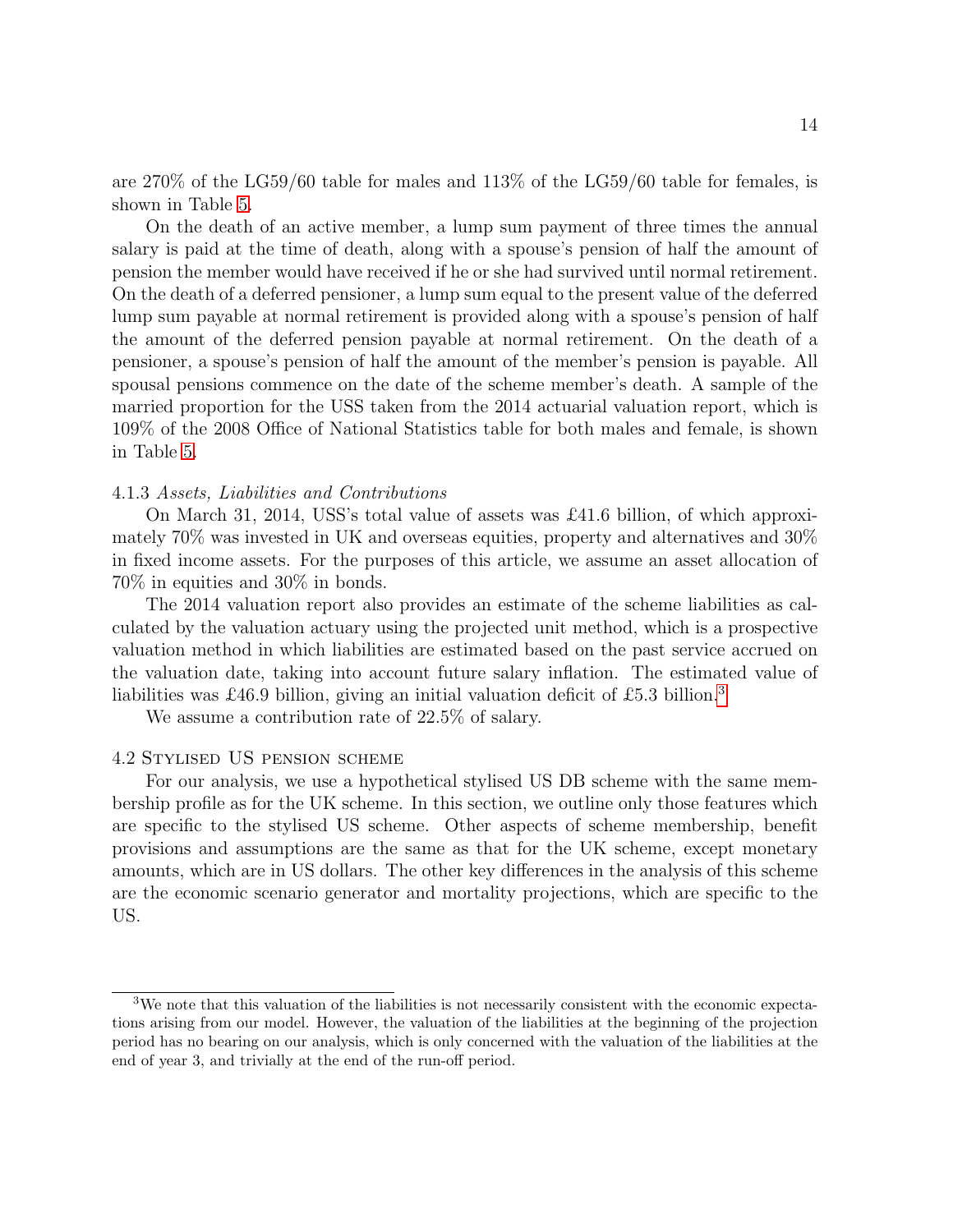#### 4.2.1 Benefit Structure

For the stylised US scheme, there is no lump sum paid on retirement, while pensionable salary is calculated on a *final salary* basis. The accrual rate is set at  $1/66$  (or  $1.5\%$ ). Crucially, there is no inflation indexation of pension during the payment period.

For members who withdraw from the scheme, a deferred pension is provided based on accrued service. Again, no inflation indexation of salary is provided between the date the member withdraws from the scheme and the date of retirement. There is also no inflation indexation during the payment period.

On the death of an active member, a lump sum equal to the present value of the pension the member would have received if he or she had survived until normal retirement is paid at the time of death. On the death of a deferred pensioner, a lump sum equal to the present value of the pension the member would have received if he or she had survived until normal retirement is paid at the time of death. On the death of a pensioner, a spouse's pension of half the amount of the member's pension is payable. The present value of any lump sum payments on death is calculated using the valuation basis.

#### 4.2.2 Assets, Liabilities and Contributions

To ensure comparability, we assume the same asset allocation strategy of 70% equities and 30% fixed income assets for the stylised US scheme. On this assumption, we obtain a future contribution rate of 6.5% of salary, calculated using the projected unit standard contribution rate.

The projected unit method can also be used to obtain an estimate of the actuarial liability of the stylised US scheme. Using the prevailing long term US bond yield on the valuation date, we get an estimated value of liabilities of \$47.5 billion.

We further assume that the stylised US scheme has assets worth \$44.5 billion on March 31, 2014, to give an initial valuation deficit of \$3 billion. We will see in Section 6 that this particular assumption leads to the same median value for the distributions of  $V_0^{(\infty)}$  $U_0^{(\infty)}$  (as a percentage of  $A_0$ ) for both the UK scheme and the stylised US scheme, providing us with a common frame of reference.

#### 5. UK Pension Scheme Results

In this section, we examine the results for the UK scheme. We consider three different cases separately for the run-off and 3-year time horizon:

- the base case, in order to establish a baseline for the distributions of  $V_0^{(\infty)}$  $V_0^{(\infty)}$  and  $V_0^{(3)}$  $_{0}^{\prime\,(3)}$ ;
- the impact of changing the asset allocation to high bond content  $(30/70 \text{ in }$  equity/bond) from the baseline allocation of high equity content (70/30 in equity/bond); and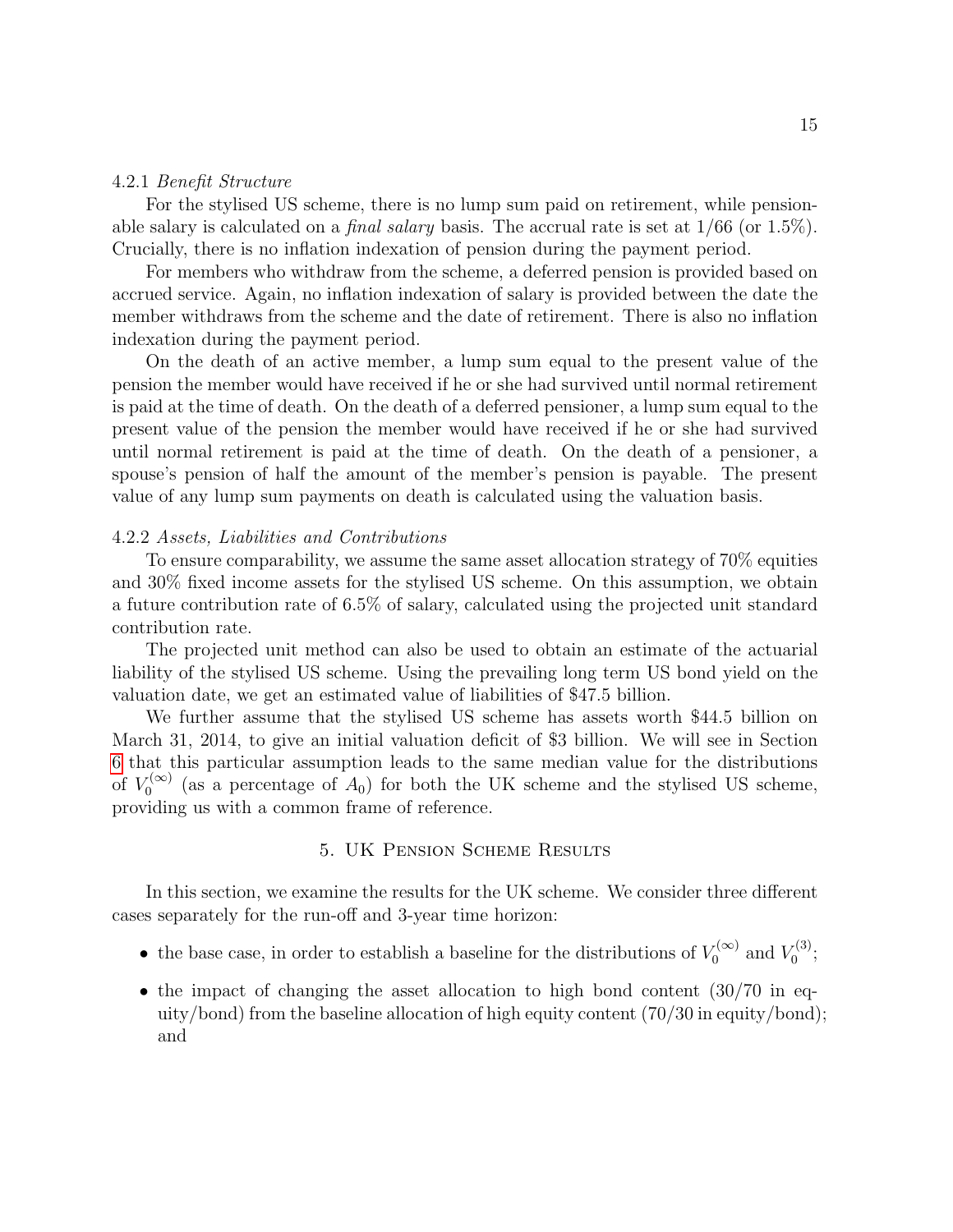• the impact of changing the contribution rate to  $30\%$  (high) and  $15\%$  (low), relative to the baseline contribution rate of 22.5% of salary.

#### 5.1 Base case

The top panel of Figure 2 shows the density of  $V_0^{(\infty)}$  $\binom{7}{0}$  (as a percentage of  $A_0$ ) for the UK scheme. The second and third panels show the sensitivity of this distribution to changes in the asset allocation and the contribution rate, which we discuss in detail in Sections 5.2 and 5.3, respectively. Table 6 provides all the summary statistics.

In this section, we first focus on the base case run-off result shown in the top panel of Figure 2 and the corresponding summary statistics in Table 6. We observe:

- 1. The distribution has a long left skew, indicating the possibility of a significant deficit, albeit with a diminishing probability.
- 2. The median of the distribution is  $24\%$  of  $A_0$ , indicating that on *average* the scheme has more than sufficient assets to meet all its future obligations on a run-off basis.
- 3. The 10<sup>th</sup> percentile of the distribution is  $-36\%$  of  $A_0$ , which implies that if the scheme had 36% additional assets, it would meet all its future obligations with a 90% probability. The probability of a shortfall is 27%.
- 4. Going further into the left tail, we find that the scheme would require 148% additional assets to ensure a 99.5% chance of meeting all its future obligations.

Continuing with the base case, but now focusing on a shorter 3-year time horizon, Figure 3 shows the density of  $V_0^{(3)}$  based on a number of alternative approaches that might be taken to value the liabilities<sup>4</sup>,  $L_3$ , at the end of year 3. In any specific valuation, the valuation actuary will use their judgement to select a particular discount rate based on the code of practice, current data (such as on bond yields and inflation expectations), and long-term expected returns. In our stochastic projections, it is necessary to select an appropriate discount rate at several points in the future, and for 10,000 different scenarios. As such, whatever approach is taken will need to be mechanistic in nature and, perhaps, somewhat arbitrary.

We outline four illustrative approaches to select the valuation discount rate assumption and present the results based on these assumptions. We utilise these approaches to be able to contrast and compare them, not necessarily that they would be implemented by a valuation actuary. In each panel of Figure 3, we also include the density of  $V_0^{(\infty)}$  $\zeta_0^{(\infty)}$ , as a grey curve, for reference.

<sup>&</sup>lt;sup>4</sup>In the run-off illustrations there is no need to address this issue, since by definition  $L_{\infty}$  is nil.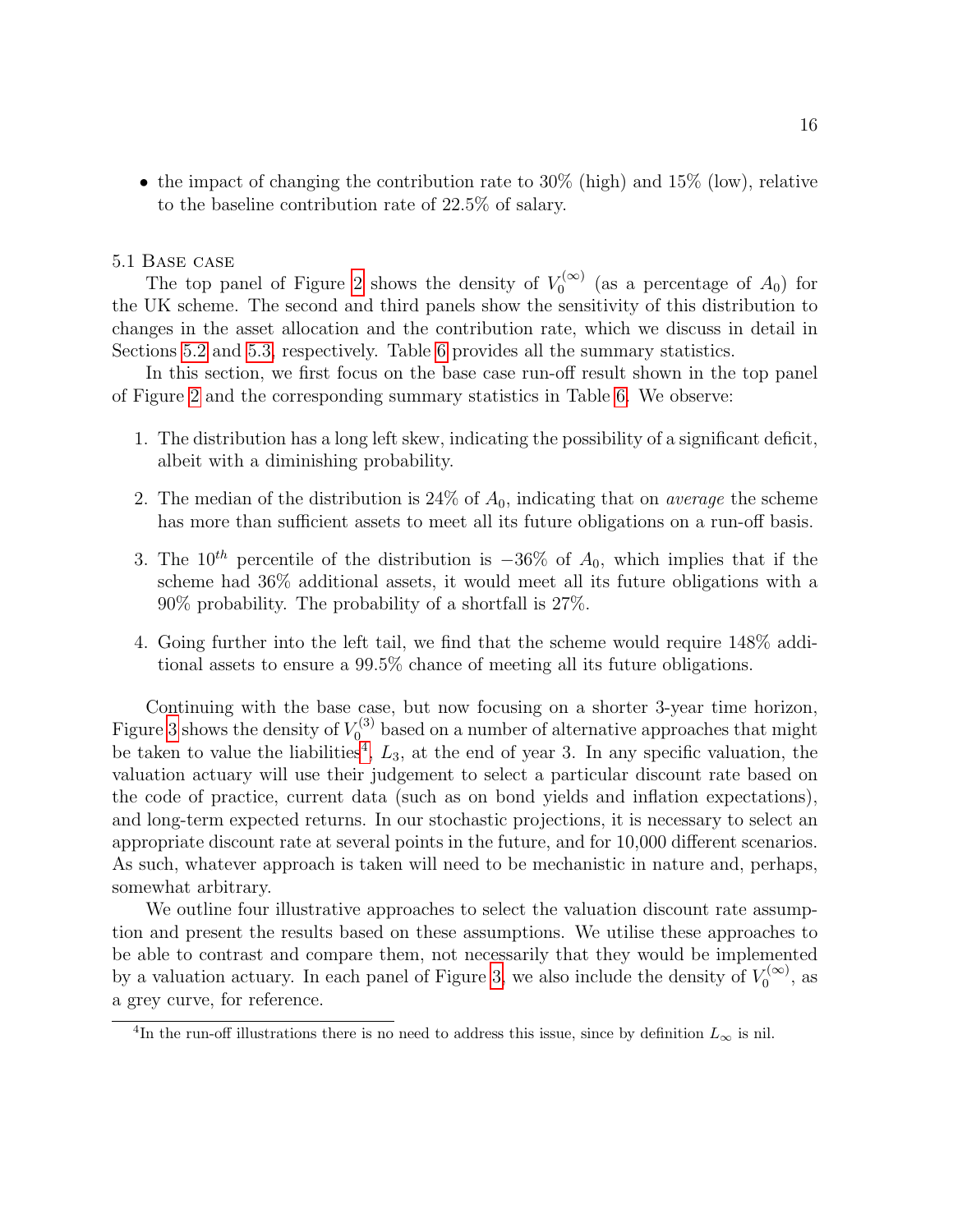|                                                                             |                 | $50^{th}$ percentile |              |        | $10^{th}$ percentile |            | $0.5th$ percentile |  |  |
|-----------------------------------------------------------------------------|-----------------|----------------------|--------------|--------|----------------------|------------|--------------------|--|--|
| Scenarios                                                                   | $P[V_0 \leq 0]$ | VaR                  | ES           | VaR    | ES                   | <b>VaR</b> | ES                 |  |  |
| $V_0^{(\infty)}$                                                            |                 |                      |              |        |                      |            |                    |  |  |
| Base case                                                                   | 0.27            | 24                   | $-14$        | $-36$  | $-74$                | $-148$     | $-192$             |  |  |
| High bond allocation                                                        | 0.68            | $-23$                | $-73$        | $-103$ | $-146$               | $-230$     | $-258$             |  |  |
| High contribution                                                           | 0.19            | 35                   | $-1$         | $-22$  | $-58$                | $-129$     | $-172$             |  |  |
| Low contribution                                                            | 0.37            | 13                   | $-27$        | $-50$  | -89                  | $-168$     | $-211$             |  |  |
| No contribution                                                             | 0.58            | $-9$                 | $\text{-}53$ | $-79$  | $-121$               | $-205$     | $-251$             |  |  |
| $V_0^{(3)}$ (Valuation rate based only on long term bond yields)            |                 |                      |              |        |                      |            |                    |  |  |
| Base case                                                                   | 0.92            | $-94$                | $-197$       | $-257$ | $-364$               | $-606$     | $-734$             |  |  |
| High bond allocation                                                        | 0.92            | $-99$                | $-197$       | $-252$ | $-349$               | $-550$     | $-673$             |  |  |
| High contribution                                                           | 0.91            | -89                  | $-193$       | $-252$ | $-359$               | $-601$     | $-729$             |  |  |
| Low contribution                                                            | 0.94            | $-98$                | $-202$       | $-262$ | $-368$               | $-608$     | $-739$             |  |  |
| $V_0^{(3)}$ (Valuation rate based on returns on backing assets)             |                 |                      |              |        |                      |            |                    |  |  |
| Base case                                                                   | 0.42            | 22                   | $-153$       | $-267$ | $-468$               | $-880$     | $-1103$            |  |  |
| High bond allocation                                                        | 0.59            | $-15$                | $-127$       | $-191$ | $-326$               | $-608$     | $-755$             |  |  |
| High contribution                                                           | 0.40            | 27                   | $-148$       | $-262$ | $-463$               | $-875$     | $-1097$            |  |  |
| Low contribution                                                            | 0.43            | 18                   | $-157$       | $-272$ | $-473$               | $-885$     | $-1109$            |  |  |
| $V_0^{(3)}$ (Valuation rate converging to long term returns after 50 years) |                 |                      |              |        |                      |            |                    |  |  |
| Base case                                                                   | 0.38            | 26                   | $-70$        | $-129$ | $-227$               | $-411$     | $-508$             |  |  |
| High bond allocation                                                        | 0.56            | $-9$                 | $-83$        | $-128$ | $-203$               | $-353$     | $-423$             |  |  |
| High contribution                                                           | 0.36            | 31                   | $-65$        | $-124$ | $-221$               | $-406$     | $-501$             |  |  |
| Low contribution                                                            | 0.39            | 22                   | $-74$        | $-134$ | $-232$               | $-418$     | $-514$             |  |  |
| $V_0^{(3)}$ (Valuation rate converging to long term returns after 15 years) |                 |                      |              |        |                      |            |                    |  |  |
| Base case                                                                   | 0.30            | 30                   | $-25$        | $-58$  | $-110$               | $-206$     | $-262$             |  |  |
|                                                                             | 0.52            | $-2$                 | $-55$        | $-87$  | $-133$               | $-227$     | $-264$             |  |  |
| High bond allocation                                                        | 0.27            | 35                   | $-20$        | $-53$  | $-104$               | $-199$     | $-255$             |  |  |
| High contribution<br>Low contribution                                       | 0.32            | 26                   | $-29$        | $-63$  | $-115$               | $-211$     | $-268$             |  |  |
|                                                                             |                 |                      |              |        |                      |            |                    |  |  |

Table 6: Summary statistics of the results for the UK scheme using the graphical ESG.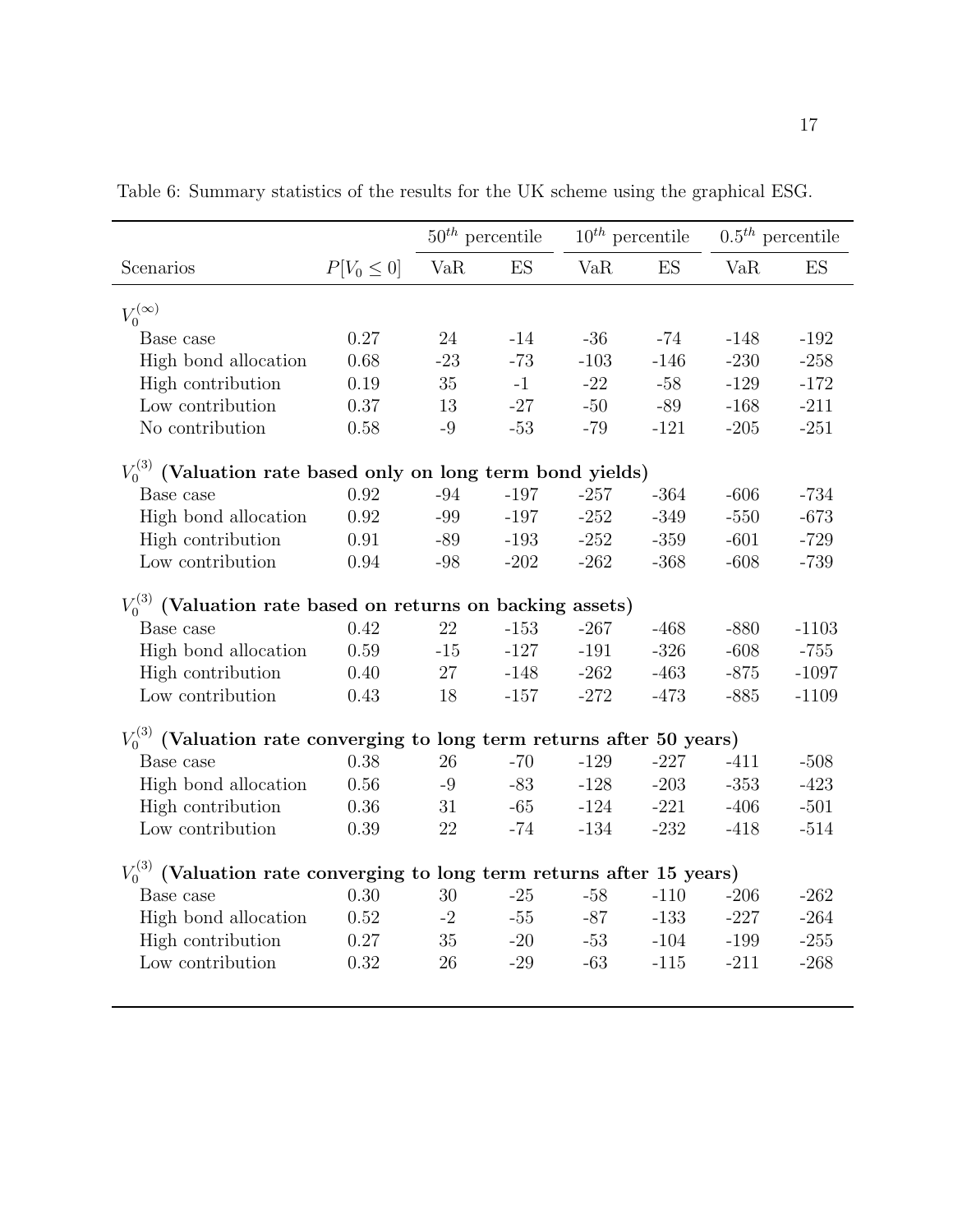1. Firstly, we assume a valuation discount rate based solely on the prevailing bond yield at the end of 3 years. In the top-left panel of Figure 3, we show the density of  $V_0^{(3)}$  $U_0^{(3)}$  (as a percentage of  $A_0$ ), when  $L_3$  is calculated using the prevailing (simulated) long-term bond yield at the end of 3 years plus a spread<sup>5</sup> of 1.8%. Clearly, this approach produces a very different distribution of  $V_0^{(3)}$  $V_0^{(3)}$ , as compared to  $V_0^{(\infty)}$  $\mathcal{L}_0^{(\infty)}$ , with a large median loss and a large negative  $10^{th}$  percentile.

One characteristic that stands out is that the left tail of the distribution is much fatter than the one for the full run-off. The reason for the fatter left tail of  $V_0^{(3)}$ r(3)<br>0, as compared to  $V_0^{(\infty)}$  $\mathcal{O}_0^{(\infty)}$ , is the use of a constant valuation discount rate to calculate  $L<sub>3</sub>$ . If the long term bond yield in the third year is low, this low yield is assumed to continue as a constant, indefinitely into the future for calculating  $L_3$ , which is unrealistic and is also unlikely to happen in the simulated realisations of the ESG, hence  $V_0^{(\infty)}$  does not have such fat tails as  $V_0^{(3)}$  $v_0^{(3)}$  in this case.

- 2. Another approach to calculate  $L_3$  could be to use the returns earned on the backing pension scheme assets, reflecting the actual asset allocation strategy. The top-right panel of Figure 3 shows the result if the third year's returns (weighted by asset allocation) are used as the discount rate for all future years. Now the distribution of  $V_0^{(3)}$  has approximately the same median as  $V_0^{(\infty)}$  $\binom{1}{0}$ , but has a very large dispersion (in both tails), as is expected, because any fluctuations in returns in the third year get magnified due to the use of a constant valuation discount rate to calculate  $L_3$ .
- 3. However, using returns earned only in the third year as a discount rate for all future years is also unrealistic. It would be more appropriate to use a time varying (but deterministic) discount rate to calculate  $L_3$ , where the discount rate increases (or decreases) from its value at the end of the third year to its long term mean over a certain period of time. The bottom-left and bottom-right panels of Figure 3 show the result if the time period of convergence to the long term mean is 50 years and 15 years, respectively<sup>6</sup>. If the convergence to the long term mean is slow  $(50 \text{ years})$ , the dispersion is still large, but smaller than before. If the convergence to long term mean is quicker (15 years), the distributions of  $V_0^{(3)}$  $V_0^{(3)}$  and  $V_0^{(\infty)}$  $\int_0^{\pi(\infty)}$  get closer.

In Figure 4, we show the scatter plots, or joint densities, of  $V_0^{(3)}$  $V_0^{(3)}$  and  $V_0^{(\infty)}$  $\mathcal{O}^{(\infty)}$ , in the form of heatmaps, for all four approaches. The heatmaps represent densities that integrate to 1, with the same colour representing the same quantile level and darker shades representing higher density values.

<sup>5</sup>For the USS 2014 valuation, a discount rate of 5.2% was used, when the long-term bond yield was approximately 3.4%, i.e. a spread of 1.8%.

 $6$ The last three approaches to setting the discount rate show a range of results, from no convergence (Approach 2), to long-term convergence (Approach 3) and medium-term convergence (Approach 4).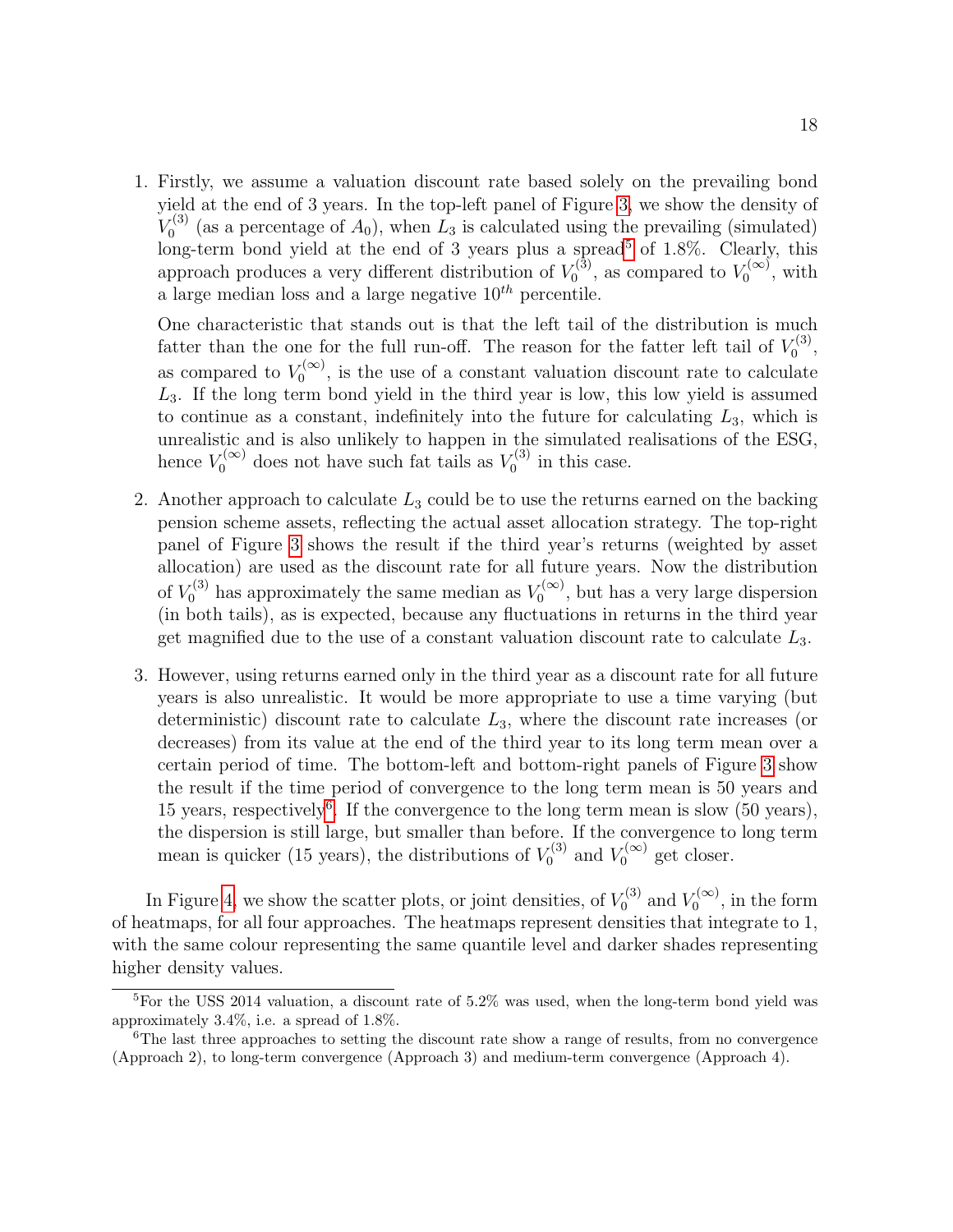If the valuation actuary could foresee the future, the observations would all fall on the 45◦ line. The scatter plots show how for 3-year time horizon results, using a constant long term bond yield as the valuation discount rate almost always under-estimates  $V_0$ . This is a matter of concern because such under-estimation of  $V_0$  could lead to a misleading perception of insufficient funding levels for an otherwise healthy scheme on a run-off basis.

The estimates improve when the backing assets are used to obtain the valuation discount rate, and they improve further if the rate is adjusted over 15 years to converge to the long-run mean.

#### 5.2 Sensitivity to higher bond allocation strategy

The middle panel of Figure 2 shows the density of  $V_0^{(\infty)}$  $\mathcal{O}_0^{(\infty)}$  (as a percentage of  $A_0$ ), when the bond allocation of the UK pension scheme is increased from 30% to 70%. For ease of reference, the density of the base case result is also included as a grey curve in the background. We make the following observations:

- 1. For increased bond investment, the distribution of  $V_0^{(\infty)}$  has moved to the left and has greater dispersion.
- 2. The leftward shift of the distribution indicates a greater probability of larger deficits. This is reflected in the median of  $V_0^{(\infty)}$  $U_0^{(\infty)}$ , which becomes a deficit of 23% as compared to a surplus of 24% for the base case. The  $10^{th}$  and  $0.5^{th}$  percentiles have moved by even greater magnitudes (see Table 6).
- 3. The sensitivity patterns can be explained by the fact that the expected returns from bonds are lower in the long term compared to equities. So, a higher allocation to bonds can lead to potentially lower levels of cumulative assets, which is reflected in the leftward shift and greater dispersion in the distribution.
- 4. Moreover, fixed interest bonds are a poor match for real liabilities (the UK scheme benefits are inflation-protected). Hence, an increased allocation to nominal bonds has exacerbated the risk, producing a fatter-tailed distribution.

Alternatively, an allocation to real return bonds, such as Index Linked Gilts (ILGs), could provide some risk reduction benefits for this scheme's real liabilities, at a cost of a leftward shift in the risk distribution. As our ESG does not support ILGs, we do not consider ILGs further in this report.7

<sup>7</sup>Historical data on ILGs only dates back to 1981 when these were first issued in the UK. Wilkie et al. (2011) notes that although the demand in the UK is high from pension funds and insurance companies, the supply of ILGs is relatively limited, despite their low yield and high price. For the purposes of this article, we have not included ILGs in our ESG, as it would be inadvisable to make long term projections based on a model fitted using relatively short-term historical data. Moreover, as data for all other economic variables goes back for close to 100 years, incorporating ILGs in the ESG might make the modelling of the remaining variables less reliable.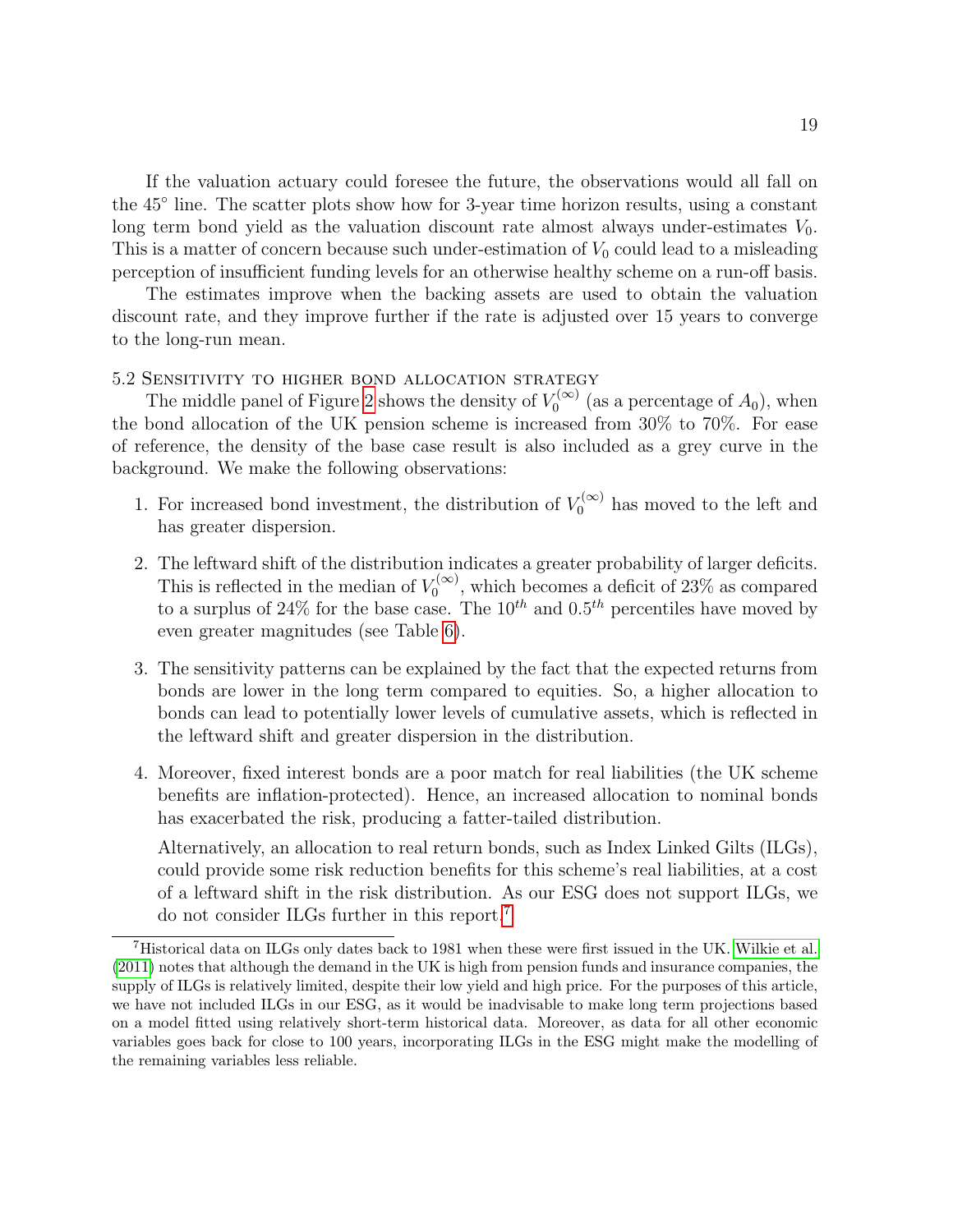Figure 5 shows the sensitivity of the results to a higher bond allocation strategy based on a 3-year time horizon. The most important observation here is that as the bond allocation of the scheme increases, a valuation basis based on bonds will produce results where the distributions of  $V_0^{(3)}$  $V_0^{(3)}$  starts getting closer to that of  $V_0^{(\infty)}$  $\binom{1}{0}$ , as expected.

We summarise the main takeaways from the analysis so far as follows:

- It is natural for both pension regulators and scheme members to expect periodic assessments of the financial status of a pension scheme. For a triennial valuation, where the valuation discount rate is based only on long term bond yields (plus an arbitrary fixed spread to allow for excess equity returns), the UK scheme appears severely underfunded. Looking at the base case results for  $V_0^{(3)}$  $v_0^{(3)}$  given in Table 6, the scheme appears to have a staggering 92% chance of insufficient assets at the end of 3 years, with an average deficit of 94% of the current value of assets.
- However, on a run-off approach, the chance of a shortfall is only 27%, and there is an average surplus of 24% of current assets. Note that the huge apparent deficit over a three year horizon is an artefact of using a valuation basis that is not consistent with the actual underlying asset allocation strategy. The true financial status is actually unaffected by how the valuation actuary is required to value future liabilities.
- Now, if in response to a requirement to use long term bond yield for liability valuation, the UK scheme tries to address the mismatch by changing its actual asset allocation strategy to involve greater bond investment, it is materially detrimental to the pension scheme over the long term. Note that the distribution of  $V_0^{(3)}$  $\int_0^{\tau(3)}$  is broadly unaltered by the change in asset allocation as the valuation discount rate is unaffected by the change. However, as shown in Table 6, increasing the bond allocation from 30% to 70% now creates a true deficit for the scheme on a run-off basis. By increasing the bond allocation, the scheme has gone from 24% excess assets to 23% underfunded, on average. Moreover, now the chance of assets not being able to meet all future liabilities has increased from 27% to 68%.
- The impact of a 3-year assessment is somewhat less severe if the valuation discount rate is based on the returns on backing assets converging to the long term returns over an appropriate duration.

#### 5.3 Sensitivity to contribution rates

The bottom panel of Figure 2 shows the distribution of  $V_0^{(\infty)}$  $\binom{1}{0}$  (as a percentage of  $A_0$ ) when the contribution rate is increased or decreased by 7.5% of salary; and also if there were no future contributions. For ease of reference, the density of the base case result with a contribution rate of  $22.5\%$  is also included as a grey curve in the background.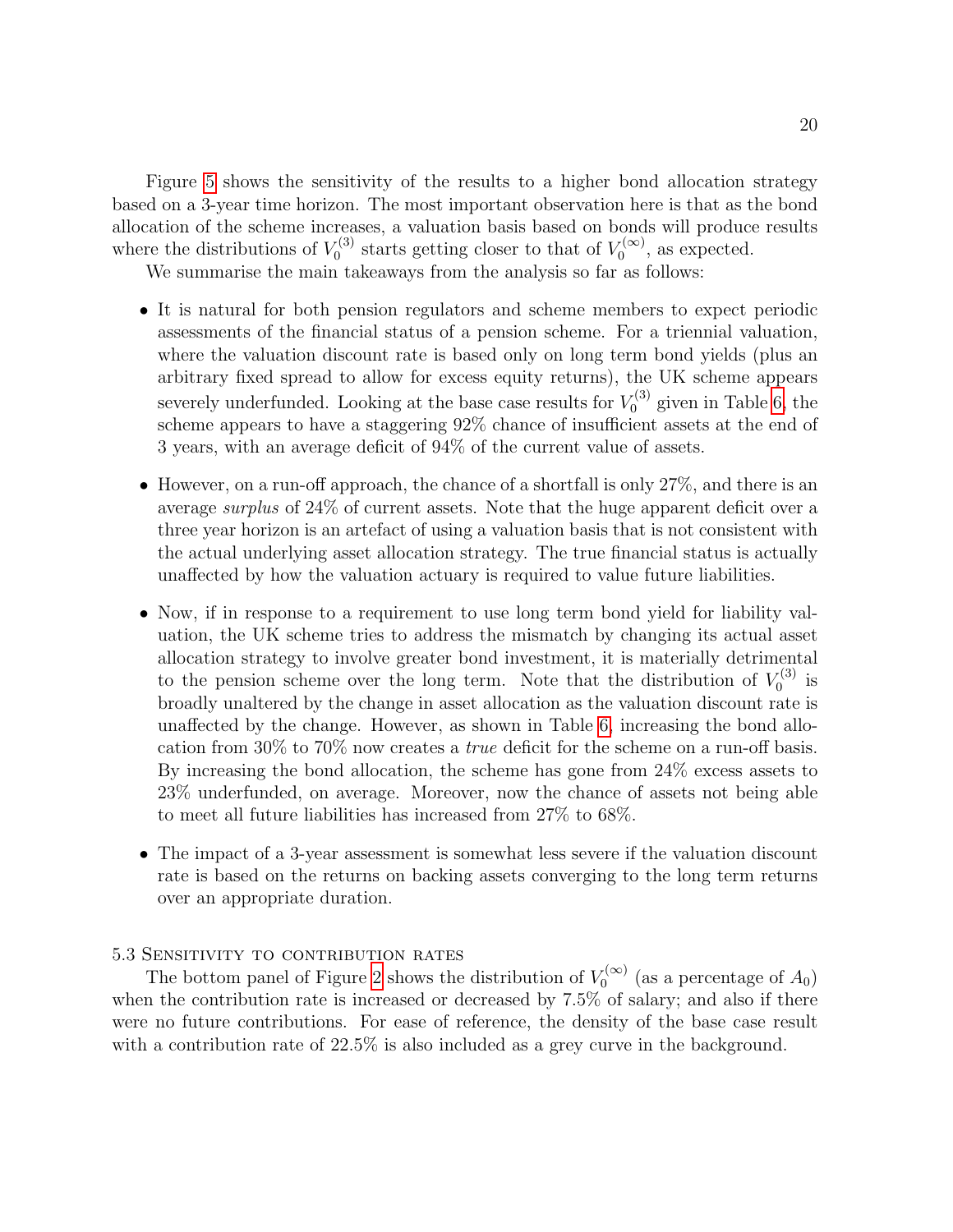The main observation here is that increasing or decreasing contribution rates by  $\pm7.5\%$  has the effect of shifting the median of the distribution by  $\pm9\%$  (of  $A_0$ ). The relative shifts in the left tail increase slightly as we move further into the tails of the distributions. However the impacts are small compared to the impact of a higher bond allocation. In fact, the impact at the median of moving the bond allocation from 30% to 70% is more severe than eliminating all future contributions as shown in Figure 2.

Figure 6 shows the sensitivity of the results towards a higher or lower contribution rate when using a 3-year time horizon. Firstly, the directions of the shifts in the distributions are as expected, but the magnitudes of the shifts are much smaller than for the run-off case. This is an artefact of the valuation methodology adopted, i.e. the projected unit method, to calculate  $L_3$ , in which the actuarial liability is the discounted value of *accrued benefits* to date (i.e., ignoring future accruals based on future service and future contributions). Hence the liability calculations do not take into account future contributions. As a result, any contribution increase or decrease beyond year 3 has no impact on  $L_3$ . So the shifts in the distributions in the 3-year time horizon results are solely due to the higher or lower contributions only over the time-period [0, 3].

The main conclusions that can be drawn from these results are as follows:

- The impact of changes in contribution rates is smaller compared to changes in asset allocation strategy. In particular, if a short time horizon is employed, the contribution rate change needs to be extremely large in order to have any meaningful impact on pension scheme risk.
- If instead of changing asset allocation strategy, a pension scheme wants to address any apparent deficit in  $V_0^{(3)}$  using higher contribution rates, the scheme will have to raise the contribution rates by enormous amounts to have a material impact on the distribution of  $V_0^{(3)}$  $\frac{\sigma(3)}{0}$ .

#### 6. Stylised US Pension Scheme Results

As with the UK scheme, for the stylised US scheme, we consider the following cases separately for the run-off and 3-year time horizon cases:

- the base case, in order to establish a baseline;
- the impact of changing the asset allocation to high bond content (30/70 in equity/bond) from the baseline allocation of high equity content (70/30 in equity/bond); and
- the impact of changing the contribution rate to  $10\%$  (high) and  $3\%$  (low), relative to the baseline contribution rate of 6.5% of salary.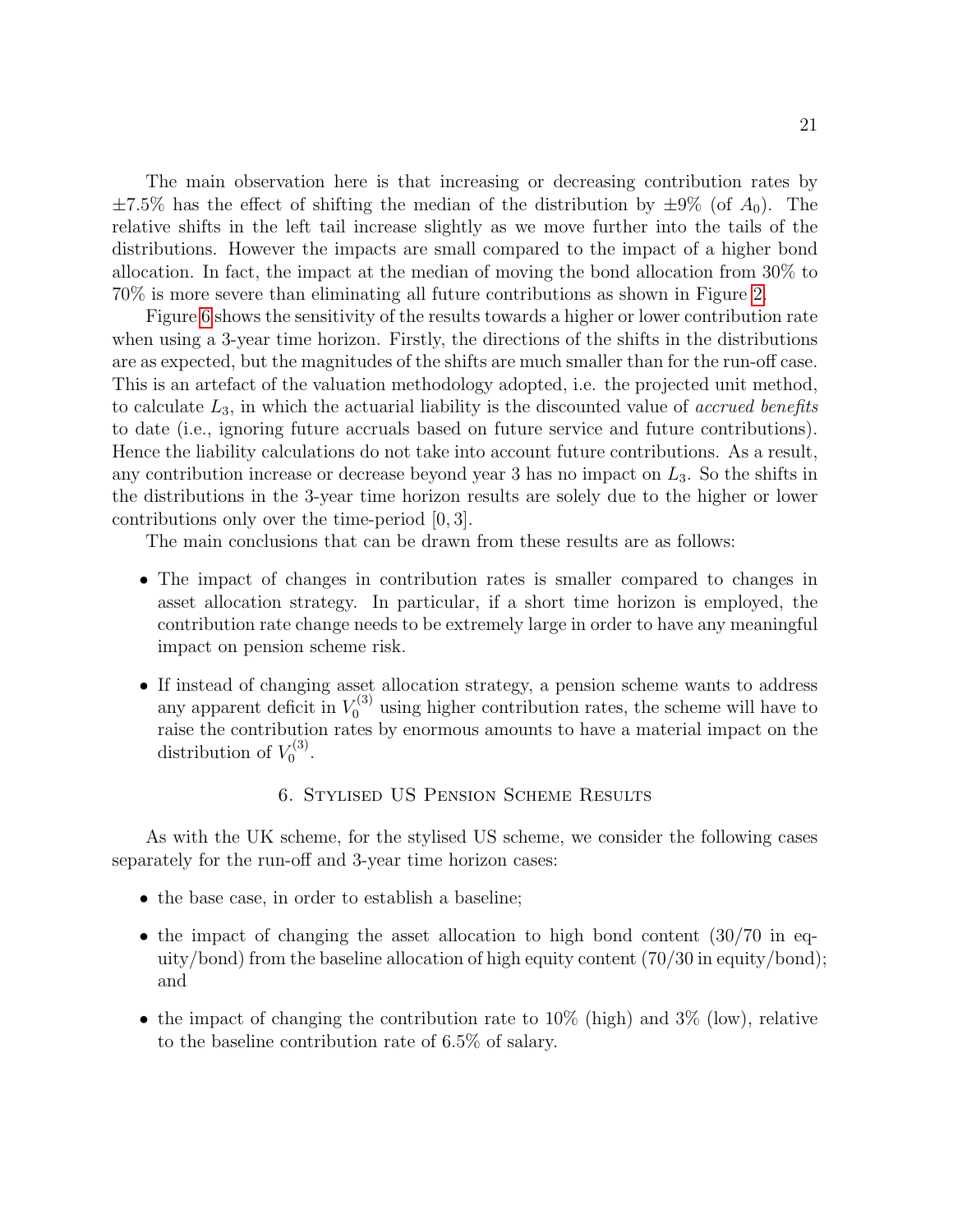#### 6.1 Base Case

The top panel of Figure 7 shows the distribution,  $V_0^{(\infty)}$  $\mathcal{O}_0^{(\infty)}$  (as a percentage of  $A_0$ ) for the stylised US scheme. The second and third panels show the sensitivity of this distribution to changes in the asset allocation and the contribution rate, which we discuss in detail in Sections 6.2 and 6.3, respectively. Table 7 provides all the summary statistics.

Focusing on the base case run-off result shown in the top panel of Figure 7 and the corresponding summary statistics in Table 7, we first observe its similarity with the corresponding result for the UK scheme as can be seen in Figure 2 and Table 6. The medians of the two distributions are the same, the probability of shortfall and the  $10^{th}$ percentile are also broadly similar. However, the  $0.5<sup>th</sup>$  percentile for the stylised US scheme is farther to the left than that for the UK scheme, indicating that the distribution for the stylised US scheme has a fatter left tail.

The similarities between the base case run-off results for the UK and the stylised US schemes are partly by design to ensure a certain level of comparability. Recall that the membership profiles of the two schemes are the same. Also the starting asset value of the stylised US scheme is chosen specifically to produce the same median value of  $V_0^{(\infty)}$  $\begin{matrix} 0 & 0 \\ 0 & 0 \end{matrix}$ . Although the benefit structures of the two schemes are different, with the stylised US scheme being less generous with no inflation indexation of benefits, this is compensated by a lower contribution rate.

However the fatter left tail of the distribution for the stylised US scheme is striking. This is the result of higher fixed guarantees involved in non-indexation of benefits. This feature plays a crucial role in the rest of the analysis for the stylised US scheme.

Continuing with the base case, but now focusing on a shorter 3-year time horizon, Figure 8 shows the same alternative approaches as for the UK scheme that a valuation actuary might take to value the liabilities,  $L_3$ , at the end of year 3.

1. Firstly, we look at valuation discount rate based solely on the prevalent bond yield at the end of 3 years. Unlike for the UK scheme, where we added a spread to the long term bond yield for consistency with the USS 2014 valuation, for the US scheme we do not introduce this complexity of adding a fixed spread.

In the top-left panel of Figure 8, we show  $V_0^{(3)}$  $U_0^{(3)}$  (as a percentage of  $A_0$ ), when  $L_3$  is calculated using the prevalent long term bond yield at the end of 3 years. Clearly, this approach produces a very different distribution of  $V_0^{(3)}$  $V_0^{(3)}$ , as compared to  $V_0^{(\infty)}$  $\begin{matrix} 0 & 0 \ 0 & 0 \end{matrix}$ with a large median loss and a large negative  $10^{th}$  percentile.

However, it is instructive to observe that the difference between the distributions of  $V_0^{(3)}$  $V_0^{(3)}$  and  $V_0^{(\infty)}$  $\sigma_0^{\text{(0)}}$  for the stylised US scheme is not as drastic as that for the UK scheme. This is due to the fact that for the UK scheme, fixed interest bonds are a poor match for real liabilities. However for the stylised US scheme with non-indexed benefits, liabilities calculated using long term bond yield are still poor, but less so.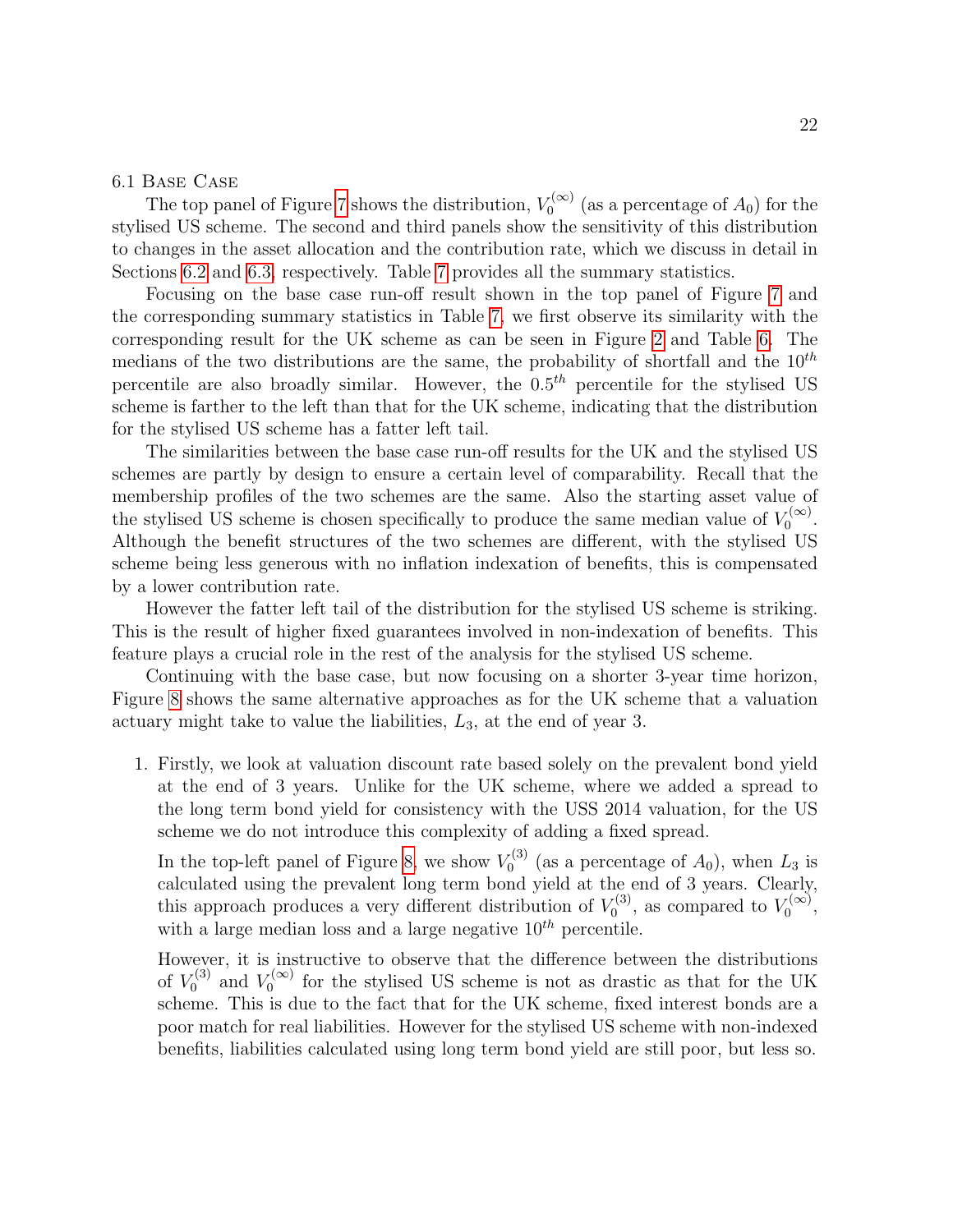|                                                                             |                 | $50^{th}$ percentile |       |        | $10^{th}$ percentile |        | $0.5th$ percentile |
|-----------------------------------------------------------------------------|-----------------|----------------------|-------|--------|----------------------|--------|--------------------|
| Scenarios                                                                   | $P[V_0 \leq 0]$ | VaR                  | ES    | VaR    | ES                   | VaR    | ES                 |
| $V_0^{(\infty)}$                                                            |                 |                      |       |        |                      |        |                    |
| Base case                                                                   | 0.28            | 24                   | $-17$ | $-40$  | $-86$                | $-194$ | $-267$             |
| High bond allocation                                                        | 0.53            | $-3$                 | $-46$ | $-69$  | $-111$               | $-205$ | $-280$             |
| High contribution                                                           | 0.22            | 31                   | $-8$  | $-28$  | $-71$                | $-170$ | $-237$             |
| Low contribution                                                            | 0.33            | $18\,$               | $-25$ | $-48$  | $-95$                | $-201$ | $-270$             |
| No contribution                                                             | 0.38            | 13                   | $-33$ | $-58$  | $-108$               | $-219$ | $-298$             |
|                                                                             |                 |                      |       |        |                      |        |                    |
| $V_0^{(3)}$ (Valuation rate based only on long term bond yields)            |                 |                      |       |        |                      |        |                    |
| Base case                                                                   | 0.62            | $-17$                | $-66$ | $-95$  | $-134$               | $-209$ | $-284$             |
| High bond allocation                                                        | 0.66            | $-20$                | $-58$ | $-79$  | $-108$               | $-166$ | $-240$             |
| High contribution                                                           | $0.60\,$        | $-14$                | $-63$ | $-91$  | $-130$               | $-202$ | $-275$             |
| Low contribution                                                            | 0.63            | $-19$                | $-69$ | $-97$  | $-137$               | $-209$ | $-283$             |
|                                                                             |                 |                      |       |        |                      |        |                    |
| $V_0^{(3)}$ (Valuation rate based on returns on backing assets)             |                 |                      |       |        |                      |        |                    |
| Base case                                                                   | 0.34            | 34                   | $-58$ | $-120$ | $-200$               | $-330$ | $-416$             |
| High bond allocation                                                        | 0.43            | 10                   | $-56$ | -99    | $-160$               | $-275$ | $-337$             |
| High contribution                                                           | 0.33            | 36                   | $-55$ | $-116$ | $-196$               | $-326$ | $-406$             |
| Low contribution                                                            | 0.35            | 31                   | $-60$ | $-122$ | $-202$               | $-335$ | $-416$             |
|                                                                             |                 |                      |       |        |                      |        |                    |
| $V_0^{(3)}$ (Valuation rate converging to long term returns after 50 years) |                 |                      |       |        |                      |        |                    |
| Base case                                                                   | 0.28            | 38                   | $-26$ | $-67$  | $-124$               | $-224$ | $-300$             |
| High bond allocation                                                        | 0.39            | 15                   | $-38$ | $-71$  | $-116$               | $-205$ | $-270$             |
| High contribution                                                           | 0.27            | 40                   | $-23$ | $-63$  | $-120$               | $-219$ | $-290$             |
| Low contribution                                                            | 0.29            | 36                   | $-29$ | $-69$  | $-126$               | $-227$ | $-299$             |
|                                                                             |                 |                      |       |        |                      |        |                    |
| $V_0^{(3)}$ (Valuation rate converging to long term returns after 15 years) |                 |                      |       |        |                      |        |                    |
| Base case                                                                   | 0.21            | 41                   | $-5$  | $-33$  | $-76$                | $-156$ | $-230$             |
| High bond allocation                                                        | 0.34            | 19                   | $-23$ | $-47$  | -84                  | $-153$ | $-226$             |
| High contribution                                                           | 0.20            | 43                   | $-2$  | $-30$  | $-72$                | $-150$ | $-220$             |
| Low contribution                                                            | 0.22            | 39                   | $-8$  | $-36$  | $-78$                | $-158$ | $-229$             |
|                                                                             |                 |                      |       |        |                      |        |                    |

Table 7: Summary of results for the stylised US scheme using the graphical ESG.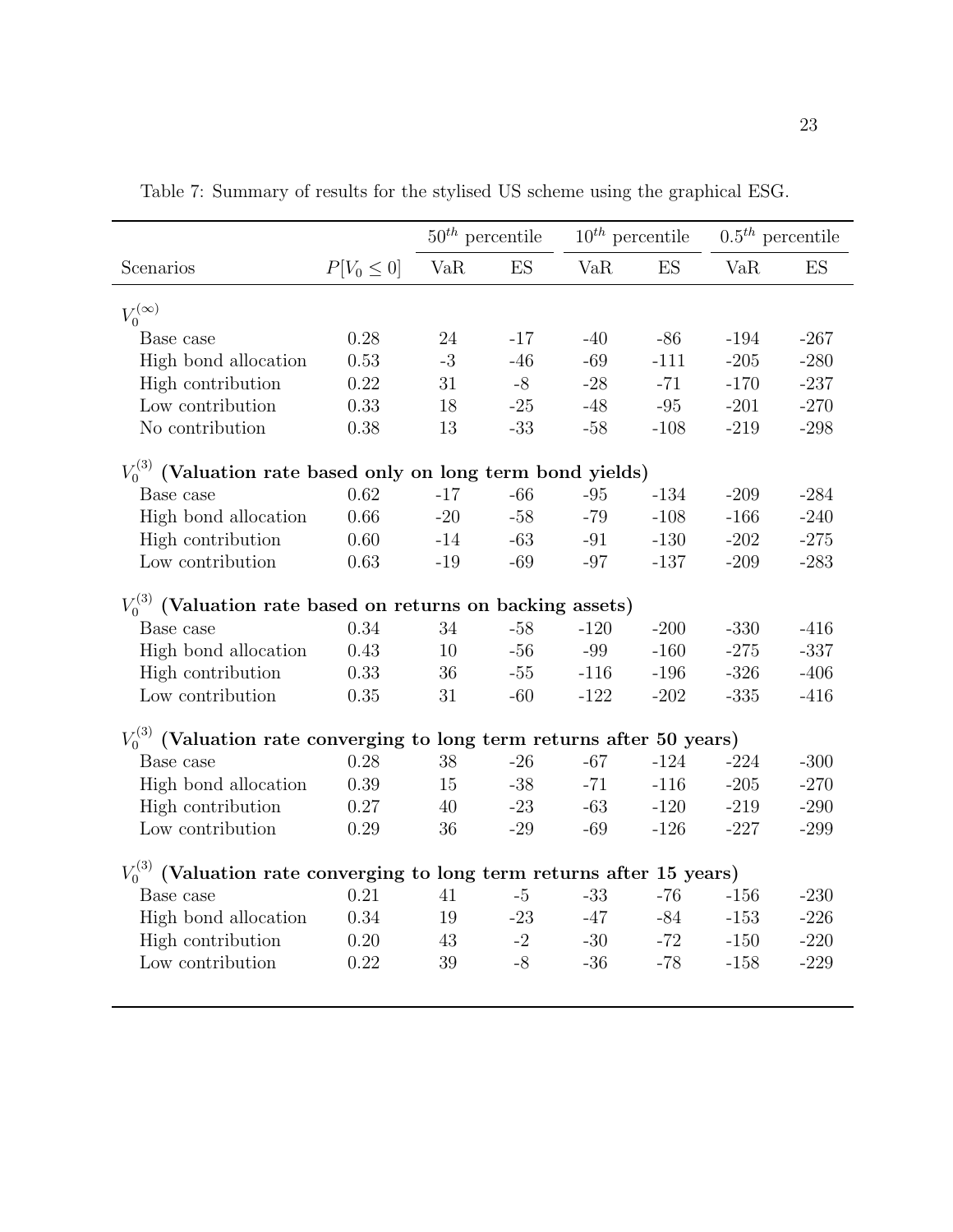2. The top-right panel of Figure 8 shows the result if the third year's returns (weighted by asset allocation) are used as the discount rate for all future years. The bottom-left and bottom-right panels of Figure 8 show the result if the time period of convergence to long term mean is 50 years and 15 years, respectively. Commentary on these panels is the same as for the UK scheme.

Similar to the UK scheme results, we show the scatter plots, or joint densities, of  $V_0^{(3)}$  $V_0^{(3)}$  and  $V_0^{(\infty)}$  $\mathcal{L}_0^{(\infty)}$  for the stylised US scheme in Figure 9. Although using a constant long term bond yield as the valuation discount rate underestimates  $V_0$ , it is less prominent for the stylised US scheme than that for the UK scheme. However, the estimates do improve when returns based on backing assets, in conjunction with convergence to the long-run mean, are used to obtain the valuation discount rate.

6.2 Sensitivity to higher bond allocation strategy

The middle panel of Figure 7 shows the distribution of  $V_0^{(\infty)}$  $\mathcal{O}_0^{(\infty)}$  (as a percentage of  $A_0$ ), when the bond allocation of the stylised US scheme is increased from 30% to 70%. For ease of reference, the density of the base case result is also included as a grey curve in the background. We make the following observations:

- 1. Similar to the UK scheme with increased bond investment, the distribution of  $V_0^{(\infty)}$ 0 has moved to the left and has greater dispersion.
- 2. The leftward shift of the distribution indicates a greater probability of larger deficits. This is reflected in the median of  $V_0^{(\infty)}$  $\sigma_0^{\text{(00)}},$  which shows a deficit of 3% as compared to a surplus of 24% for the base case results.
- 3. The leftward shift can be explained by the fact that the expected returns from bonds are lower in the long term compared to equities, leading to potentially larger losses.
- 4. However, the leftward shift of the distribution for the stylised US scheme is less severe than that for the UK scheme. As the UK scheme benefits are fully inflationprotected, high fixed interest investment is far more detrimental for the UK scheme.

Figure 10 shows the sensitivity of the results to a higher bond allocation strategy when using a 3-year time horizon. The most important observation here is that as the bond allocation of the scheme increases, a valuation basis based on bonds will produce results where the distributions of  $V_0^{(3)}$  $V_0^{(3)}$  starts getting closer to that of  $V_0^{(\infty)}$  $\binom{1}{0}$ , as expected.

As for the UK scheme, we provide a summary of the main takeaways from the analysis so far for the stylised US scheme:

• If we consider a triennial valuation, where the valuation discount rate is based only on long term bond yields, the scheme appears severely underfunded. Looking at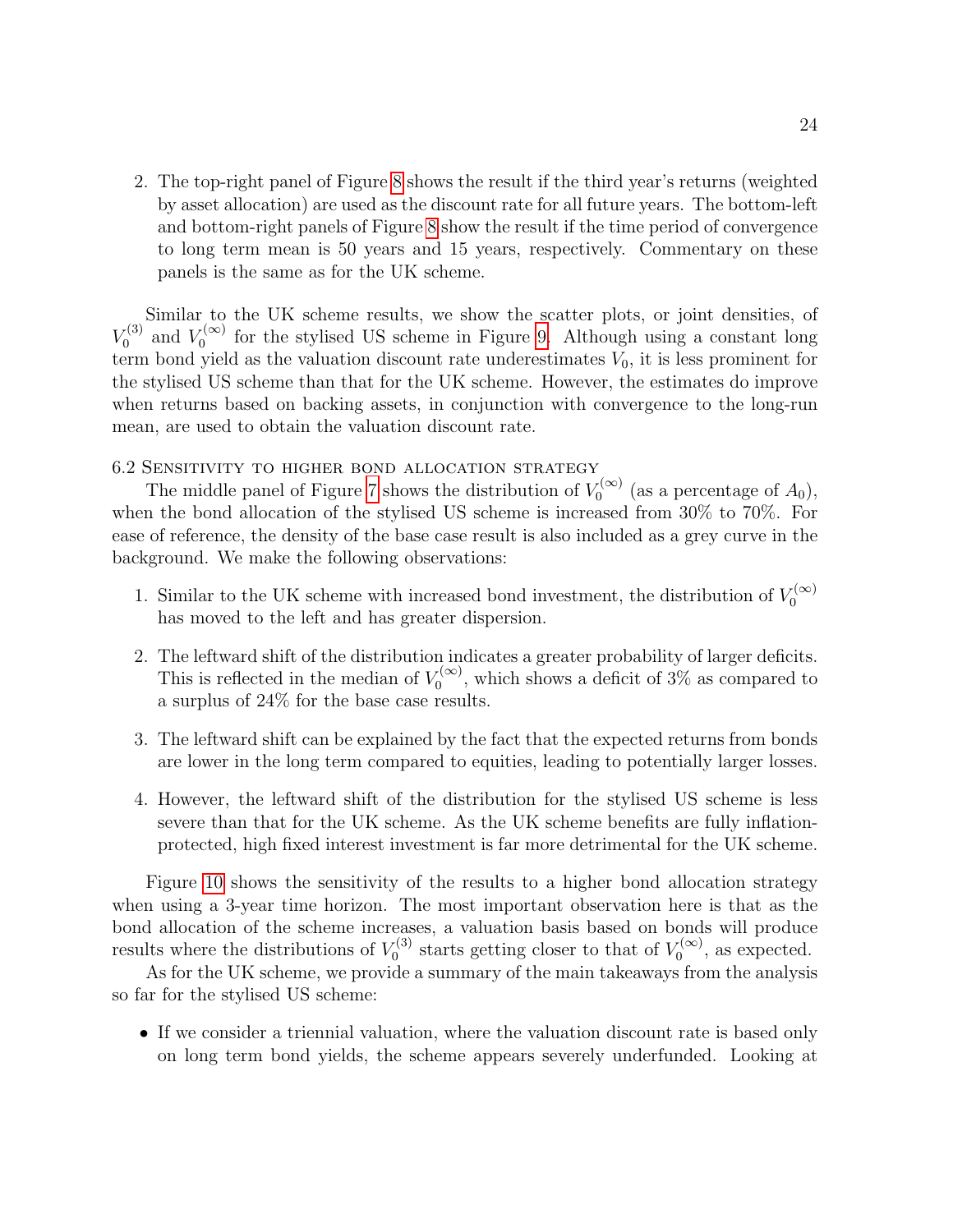the results for  $V_0^{(3)}$  $v_0^{(3)}$  given in Table 7, under the base case assumption, the scheme appears to have a 62% chance of insufficient assets at the end of 3 years, with an apparent median deficit of 17%. On the other hand, using the run-off basis, the chance of a deficit is only 28%, and the scheme has a true average surplus of 24% of current assets.

- As with the UK scheme, the apparent deficit is an artefact of using a valuation basis that is not consistent with the actual underlying asset allocation strategy. The true financial status is actually unaffected by how the valuation actuary is required to value future liabilities.
- However, if this valuation method is a prescribed requirement, the stylised US scheme might be obliged to address this mismatch by changing its asset allocation strategy to involve greater bond investment. This course of action is actually materially detrimental to the long term financial health of the pension scheme.
- As shown in Table 7, increasing the bond allocation from 30% to 70%, now creates a true deficit for the scheme, even on a run-off basis. By increasing its bond allocation, the fund has gone from 24% excess assets to 3% underfunded. Moreover, now the chance of assets not being able to meet all future liabilities has increased from 28% to 53%.
- We also note that the severity of the impact of the change in the asset allocation strategy is less severe for the stylised US scheme than that for the UK scheme.

#### 6.3 Sensitivity to contribution rates

The bottom panel of Figure 7 shows the distribution of  $V_0^{(\infty)}$  $\binom{1}{0}$  (as a percentage of  $A_0$ , when the contribution rate is increased or decreased by 3.5%; and also if there were no future contributions. For ease of reference, the density of the base case result with contribution rate of 6.5% is also included as a grey curve in the background.

Consistent with the results for the UK scheme, the main observation is that increasing or decreasing contribution rates by  $\pm 3.5\%$  has the effect of shifting the median of the distribution by roughly  $\pm 6\%$  (of  $A_0$ ). The relative shifts in the left tail increase slightly as we move further into the tails of the distributions. However the impacts are small compared to the impact of a higher bond allocation. In fact, the impact at the median of moving the bond allocation from 30% to 70% has over twice the impact of eliminating all future contributions.

Figure 11 shows the sensitivity of the results towards a higher or lower contribution rate when using a 3-year time horizon. As with the UK scheme, the direction of the shifts in the distributions are as expected, and the magnitudes of the shifts are much smaller than for the run-off case.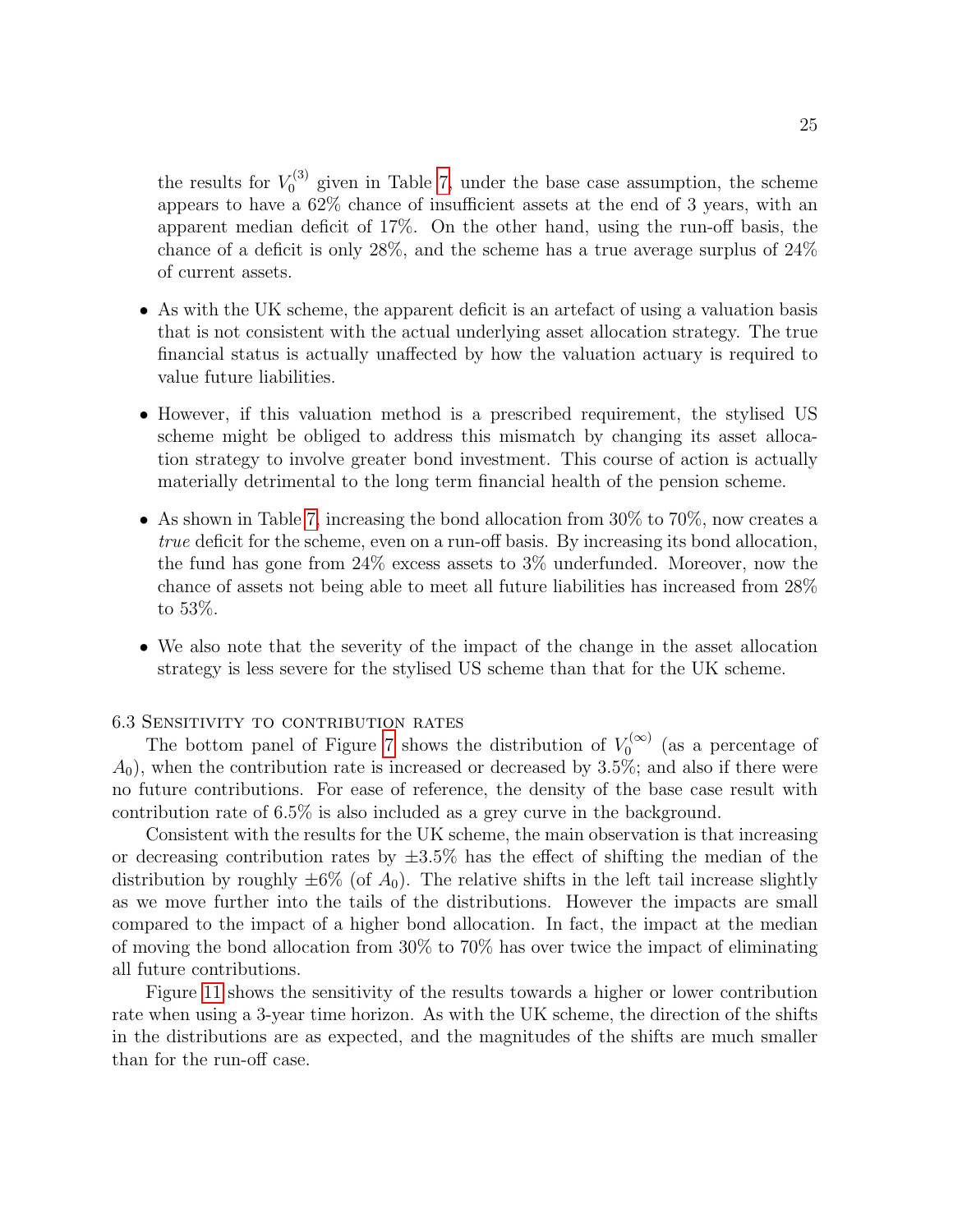As for the UK scheme, the main conclusion here is that the impact of changes in contribution rates is smaller compared to changes in asset allocation strategy. In particular, if a short time horizon is employed, the contribution rate change needs to be extremely large in order to have any meaningful impact on pension scheme risk. If instead of changing asset allocation strategy, a pension scheme wants to address any apparent deficit in  $V_0^{(3)}$  using higher contribution rates, the scheme will have to raise the contribution rates by enormous amounts to have a material impact on the distribution of  $V_0^{(3)}$ r(3)<br>0

We have attempted to account for significant and meaningful differences between the US scheme and UK scheme, including the benefit structure, ESG and mortality rates, thereby assessing a more representative range of DB pension schemes in general. Despite these differences and the resulting variation in the surplus distributions, our two main observations are valid for both schemes.

#### 7. Summary and Conclusions

In this article we have examined the impact of employing different time horizons to evaluate the risk of two pension schemes with different benefit structures and in different economic settings.8 The aspiration of any pension scheme is to be able to provide for all promised benefits. This suggests a very long term planning horizon. However, members of the scheme and pension regulators have an interest in interim assessments of the financial status of a pension scheme, which suggests a short-term planning horizon.

Years of high inflation and good investment returns during the 1970s and 1980s created the perception that defined benefit (DB) pension schemes were easily affordable. Over the past few decades however, increasing life expectancy and steady fall in interest rates have meant that pension costs have increased. Increased pressure on the affordability of these schemes has led to the closure of many schemes and the widespread implementation of so-called de-risking strategies, such as moving away from predominantly equity investments to greater bond investments. Simultaneously, contribution rates have steadily increased.

We have shown that the risk assessment horizon has an impact on the quantification of the risk profile of pension schemes. Moreover, this conclusion is strikingly consistent across two different scheme structures under different (and internally consistent) assumptions about the economic model and mortality projections. This suggests that the assumptions used to determine the financial status of a scheme in the short term should minimise, to the extent possible, the differences between the risk profiles over the two risk assessment horizons.

In general, we find that the approach to setting the discount rate that generates the least distortion, relative to the discount rate that would be set by a fully prescient actuary,

<sup>&</sup>lt;sup>8</sup>As noted above, these are generic pension schemes, with risk estimates abstracted from the effect of the employer covenant.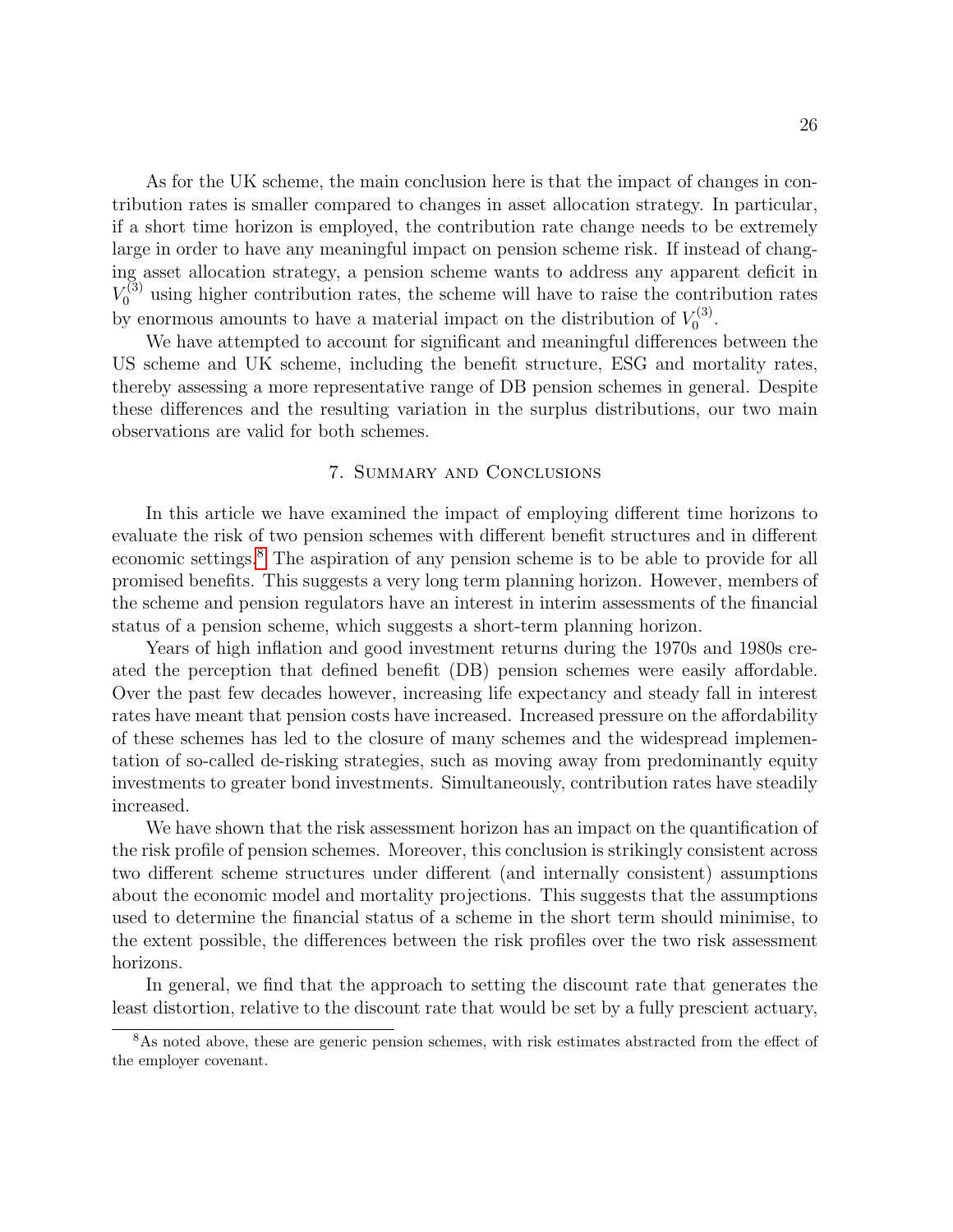is one that uses a time-varying discount rate. That discount rate increases (or decreases) from the investment return actually realised in the third year to its long term mean over an intermediate period of time, say 15 years.

Regardless of the approach taken to setting the discount rate, the difference in time horizon generates different conclusions regarding the best approach to manage risk through changes in asset allocation. Over the long term, increasing a scheme's allocation to long term bonds worsens the risk profile – both reducing the median level of surplus (increasing the median level of deficit) and increasing the spread between the median and the  $10<sup>th</sup>$  percentile level of deficit. When examined over the shorter time horizon, increasing a scheme's allocation to long bonds reduces the median to  $10^{th}$  percentile spread. However, this perceived short-term risk-reduction by shifting to bond investment might create true deficits in an otherwise financially healthy pension scheme, when viewed over the long run.

We also find that the choice of the risk assessment time horizon can have a differential impact on the quantified risk of the UK scheme and the stylised US scheme. The UK scheme with inflation-protected benefits is more adversely affected by a shift from equities to bonds. This result could potentially be moderated if we allowed for the scheme to invest in inflation-linked bonds, but we leave this question to future research.

Overall, we believe that it would be in the interest of all relevant parties to minimise any distortion created by taking a short-term view of a scheme's financial status. We also find that the impact on a scheme's financial status of changing contribution rates is much smaller than the impact of changes to the scheme's asset allocation.

All of our results remain qualitatively the same when using a different ESG.

#### Acknowledgements

This article is part of a larger project entitled "Population Aging, Implications for Asset Values, and Impact for Pension Plans: An International Study", which has been funded by the following partners: the Canadian Institute of Actuaries, the Institute and Faculty of Actuaries, the Society of Actuaries, the Social Sciences and Humanities Research Council, the University of Kent, and the University of Waterloo. As well as providing funding, the actuarial organisations also provided access to volunteers who devoted time to serve on project oversight and review groups and made useful comments and suggestions for which we are thankful. In addition to the project team members already listed, the project team for the larger project includes researchers Kathleen Rybczynski, University of Waterloo; Miguel Leon Ledesma, University of Kent; and Mark Zhou, Canada Mortgage and Housing Corporation; and contributors Tony Wirjanto, University of Waterloo and Alex Maynard, University of Guelph. The full project team thanks all who have made this project possible.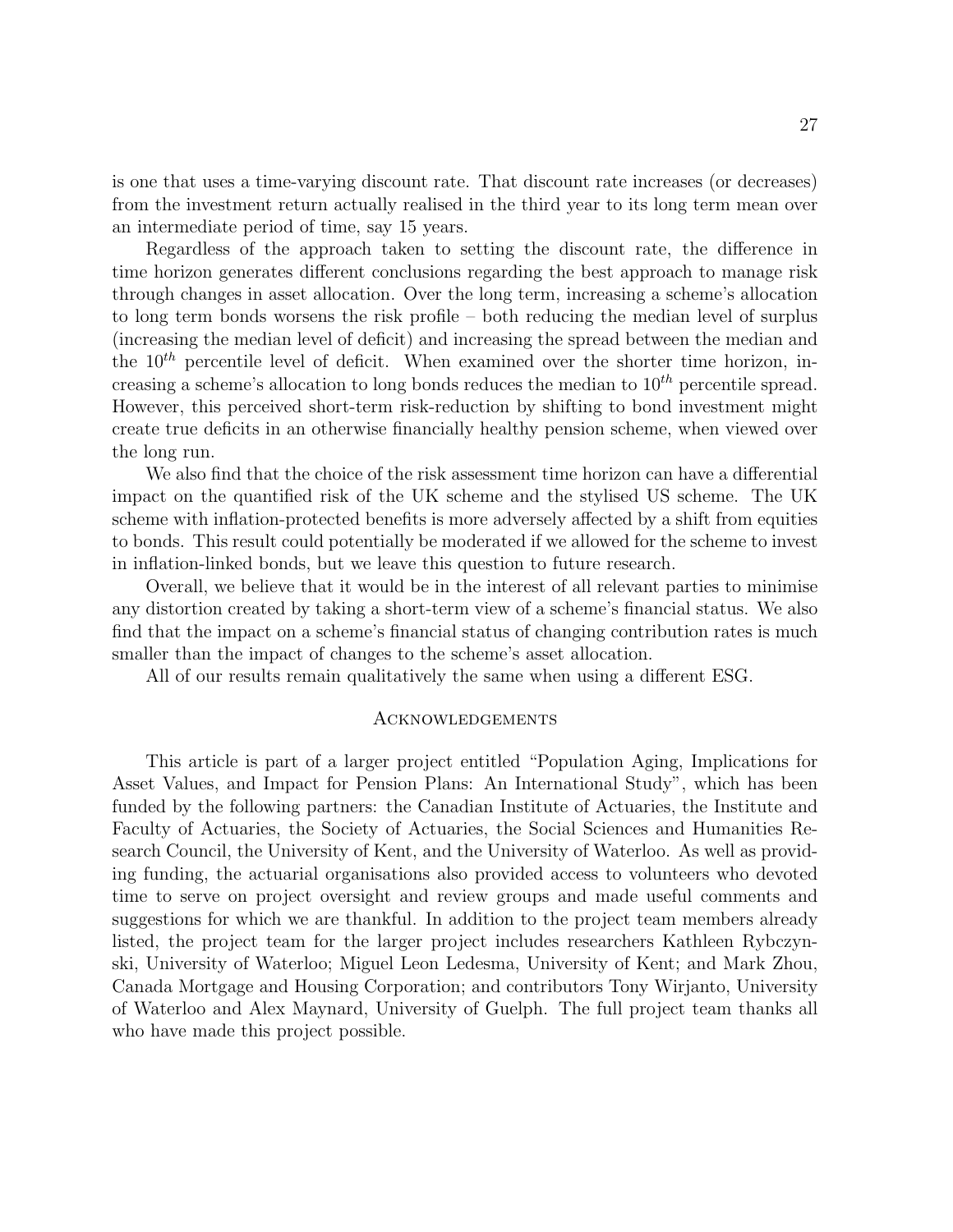#### **DISCLAIMER**

The views and opinions expressed and conclusions reached by the authors are their own and do not represent any official position or opinion of the Institute and Faculty of Actuaries (IFoA), the Canadian Institute of Actuaries (CIA), or the Society of Actuaries (SOA) or their members. The IFoA, the CIA, and the SOA do not endorse any of the views or opinions stated, nor any claims made or representations made in this report and accept no responsibility or liability to any person for loss or damage suffered as a consequence of their placing reliance upon any view, claim or representation made in this report. The information and expressions of opinion contained in this report are not intended to be a comprehensive study, nor to provide actuarial advice or advice of any nature and should not be treated as a substitute for specific advice concerning individual situations. Please note: Authors Douglas Andrews, Jaideep Oberoi and Pradip Tapadar are members of the United Kingdom's University Superannuation Scheme (USS), as referred to in this article.

#### **REFERENCES**

- J. Ai, P. Brockett, and A. Jacobson. A new defined benefit pension risk measurement methodology. Insurance: Mathematics and Economics, 63:40–51, 2015.
- D. W. Andrews, S. Bonnar, L. Curtis, J. S. Oberoi, A. Pittea, and P. Tapadar. A tale of two pension plans: Measuring pension plan risk from an economic capital perspective, 2019. URL <https://kar.kent.ac.uk/78595/>.
- A. Ang and K.N. Kjaer. Investing for the long run. Technical Report 2011-104, Netspar Discussion Paper Series, 2012.
- A. Butt. Causes of defined benefit pension scheme funding ratio volatility and average contribution rates. Annals of Actuarial Science, 6(1):76–102, 2012.
- A. J. G. Cairns, D David, K. Dowd, G. D. Coughlan, D. Epstein, A. Ong, and I. Balevich. A quantitative comparison of stochastic mortality models using data from England and Wales and the United States. North American Actuarial Journal, 13(1):1–35, 2009. ISSN 1092-0277. doi: 10.1080/10920277.2009.10597538.
- A. J. G. Cairns, D. Blake, K. Dowd, G. D. Coughlan, D. Epstein, and M. Khalaf-Allah. Mortality density forecasts: An analysis of six stochastic mortality models. *Insurance: Mathematics* and Economics, 48(3):355–367, 2011. URL [https://EconPapers.repec.org/RePEc:eee:](https://EconPapers.repec.org/RePEc:eee:insuma:v:48:y:2011:i:3:p:355-367) [insuma:v:48:y:2011:i:3:p:355-367](https://EconPapers.repec.org/RePEc:eee:insuma:v:48:y:2011:i:3:p:355-367).
- J.Y. Campbell and L.M. Viceira. Strategic asset allocation: portfolio choice for long-term investors. Clarendon Lectures in Economics, 2002.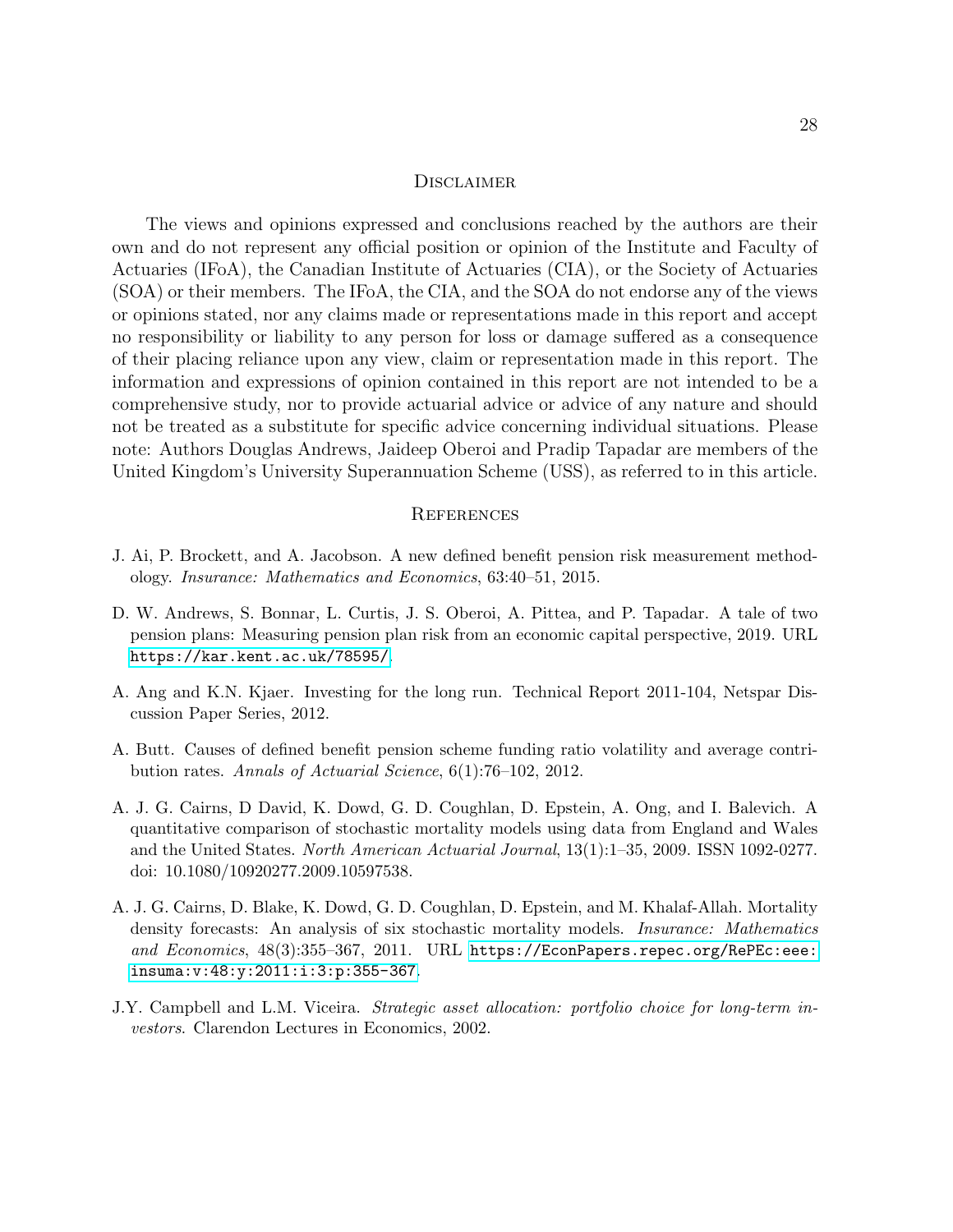- P. Devolder and A. Lebegue. Risk measures versus ruin theory for the calculation of solvency capital for long-term life insurances. Dependence Modelling, 4(1):306–327, 2016.
- P. Devolder and G. Piscopo. Solvency analysis of defined benefit pension schemes. Springer, pages 141–150, 2014.
- U. Karabey, T. Kleinow, and A.J.C. Cairns. Factor risk quantification in annuity models. Insurance: Mathematics and Economics, 58:34–45, 2014.
- X. Liu. Annuity uncertainty with stochastic mortality and interest rates. North American Actuarial Journal, 17(2):136–152, 2013.
- A. McNeil, R. Frey, and P. Embrechts. Quantitative Risk Management: Concepts, Techniques, Tools Revised Edition. Princeton University Press, Princeton, 2015.
- J. S. Oberoi, A. Pittea, and P. Tapadar. A graphical model approach to simulating economic variables over long horizons. Annals of Actuarial Science, 14(1):20–41, 2020. doi: 10.1017/ S1748499519000022.
- B. T. Porteous and P. Tapadar. Economic Capital and Financial Risk Management for Financial Services Firms and Conglomerates. Palgrave Macmillan, 2005.
- B. T. Porteous and P. Tapadar. Asset allocation to optimise life insurance annuity firm economic capital and risk adjusted performance. Annals of Actuarial Science, 3:187–214, 2008a.
- B. T. Porteous and P. Tapadar. The impact of capital structure on economic capital and risk adjusted performance. ASTIN Bulletin, 38:341–380, 2008b.
- B. T. Porteous, P. Tapadar, and W. Yang. Economic capital for defined benefit pension schemes: An application to the UK Universities Superannuation Scheme. Journal of Pension Economics and Finance, 11:471–499, 2012.
- C. Turnbull. Market-consistent valuation of a defined benefit pension find's employer covenant and its use in risk-based capital assessment. British Actuarial Journal, 19(2):346–403, 2014. doi: 10.1017/S1357321713000433.
- A. D. Wilkie. A stochastic investment model for actuarial use. Transactions of the Faculty of Actuaries, 39:341–381, 1986.
- A. D. Wilkie. More on a stochastic asset model for actuarial use. British Actuarial Journal, 1: 771–964, 1995.
- A. D. Wilkie and S. Sahin. Yet more on a stochastic economic model: part 2: Initial conditions, select periods and neutralising parameters. Annals of Actuarial Science, 10(1):1–51, 2016.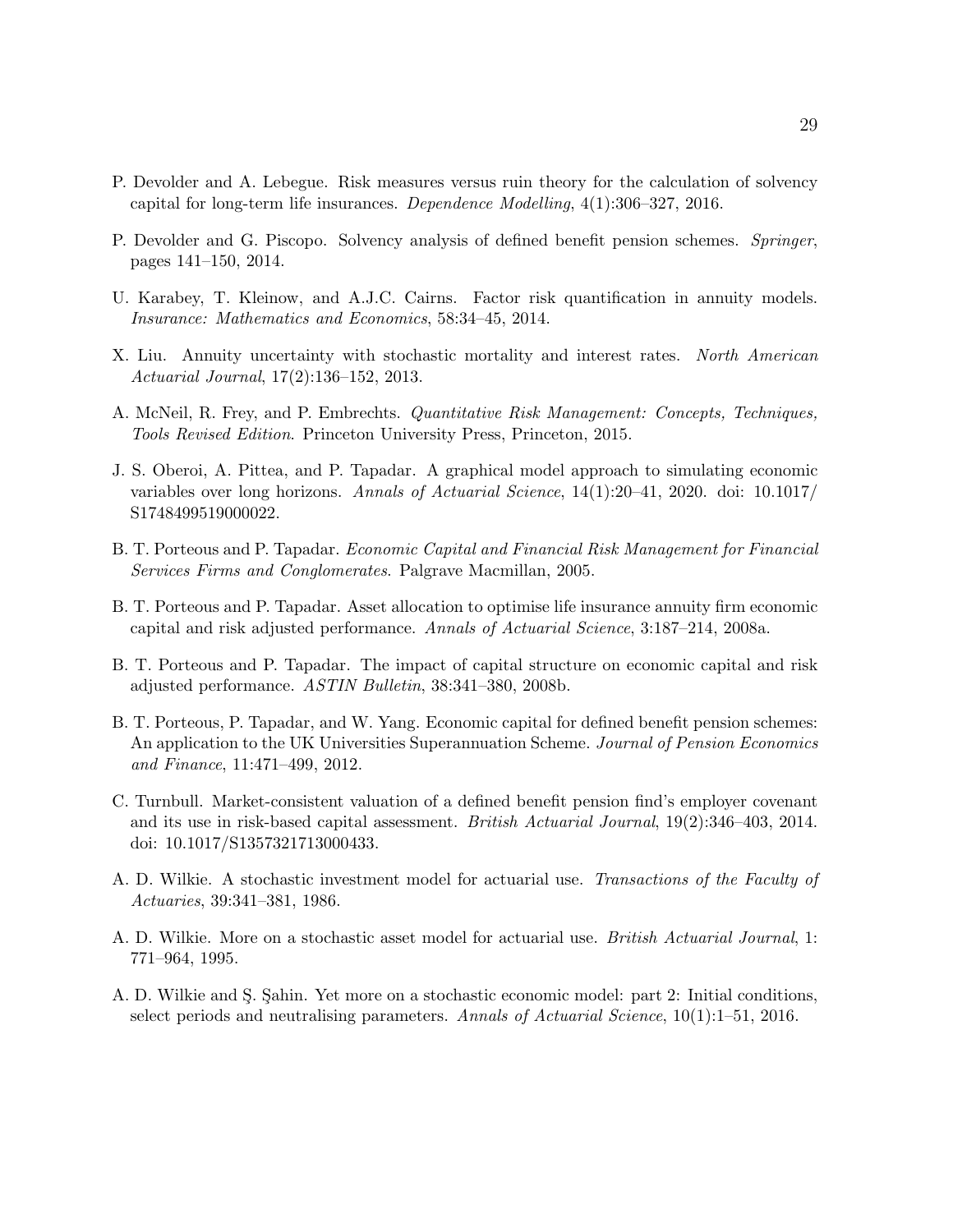- A. D. Wilkie and S. Sahin. Yet more on a stochastic economic model: Part 3a: stochastic interpolation: Brownian and Ornstein–Uhlenbeck (OU) bridges. Annals of Actuarial Science,  $11(1):74-99, 2017a.$
- A. D. Wilkie and S. Sahin. Yet more on a stochastic economic model: Part 3b: Stochastic bridging for retail prices and wages. Annals of Actuarial Science, 11(1):100–127, 2017b.
- A. D. Wilkie and S. Sahin. Yet more on a stochastic economic model: Part 3c: Stochastic bridging for share yields and dividends and interest rates. Annals of Actuarial Science, 11(1): 128–163, 2017c.
- A. D. Wilkie and S. Sahin. Yet more on a stochastic economic model: Part 4: A model for share earnings, dividends, and prices. Annals of Actuarial Science, 12(1):67-105, 2018. doi: 10.1017/S1748499517000112. URL <https://doi.org/10.1017/S1748499517000112>.
- A. D. Wilkie, Ş. Şahin, J.G. Cairns, A, and T. Kleinow. Yet more on a stochastic economic model: Part 1: updating and refitting, 1995 to 2009. Annals of Actuarial Science, 5:53–99, 2011.
- W. Yang and P. Tapadar. Role of the pension protection fund in financial risk management of UK defined benefit pension sector: a multi-period economic capital study. Annals of Actuarial Science, 9:134–166, 2015.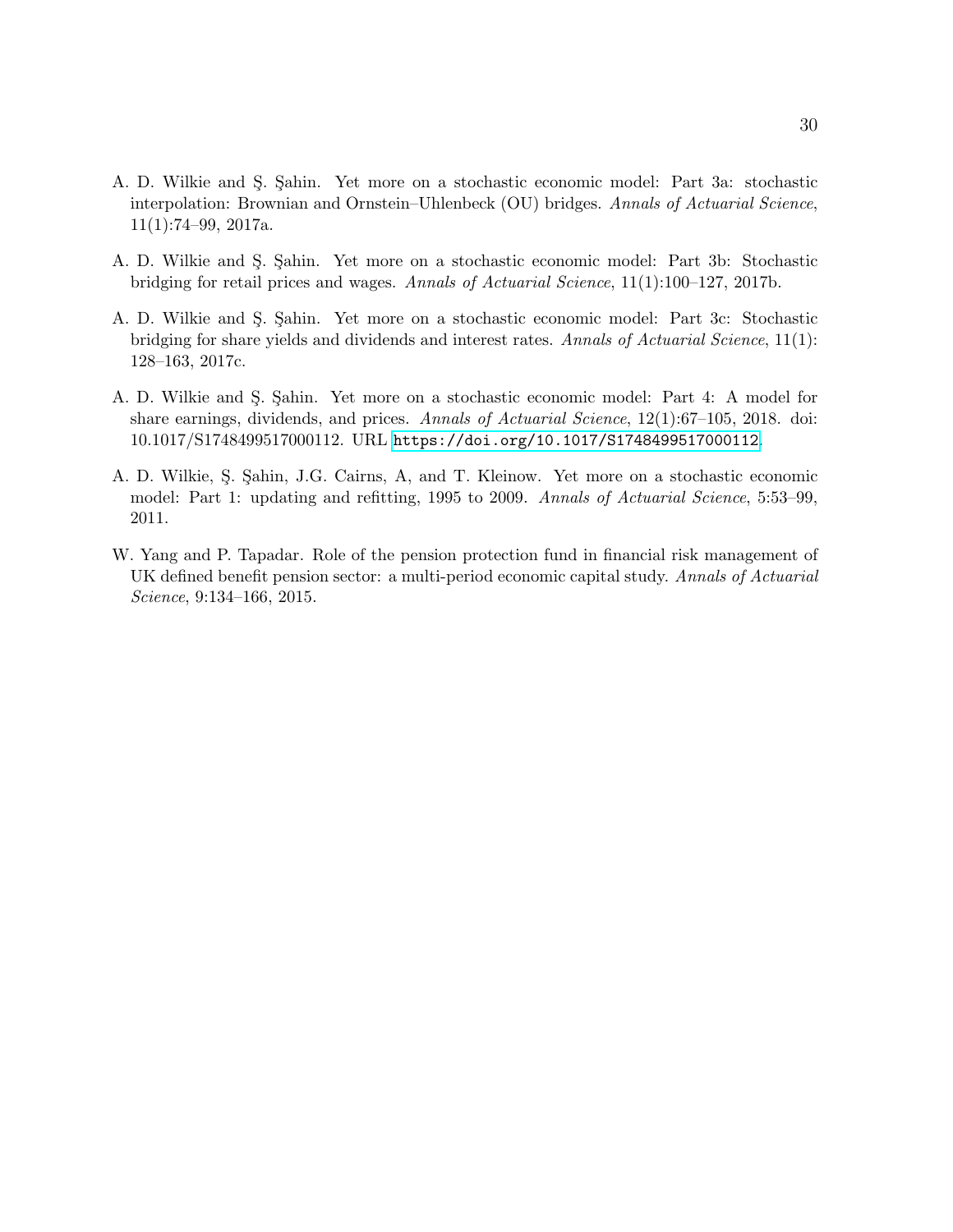



Figure 1: UK and US graphical models.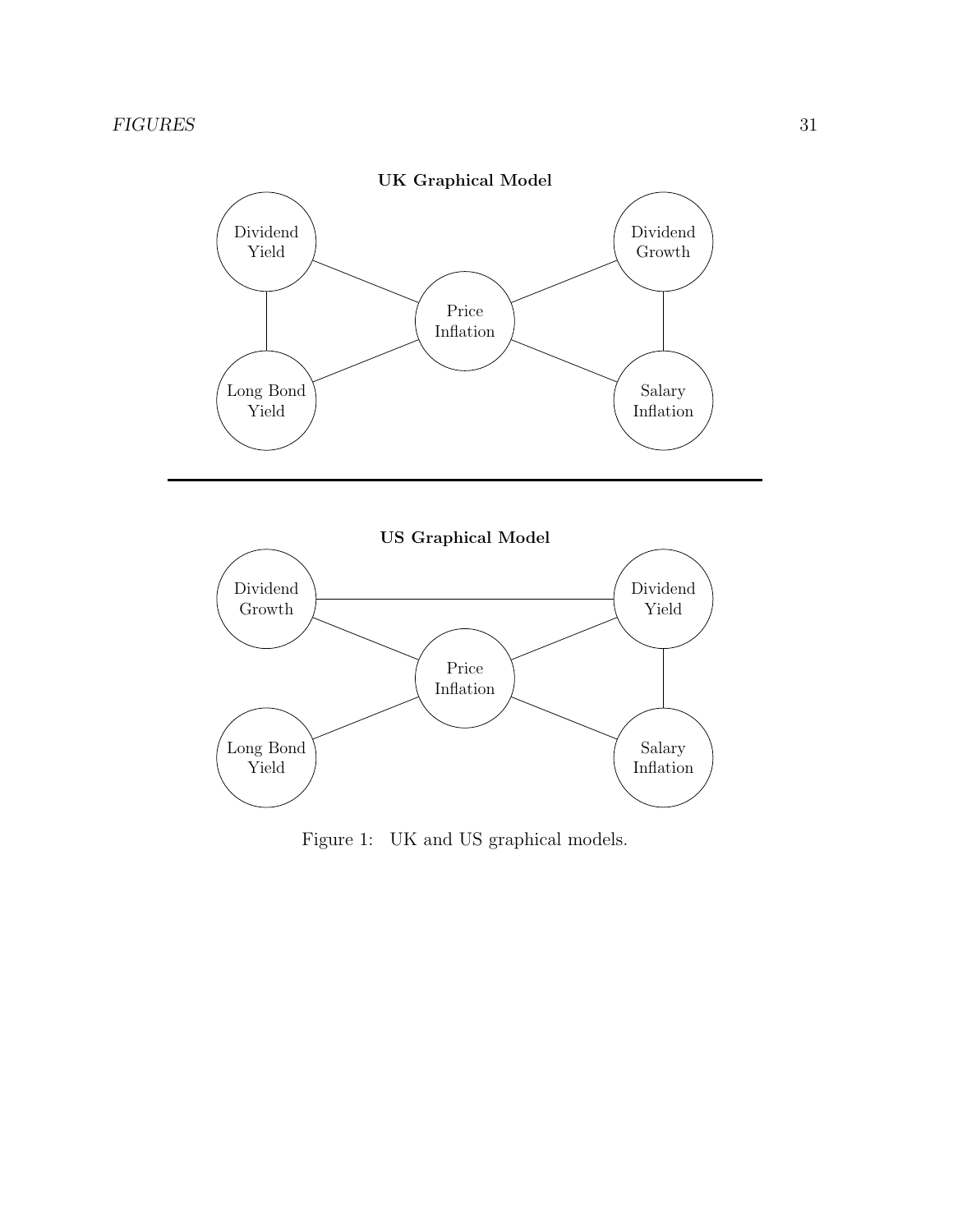

**Base case: Asset allocation (70% Equity, 30% Bond): Contribution (22.5%)**

**Asset allocation sensitivity: Asset allocation (30% Equity, 70% Bond): Contribution (22.5%)**



**Contribution sensitivity: Asset allocation (70% Equity, 30% Bond): Contribution: Various**



Figure 2: Run-off results for the UK scheme using the graphical ESG. Top panel shows base case. Middle panel shows sensitivity to asset allocation strategy with higher bond allocation. Bottom panel shows sensitivity to changing contribution rates.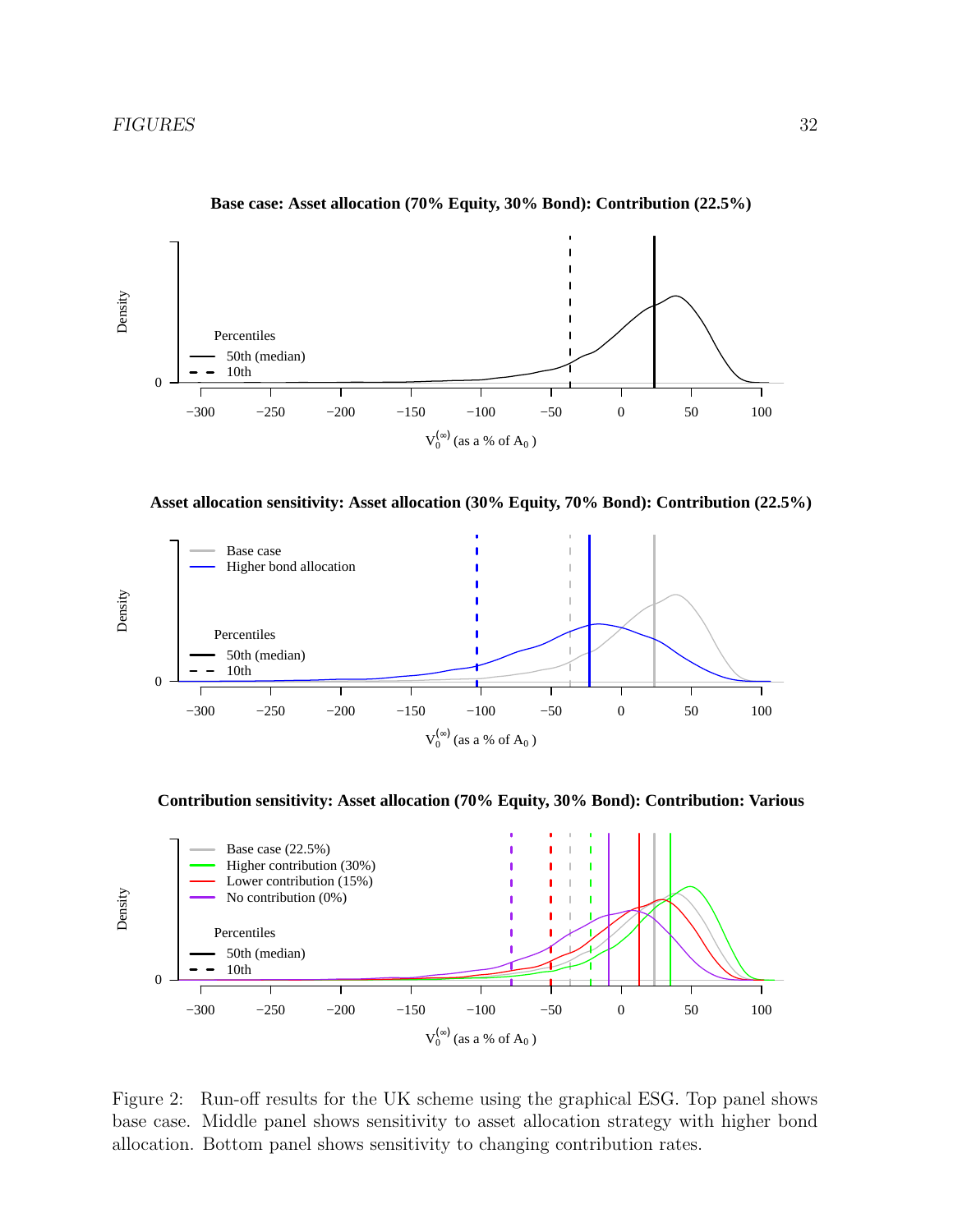

Figure 3: 3-year time horizon results for the UK scheme using base case assumptions and the graphical ESG. Each panel shows the density of  $V_0^{(3)}$  based on different discount rate approaches used in the valuation basis. In each panel, the density for the the run-off result,  $V_0^{(\infty)}$  $\mathcal{O}_0^{\left(\infty\right)}$ , is also shown, as a grey curve, for reference.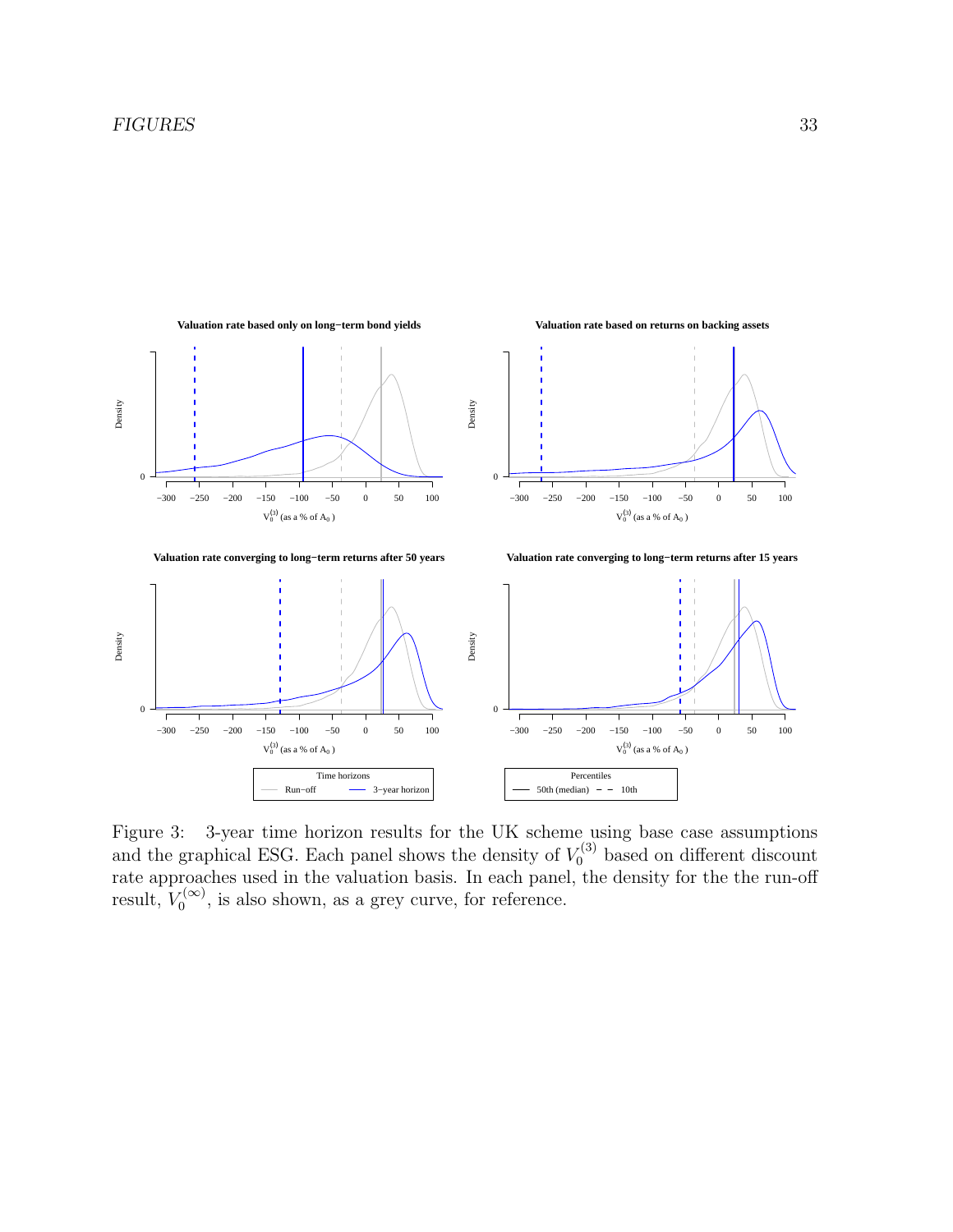#### FIGURES 34



Figure 4: 3-year time horizon results for the UK scheme using base case assumptions and the graphical ESG. Each panel shows joint density of  $V_0^{(\infty)}$  $V_0^{(\infty)}$  and  $V_0^{(3)}$  $\binom{1}{0}$ , as heatmaps, based on different discount rate approaches used in the valuation basis.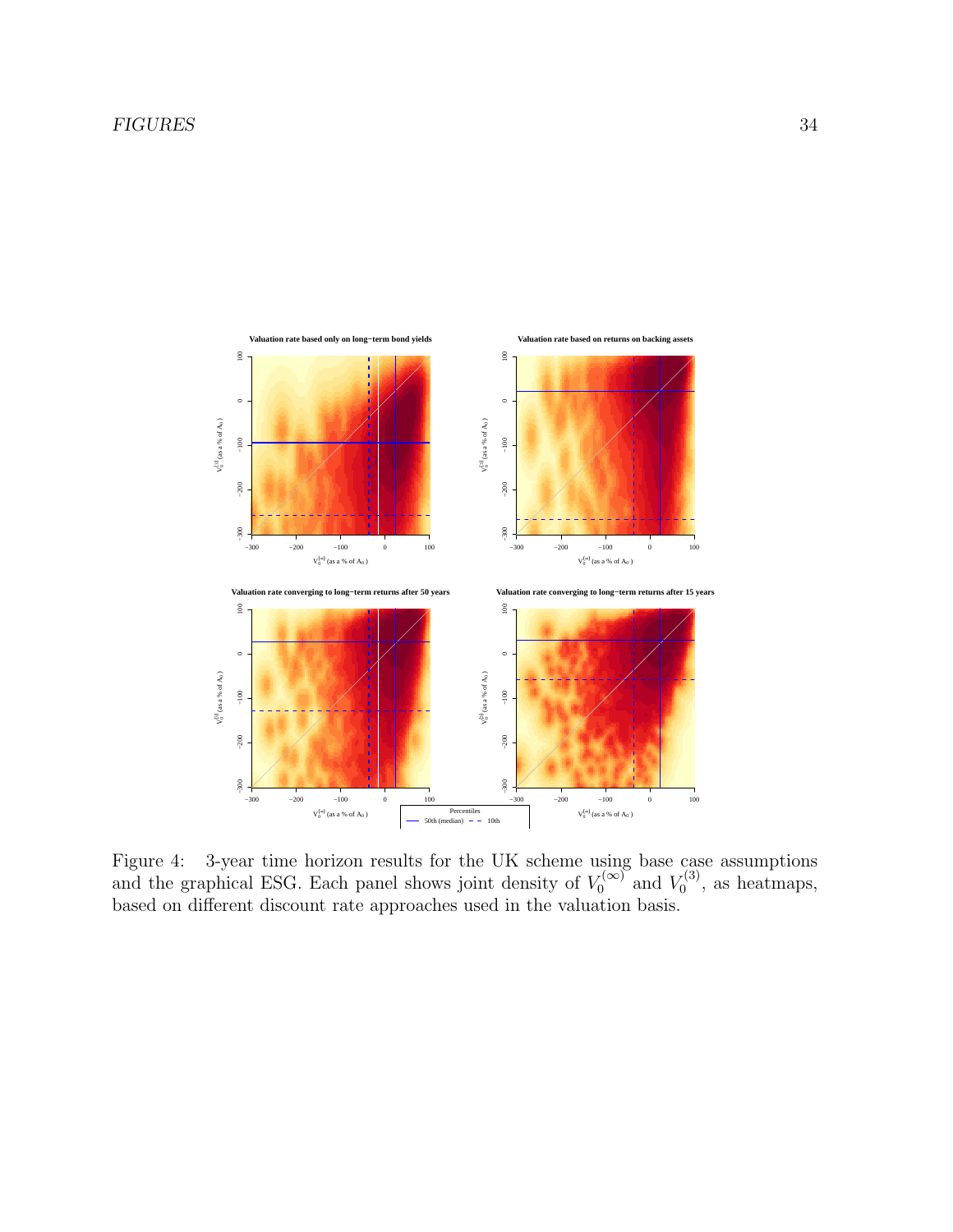

Figure 5: 3-year time horizon results showing sensitivity to higher bond allocation strategy for the UK scheme using the graphical ESG. Each panel shows the density of  $V_0^{(3)}$  based on different discount rate approaches used in the valuation basis. In each panel, the density for the run-off result,  $V_0^{(\infty)}$  $\mathcal{O}_0^{(\infty)}$ , is also shown, as a grey curve, for reference.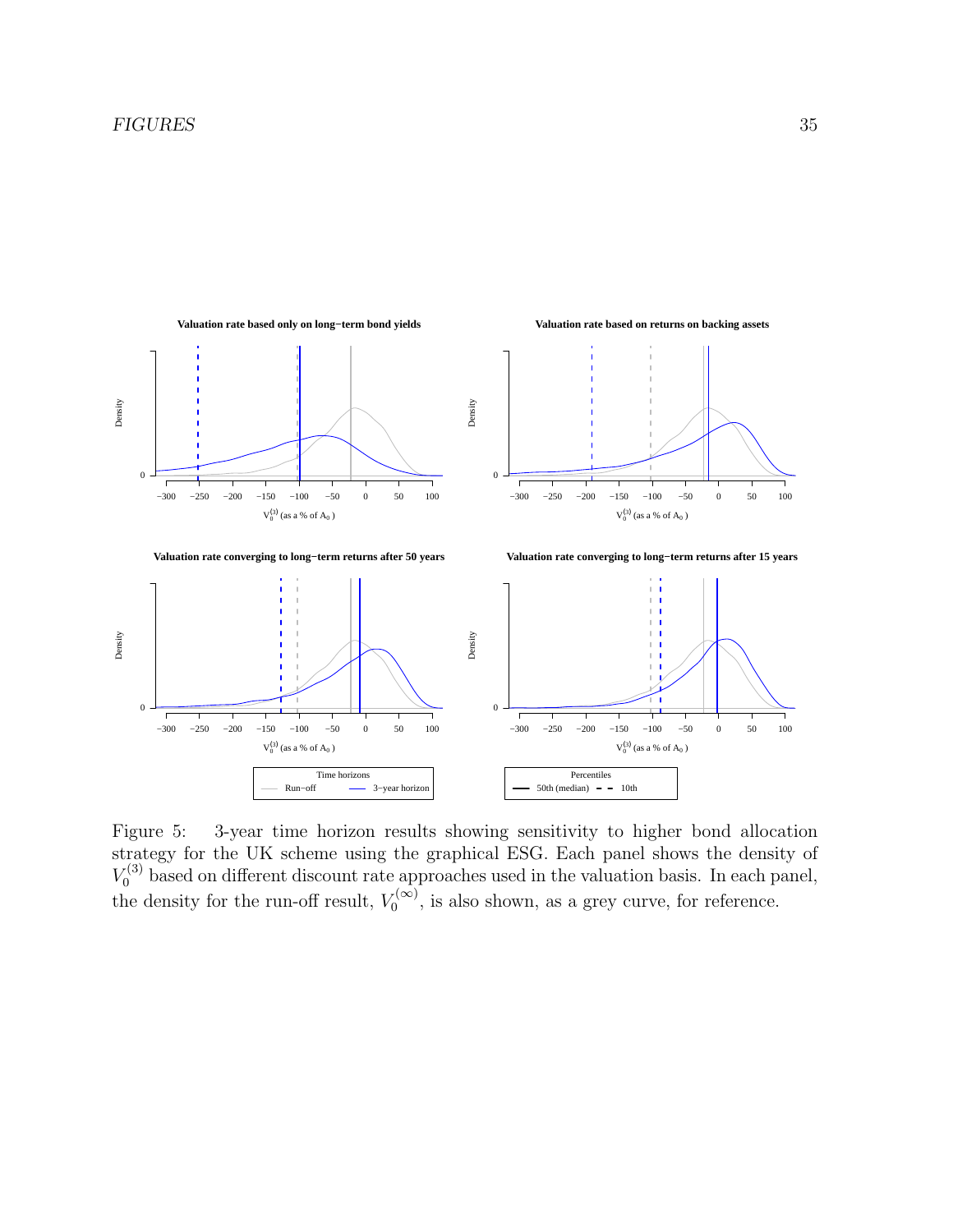

Figure 6: 3-year time horizon results showing sensitivity to higher and lower contribution rates for the UK scheme using the graphical ESG. Each panel shows the density of  $V_0^{(3)}$ 0 based on different discount rate approaches used in the valuation basis. In each panel, the density for the base case,  $V_0^{(3)}$  $v_0^{(3)}$ , is also shown, as a grey curve, for reference.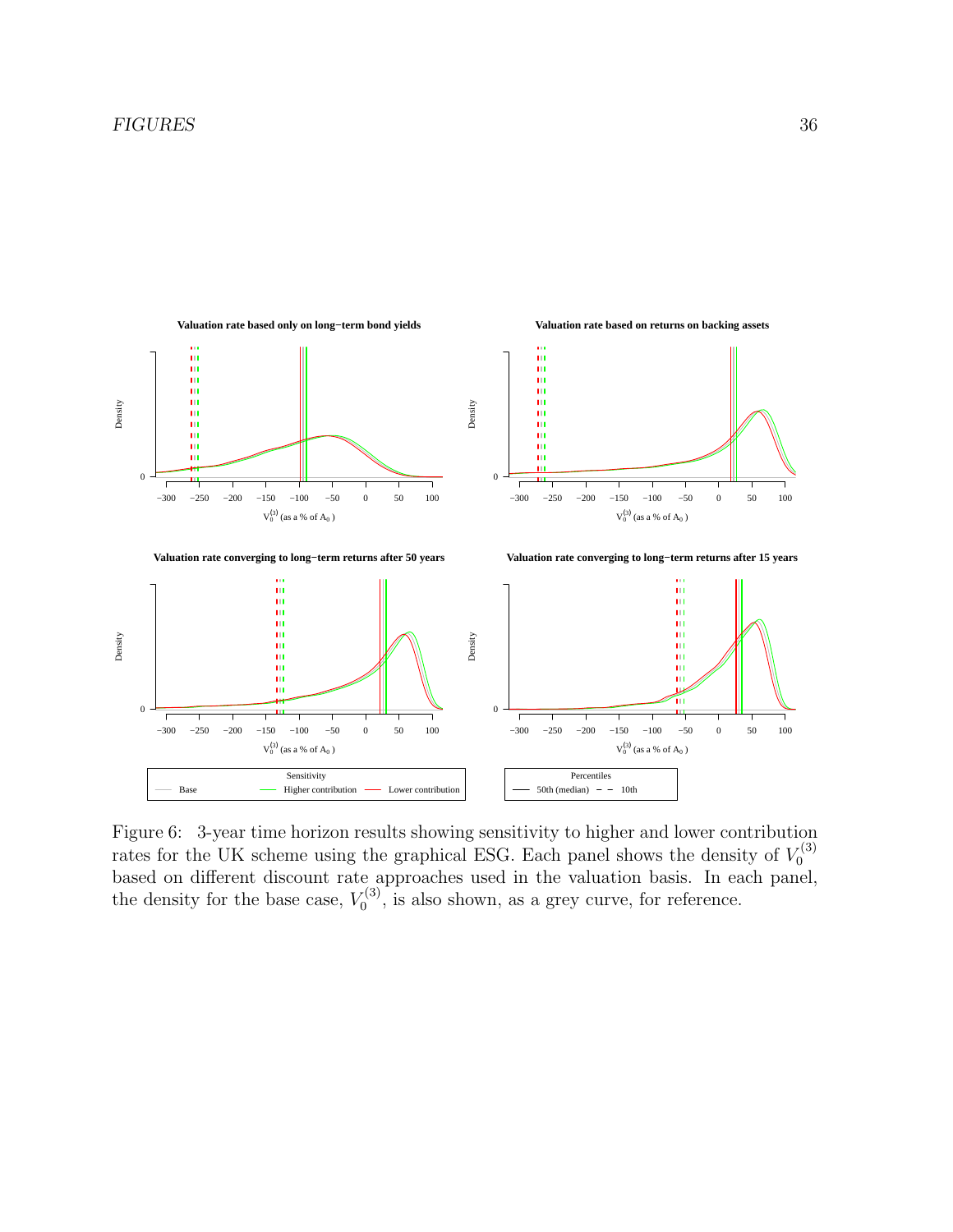

**Base case: Asset allocation (70% Equity, 30% Bond): Contribution (6.5%)**

**Asset allocation sensitivity: Asset allocation (30% Equity, 70% Bond): Contribution (6.5%)**



**Contribution sensitivity: Asset allocation (70% Equity, 30% Bond): Contribution: Various**



Figure 7: Run-off results for the stylised US scheme using the graphical ESG. Top panel shows base case. Middle panel shows sensitivity to asset allocation strategy with higher bond allocation. Bottom panel shows sensitivity to changing contribution rates.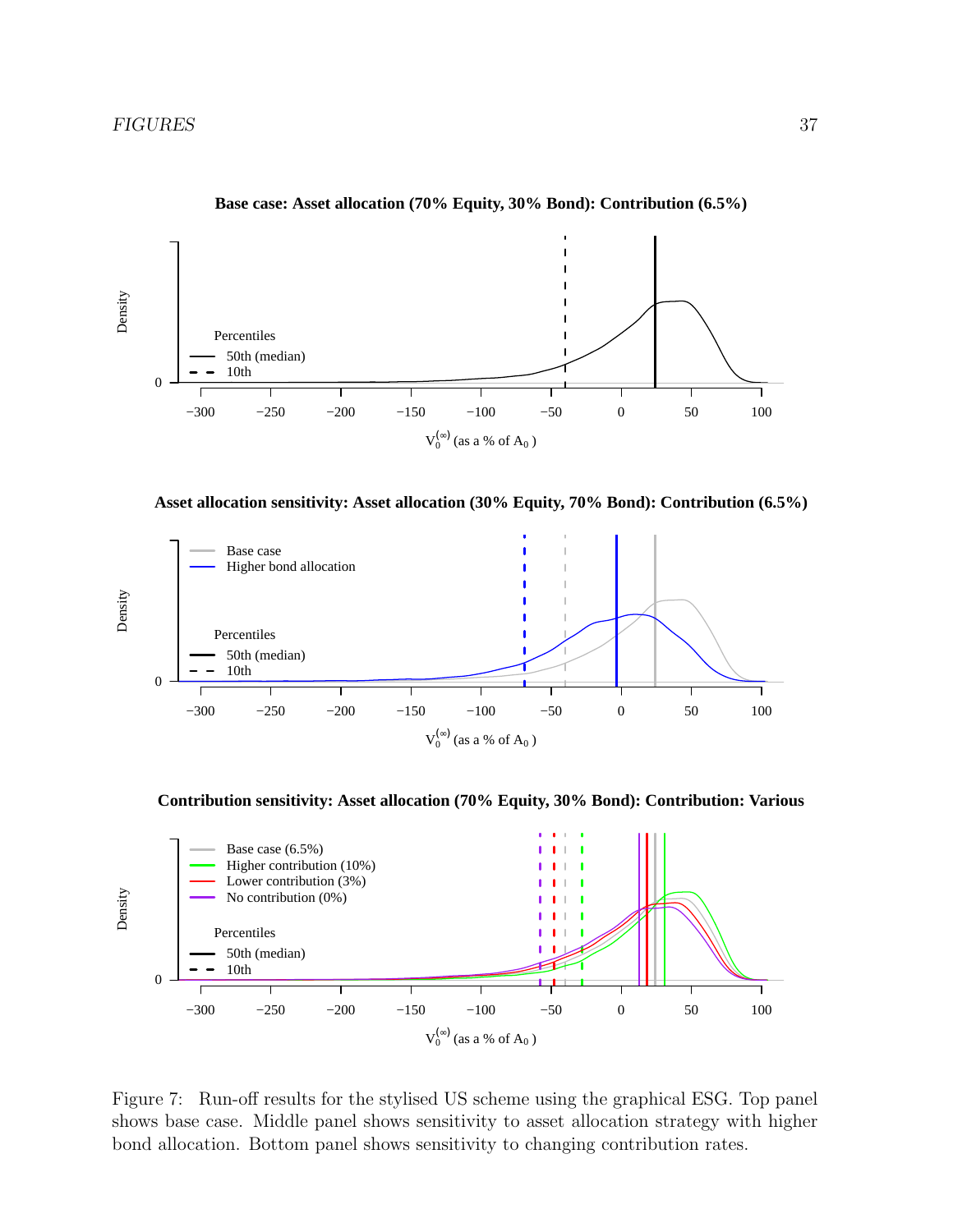

Figure 8: 3-year time horizon results for the stylised US scheme using base case assumptions and the graphical ESG. Each panel shows the density of  $V_0^{(3)}$  based on different discount rate approaches used in the valuation basis. In each panel, the density for the the run-off result,  $V_0^{(\infty)}$  $\mathcal{O}_0^{(\infty)}$ , is also shown, as a grey curve, for reference.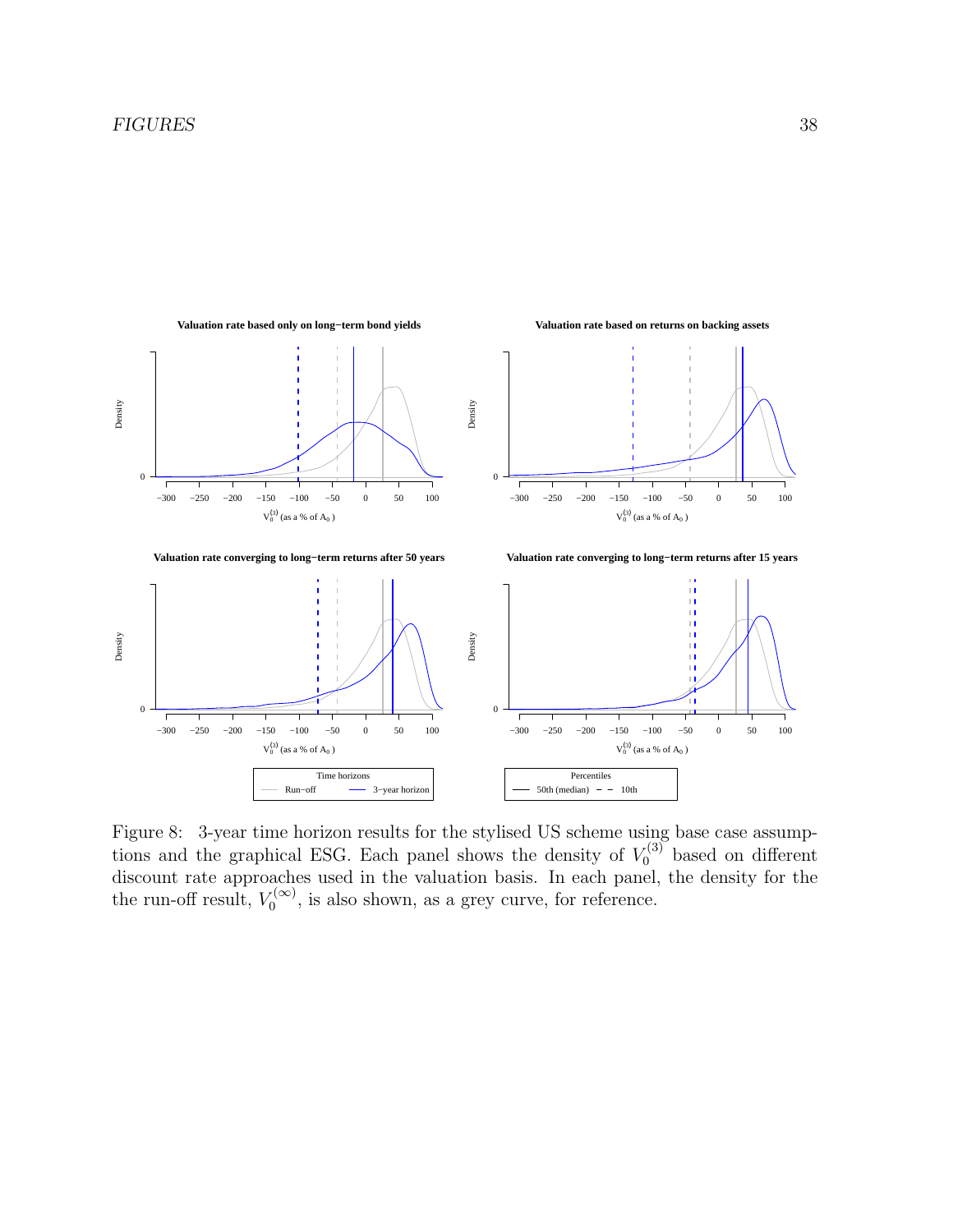#### FIGURES 39



Figure 9: 3-year time horizon results for the stylised US scheme using base case assumptions and the graphical ESG. Each panel shows joint density of  $V_0^{(\infty)}$  $V_0^{(\infty)}$  and  $V_0^{(3)}$  $_0^{\prime(3)}$ , as heatmaps, based on different discount rate approaches used in the valuation basis.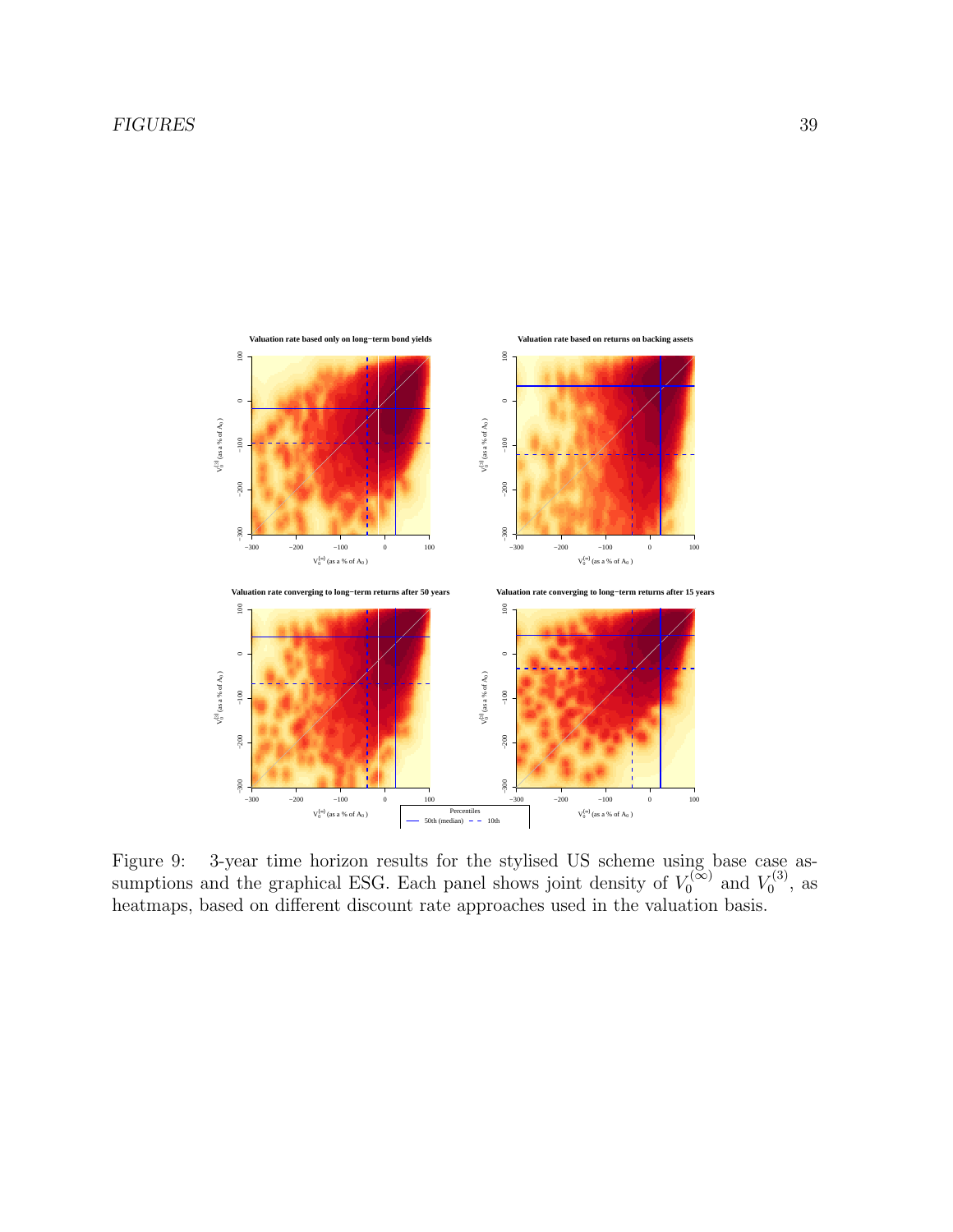

Figure 10: 3-year time horizon results showing sensitivity to higher bond allocation strategy for the stylised US scheme using the graphical ESG. Each panel shows the density of  $V_0^{(3)}$  based on different discount rate approaches used in the valuation basis. In each panel, the density for the run-off result,  $V_0^{(\infty)}$  $\mathcal{O}_0^{(\infty)}$ , is also shown, as a grey curve, for reference.